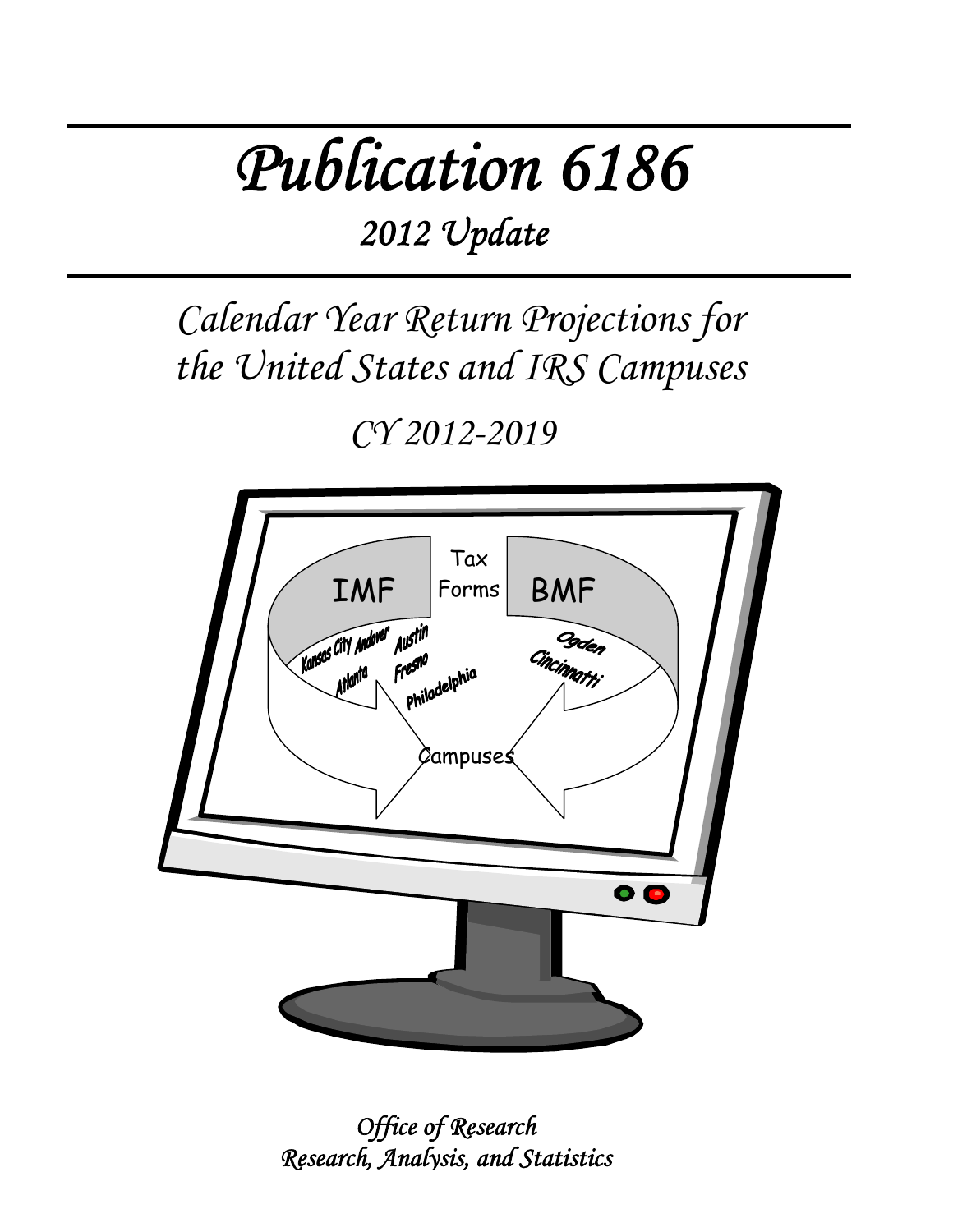**Publication 6186 (revised 10-2012) is a product of the IRS Office of Research within the Research, Analysis, and Statistics organization.** 

**Janice M. Hedemann Director, Office of Research** 

**Michael Sebastiani Chief, Forecasting and Data Analysis** 

**Andre Palmer Team Leader, Forecasting**

**Questions or comments regarding these forecasts or related matters can be directed to the corresponding staff member listed below.** 

| <b>Business Returns</b>                                      | Jeff Matsuo<br><b>Brett Collins</b><br><b>Mark Stanton</b> | (202) 874-0601<br>(202) 927-3177<br>(202) 874-1097 |
|--------------------------------------------------------------|------------------------------------------------------------|----------------------------------------------------|
| Individual (Estimated Tax,<br><b>Extensions and Amended)</b> | <b>Andre Palmer</b><br>Leann Weyl<br>Michelle Chu          | (202) 874-0588<br>(202) 874-0559<br>(202) 874-0593 |
| <b>Other Comments or Questions</b>                           | Michael Sebastiani (202) 874-0831<br>Andre Palmer          | (202) 874-0588                                     |

### **Forecasts Available Electronically**

Forecasts from the most recent edition of this publication are also available on the IRS's web site. This site can be reached at *www.irs.gov*. Select the "Tax Stats, Facts & Figures" link, then "Projections" (under the Other IRS Data and Research heading). IRS employees can also access this projection product on the IRWeb intranet site by selecting the "Research" link, followed by "Research, Analysis, & Statistics," then "Publications," and then "Projections and Forecasting Publications."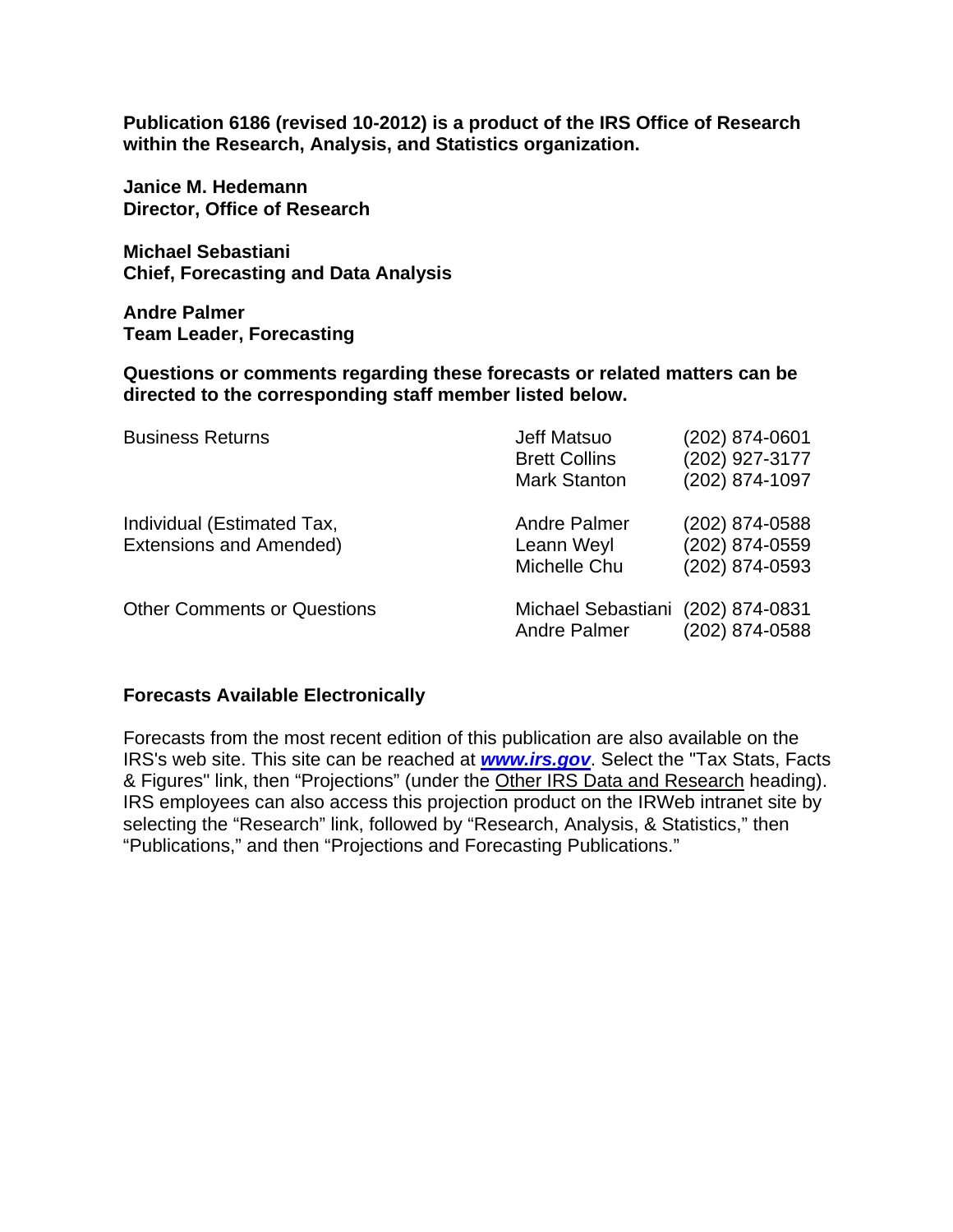Calendar Year Return Projections for The United States and IRS Campuses 2012-2019

> Publication 6186 2012 Update

> > Suggested Citation

Internal Revenue Service Research, Analysis, and Statistics Office of Research Calendar Year Return Projections for The United States and IRS Campuses Publication 6186 (Rev. 10-2012) Washington, D.C. 20224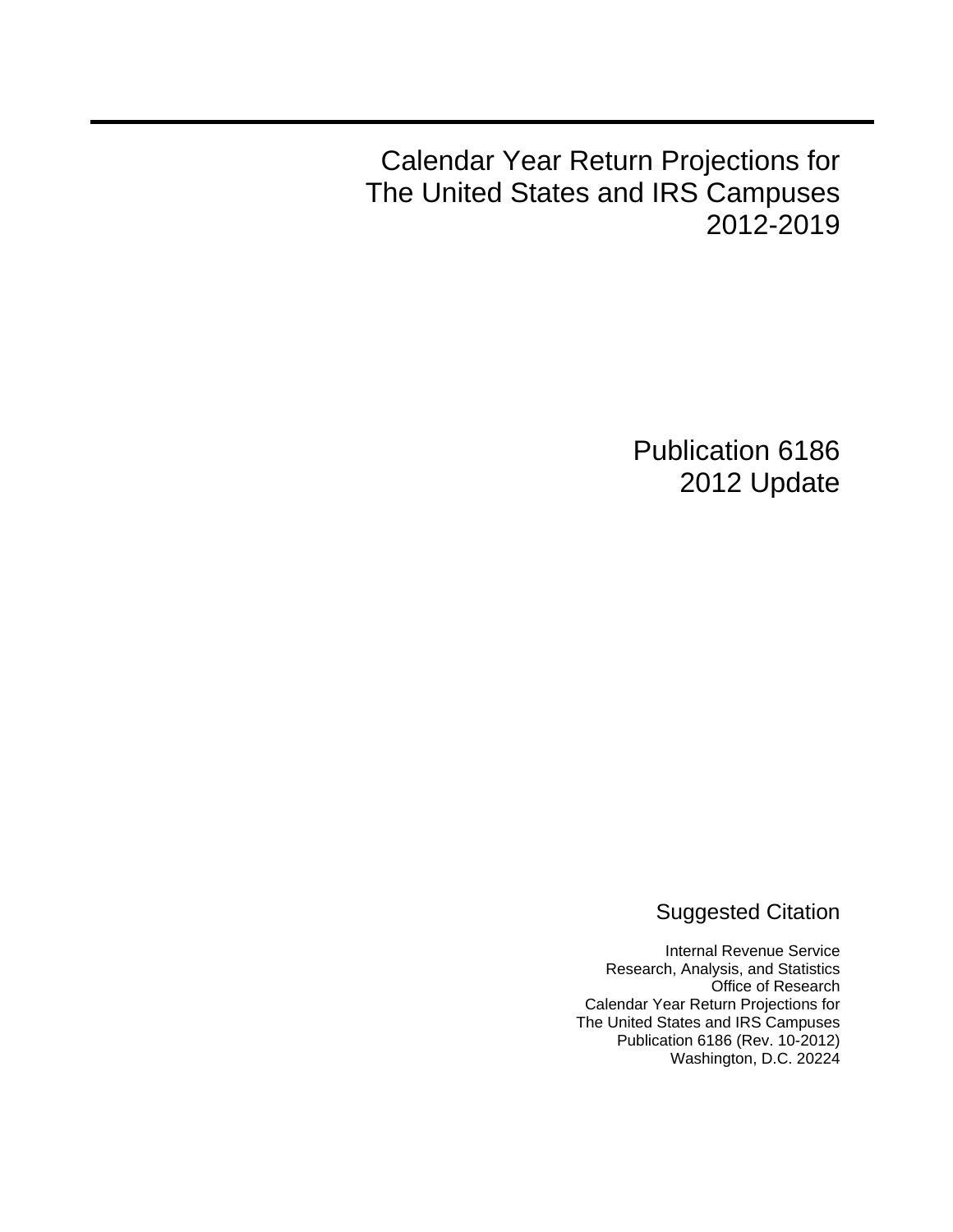# **Table of Contents**

(2012 Update)

|                                                                          | 1  |
|--------------------------------------------------------------------------|----|
|                                                                          | 1  |
|                                                                          | 2  |
|                                                                          | 4  |
|                                                                          | 5  |
|                                                                          | 6  |
| Number of Returns to be Filed for the United States by Form Type/Medium  | 7  |
| Number of Returns to be Filed by IRS Campus by Form Type/Medium          | 9  |
| Number of Returns to be Filed by Examination Class for the United States | 17 |
|                                                                          |    |
|                                                                          |    |
|                                                                          |    |
|                                                                          |    |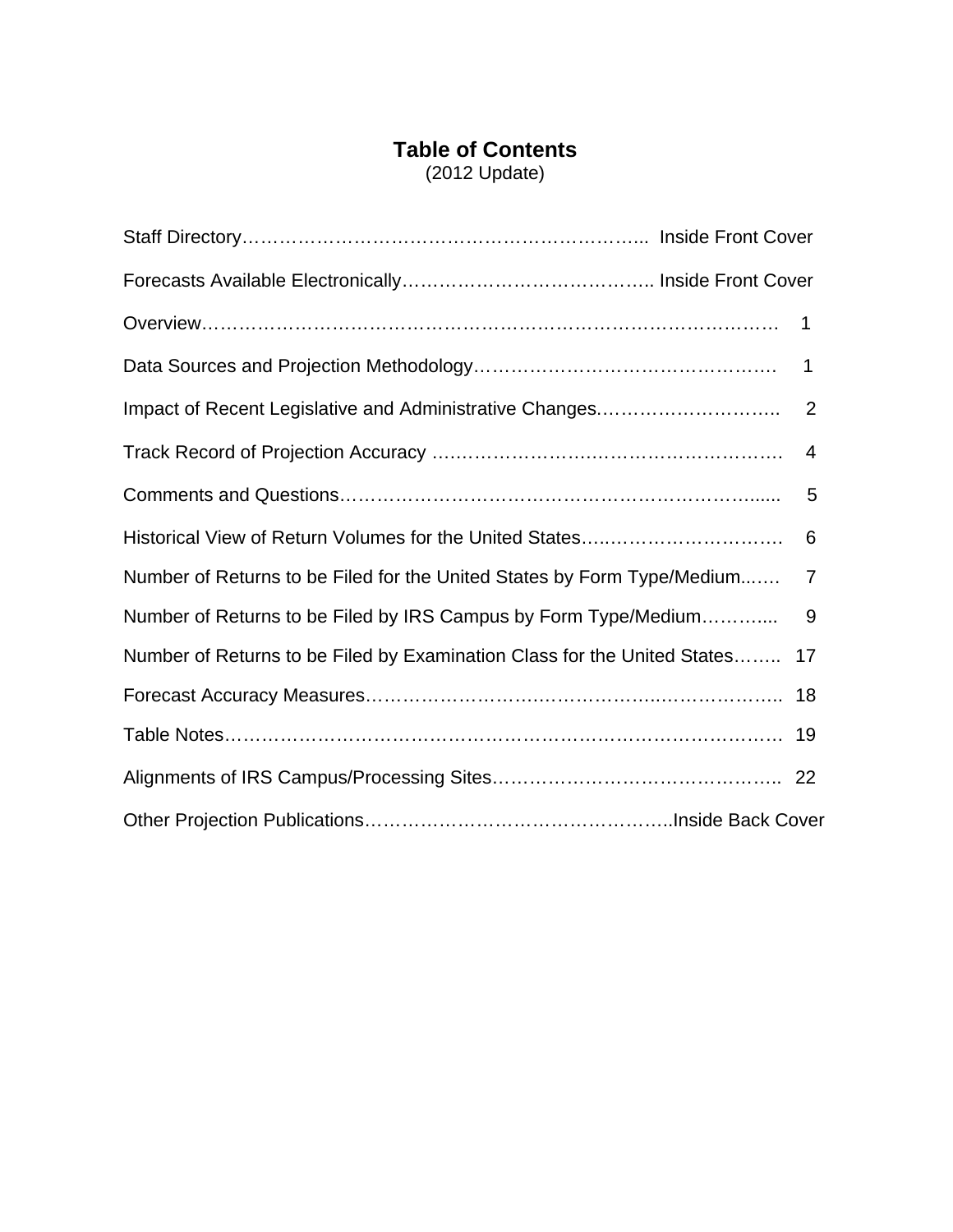# **Overview**

This 2012 edition of IRS Publication 6186**,** *Calendar Year Return Projections for the United States and IRS Campuses*, provides the most recent revisions to the number of tax returns to be filed for the United States and IRS processing campuses by major return categories for Calendar Year (CY) 2012 through 2019. Also contained in this publication are projections of the number of returns to be filed for the United States by IRS examination class groupings. These projections provide a foundation for IRS workload estimates and resource requirements contained in IRS budget submissions and other major planning documents. The Office of Research staff within the IRS Research, Analysis, and Statistics organization develops and updates these forecasts annually to reflect changes in filing patterns, statutory requirements, and administrative procedures. The updates also incorporate the current economic and demographic outlook. The projections in this publication are based on information available as of August 2012.

Enacted tax law changes and confirmed (or reasonably certain) administrative plans are reflected in these return projections. However, legislative or administrative initiatives simply under consideration generally are not used to update these return projections. In particular, the projections of electronically filed (e-file) returns contained in this publication are not goals, per se, and should not be interpreted as precluding an alternative e-file future.

# **Data Sources and Projection Methodology**

The reported actual volumes of returns filed in CY 2011 are based on returns processed and recorded on the IRS master files. With few exceptions, these volumes are based on the same master file reporting systems as those used in the Internal Revenue Service Data Book (Publication 55B). However, master file counts were not available in some instances. In these cases, tallies of actual filings were provided by program staff in the IRS operating divisions, typically from data capture systems located in the IRS processing campuses.

The forecasts presented in Publication 6186 are based on various statistical models that capture and extrapolate historical filing trends, by each unique form type and medium of filing. Most models use time series extrapolation methods such as trended exponential smoothing. However, some return types, particularly individual income tax filings, are based on regression models that use economic and demographic variables such as total employment and gross domestic product as key input factors. In these instances, forecasts of the economic and demographic data series used by Research staff as the predictor variables are provided by IHS Global Inc. Also, where historical data are limited or non-existent, such as for new e-file products, the filing pattern for a comparable return type is applied. Customers interested in obtaining more detail on forecasting methodologies are welcome to contact the applicable staff member listed on the inside front cover.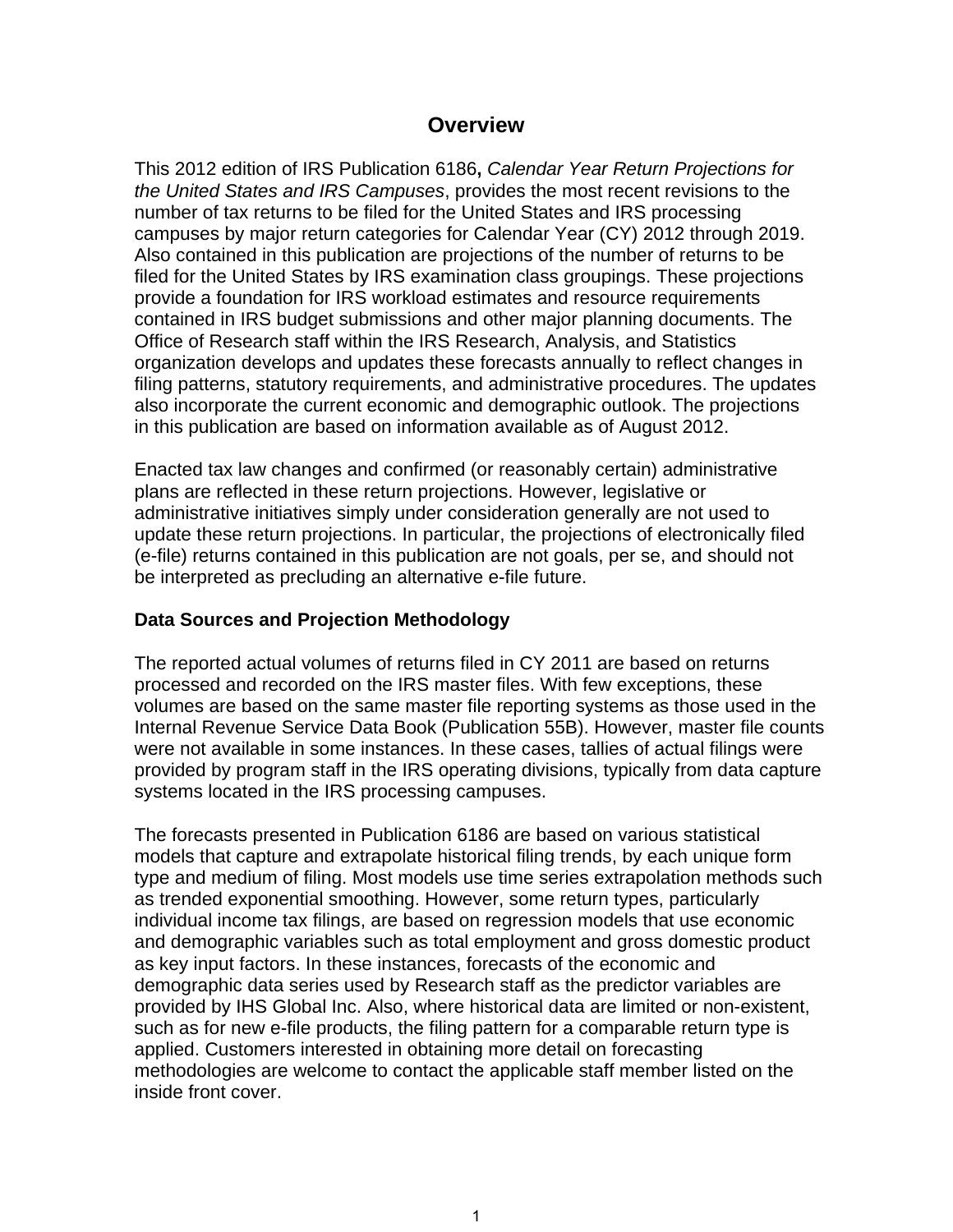# **Impact of Recent Legislative and Administrative Changes**

As noted above, the effects of enacted legislation and administrative plans are embedded in these projections. The most significant of these changes are discussed below.

# *Reconfiguration of IRS Campus Processing Sites*

IRS modernization efforts, built in part on the strong growth in electronic filing (efile), have resulted in a major redistribution and consolidation of returns processing operations among the traditional IRS submission processing campuses. In CY 2002, the IRS began processing most paper individual returns at eight campuses, and transitioning a large portion of paper business and exempt organization returns to two other processing sites, Ogden and Cincinnati. In CY 2004, IRS moved to a configuration where seven campuses handled all returns associated with individuals, and Ogden and Cincinnati handled virtually all of the business (and tax exempt) returns. IRS consolidation efforts continued with the closure of the Memphis campus at the end of June 2005. The Philadelphia and Andover campuses ended their paper individual returns processing operations in mid-2007 and mid-2009, respectively. The Atlanta campus ended paper processing in 2011, which leaves the Austin, Fresno, and Kansas City campuses to process all individual paper returns from 2012 and beyond.

It is also important to note that the CY 2012 campus level projections for paper returns are based on approved IRS campus alignment plans. The remaining forecasts for CY 2013 and beyond are based on "concept maps" provided by resource planning staff in the IRS submission processing function. These "concept maps" are subject to change, so customers are advised to keep this important caveat in mind when using the campus level projections beyond 2012.

The CY 2012 e-file campus volumes are also based on approved IRS plans. Filing volumes for CY 2013 and beyond are based on the approved strategy to continue processing individual e-file returns at all five current individual e-file submission processing sites. The processing of paper returns at the Andover Submission Processing Center ended after its consolidation in June 2009. Electronic returns, excluding International returns, will continue to be processed through the Andover Access Location Number.

The configurations of state to IRS processing campuses for paper and e-filed business and individual returns for CY 2011 through CY 2019 are presented in tables at the end of this document. In most instances, the campus where a taxpayer files a return depends upon the taxpayer's state, the form type, and the medium of filing, paper versus electronic. In addition, the state-to-processing campus alignment for individual paper returns differs by year, as does the alignment for electronically filed individual returns. The distribution of returns filed among the two business return campuses is more complicated. In certain cases, the specific form type being filed or the IRS-defined business operating division classification of a return, i.e., Small Business/Self-Employed, Tax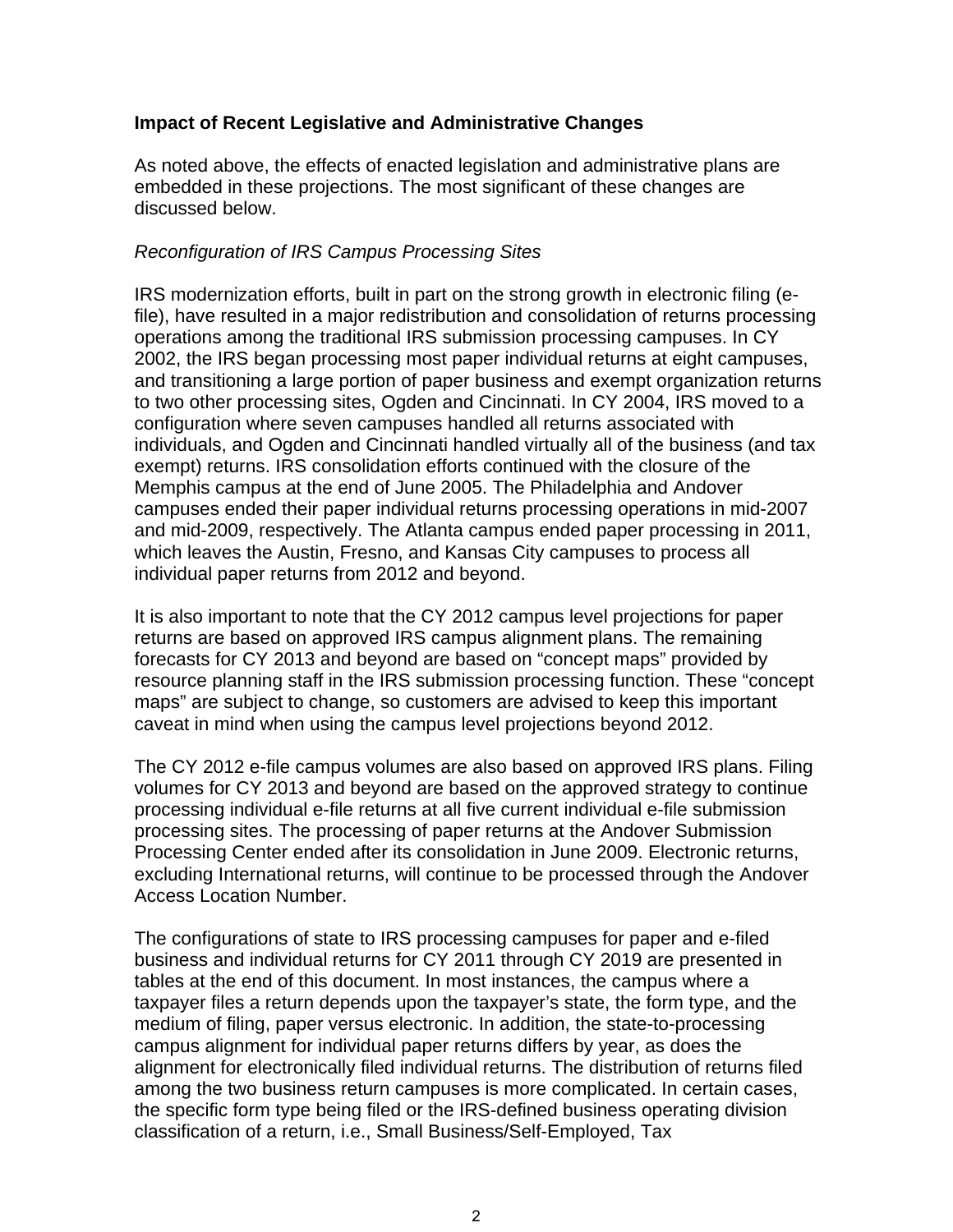Exempt/Government Entity, or Large Business and International, overrides the geographic criterion. The tables presented at the end of this document starting on page 23 list the various campus configurations reflected in the campus level projections contained in this edition of Publication 6186.

# *E-file Mandate*

E-file mandates on tax return preparers expanded under the Worker, Homeowner, and Business Assistance Act, which was signed into law in November 2009. The act requires preparers who expect to file more than ten individual tax returns (including forms 1040, 1040A, 1040EZ, and 1041) to file them electronically. The IRS plan requires preparers filing more than 100 individual tax returns to file them electronically beginning in CY 2011. The threshold dropped to more than ten returns in CY 2012.

# *Changes in Estate Tax*

Enacted in December of 2010, the Tax Relief, Unemployment Insurance Reauthorization, and Job Creation Act of 2010 reinstated the estate tax for persons who died in 2010. Furthermore, for a death in 2011 or 2012, the estate tax exclusion amount is \$5 million and the highest marginal federal estate tax rate will be 35 percent. Under the current law, as of January 1, 2013, the generationskipping tax rate is scheduled to revert to 55 percent, which is the pre-2001 rate. In addition, the generation-skipping tax exemption is scheduled to drop to approximately \$1.4 million. The estimates developed in this publication reflect the marginal adjustments of the current provisions. Analysts using these data are advised to monitor legislation in this area.

# *Changes in Form 990 series*

The IRS has revised the filing requirements to file Form 990 series returns starting with tax year 2008 and continuing over a three-year period. Some filers will be allowed to file Form 990-EZ in lieu of Form 990. For tax year 2008 (returns filed in 2009), organizations with gross receipts less than \$1.0 million and total assets less than \$2.5 million may file Form 990-EZ. For tax year 2009 (returns filed in 2010), organizations with gross receipts less than \$500,000 and total assets less than \$1.25 million may file Form 990-EZ. The Form 990-EZ filing thresholds were finally adjusted to gross receipts less than \$200,000 and total assets less than \$500,000 in tax year 2010.

# *Additional Discussion of Trends and Issues in Individual Income Tax Returns*

In CY 2011, the share of total electronic volumes over the grand total was over 57 percent. This percentage is expected to rise to 60 percent in CY 2012, and then to steadily increase to nearly 67 percent by 2019. Individual income tax returns make up over half of the grand total of return filings in any given year. In CY 2012, the share of individual Form 1040 series returns filed electronically is estimated to be around 80 percent, and current forecasts project that this ratio will reach nearly 85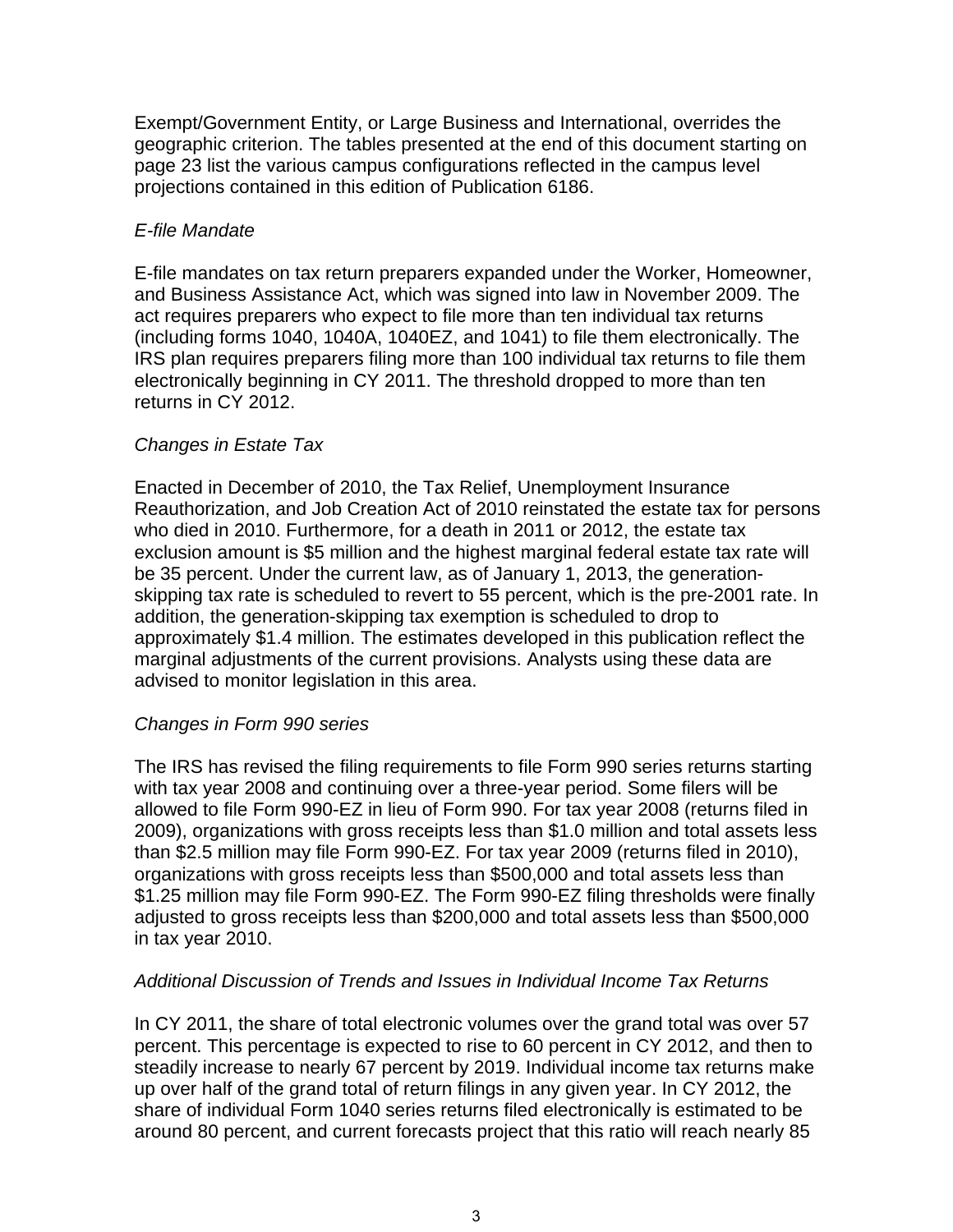percent by 2019. Readers interested in more detailed discussion of trends and issues in individual income tax returns filings should refer to the 2012 update of IRS Publication 6187, *Calendar Year Projections of Individual Returns by Major Processing Categories*.

# **Track Record of Projection Accuracy**

In an effort to measure the quality of our products and services, this section, along with Table 12, provides a brief analysis of the accuracy of prior projections. Using four years of actual data from 2008 through 2011, Table 12 presents the accuracy of our national level projections by major return categories. This analysis covers only the major return categories projected on a calendar year basis and serves as a general measure for gauging the overall reliability of our U.S. level return projections. The return categories considered in Table 12 consist of the following: Grand Total, Total Primary Returns, Individual (income tax) Total, Individual Estimated Tax, Fiduciary, Partnership, Corporation, Employment, Exempt Organization, and Excise. When there were sufficient data on prior forecasts, we also included selected breakouts of "paper" volumes versus "e-file/magnetic tape" filings.

The table presents two measures of projection accuracy; the mean absolute percent error (MAPE), and the number of over-projections. We also include the latest actual filing volumes for 2011 to provide perspective on the volume of returns being projected. The MAPE is computed as the average percent projection error regardless of whether they were over- or under-projections over the four most recently applicable projection cycles. The associated number of overprojections can show whether we consistently over- or under-project. A value of two indicates balanced forecasts over the four cycles. The table groups these two measures by time horizon. The time horizon is determined by when the forecast was made and for what future year. For example, a forecast for 2003 made in 2000 would be part of the "3-years-ahead" time horizon. The table presents time horizons from one to five years ahead and factors in the most current four observations. As an example, for the "3-years-ahead" information, we use the forecasts made in 2001 for 2004, those made in 2002 for 2005, those made in 2003 for 2006, and those made in 2004 for 2007.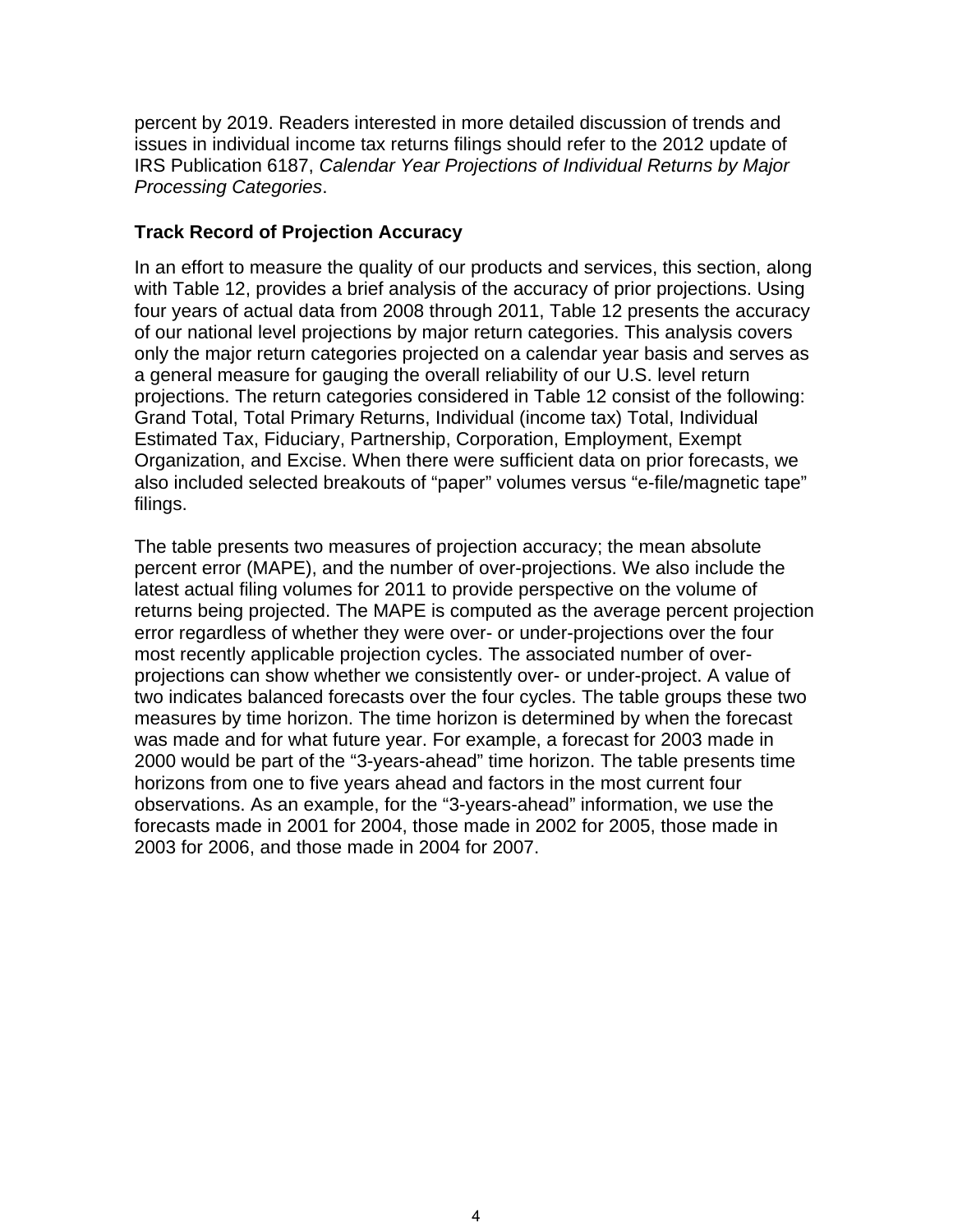### **Comments and Questions**

We thank our customers for their support as we continually seek to improve our products and services wherever possible. Comments and suggestions regarding this document can be directed to Michael Sebastiani, Chief, Forecasting and Data Analysis at (202) 874-0831. Questions concerning a specific tax return listed in this document may also be directed to the projections staff listed on the inside front cover.

 $\mathcal{N} \neq \mathcal{N}$ 

 $\lambda$ 

**Janice M. Hedemann Director, Office of Research**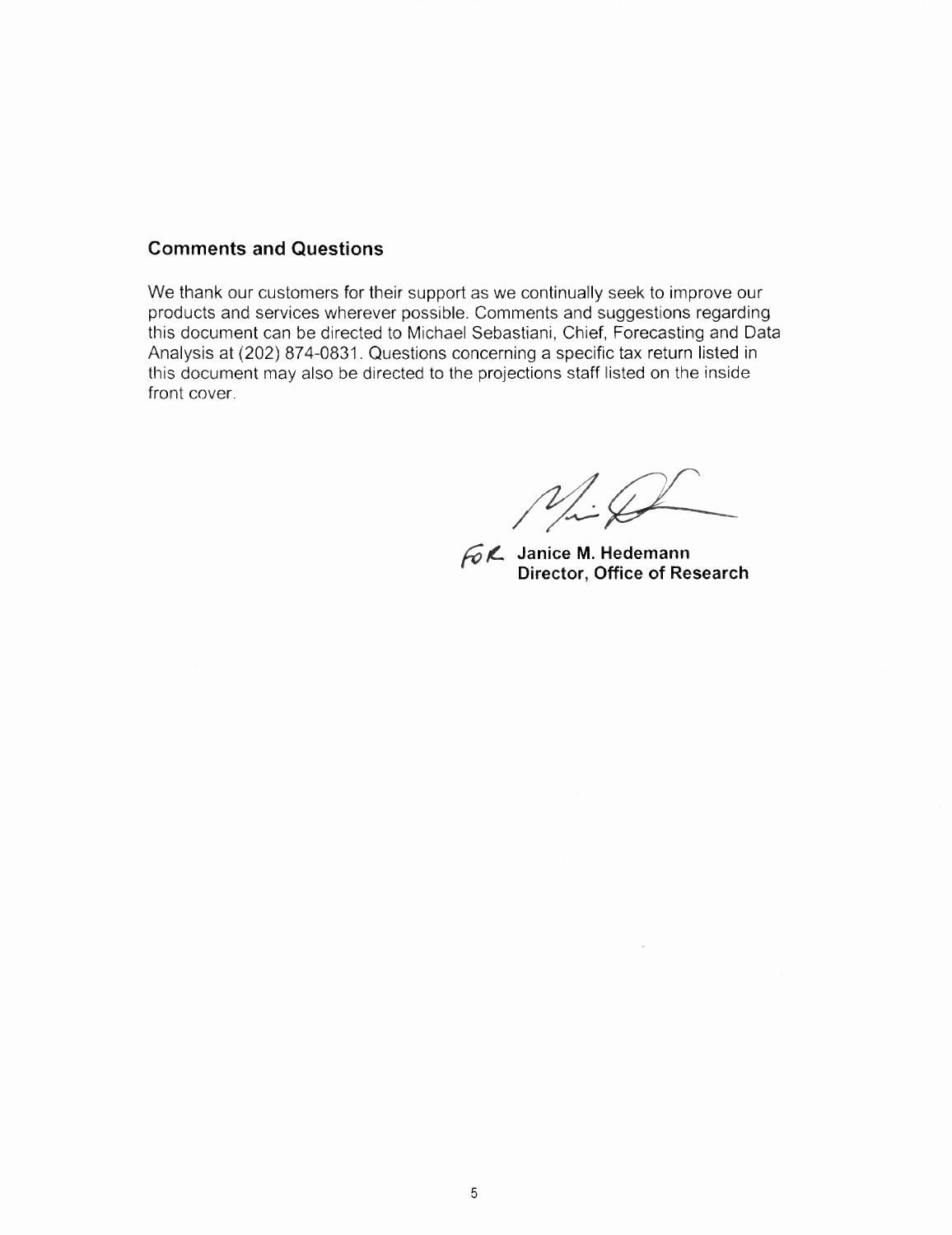| s <sub>juaunoo</sub> o le <sub>luaualddho</sub> | (21)              |                  |                                                                                                                                                                                                                                                                                                                            |                               |                |                                              |                    |                                     |                    |                      |         |                    |         |                    |                  |          |                  |                    |         | 23,026             |                                                                                |         |         |                             |         |                            |      |                                                                                                                                                                                                                                                 |
|-------------------------------------------------|-------------------|------------------|----------------------------------------------------------------------------------------------------------------------------------------------------------------------------------------------------------------------------------------------------------------------------------------------------------------------------|-------------------------------|----------------|----------------------------------------------|--------------------|-------------------------------------|--------------------|----------------------|---------|--------------------|---------|--------------------|------------------|----------|------------------|--------------------|---------|--------------------|--------------------------------------------------------------------------------|---------|---------|-----------------------------|---------|----------------------------|------|-------------------------------------------------------------------------------------------------------------------------------------------------------------------------------------------------------------------------------------------------|
| sueld askoldula                                 | $\widehat{8}$     |                  |                                                                                                                                                                                                                                                                                                                            |                               |                |                                              |                    |                                     |                    |                      |         |                    |         |                    |                  |          |                  |                    |         | 1,100              | $1000$<br>$12000$<br>$1500$<br>$1500$<br>$1500$<br>$150$                       |         |         |                             |         |                            |      |                                                                                                                                                                                                                                                 |
| ZSL8 WJOJ                                       | (19)              |                  |                                                                                                                                                                                                                                                                                                                            |                               |                |                                              |                    |                                     |                    |                      |         |                    |         |                    |                  |          |                  |                    |         | జ                  |                                                                                |         |         | ន្តន្តន្តន្តន               |         |                            |      |                                                                                                                                                                                                                                                 |
| OEES UNOS                                       | (18)              |                  |                                                                                                                                                                                                                                                                                                                            |                               |                |                                              |                    |                                     |                    |                      |         |                    |         |                    |                  |          |                  |                    |         | 24                 |                                                                                |         |         |                             |         |                            |      |                                                                                                                                                                                                                                                 |
| <b>esions</b>                                   | (17)              |                  |                                                                                                                                                                                                                                                                                                                            |                               |                |                                              |                    |                                     |                    |                      |         |                    |         |                    |                  |          |                  |                    |         | 884                | <b>EEEEEEEF</b>                                                                |         |         |                             |         |                            |      |                                                                                                                                                                                                                                                 |
| uojieziue6io leanist                            | $\widetilde{e}$   |                  |                                                                                                                                                                                                                                                                                                                            |                               |                |                                              |                    |                                     |                    |                      |         |                    |         |                    |                  |          |                  |                    |         | 5,                 |                                                                                |         |         |                             |         |                            |      |                                                                                                                                                                                                                                                 |
| sannu3 luauluanoo                               | (15)              |                  |                                                                                                                                                                                                                                                                                                                            |                               |                |                                              |                    |                                     |                    |                      |         |                    |         |                    |                  |          |                  |                    |         | ន                  |                                                                                |         |         | <b>ត្តក្តុនានា</b> គត       |         |                            |      |                                                                                                                                                                                                                                                 |
| uojieziue610 idiuex3                            | (14)              |                  |                                                                                                                                                                                                                                                                                                                            |                               |                |                                              |                    |                                     |                    |                      |         |                    |         |                    |                  |          |                  |                    |         | 1,377              | $1,47$<br>$-1,482$<br>$-1,540$<br>$-1,560$<br>$-1,560$<br>$-1,560$<br>$-1,560$ |         |         |                             |         |                            |      |                                                                                                                                                                                                                                                 |
| thol unos                                       | (13)              |                  | <b>888888888888855558855555</b>                                                                                                                                                                                                                                                                                            |                               |                |                                              |                    |                                     |                    |                      |         |                    |         |                    |                  |          |                  |                    |         | 38                 |                                                                                |         |         | 8332733337                  |         |                            |      |                                                                                                                                                                                                                                                 |
| <b>Juandolarda</b>                              | (12)              |                  |                                                                                                                                                                                                                                                                                                                            |                               |                |                                              |                    |                                     |                    |                      |         |                    |         |                    |                  |          |                  | 29,731<br>29,371   |         | 29,153             | 29.9827<br>28.9827<br>28.98.99<br>28.98.99                                     |         |         |                             |         | 28,907<br>28,905<br>28,863 |      |                                                                                                                                                                                                                                                 |
| 物                                               | $\widetilde{(-)}$ |                  |                                                                                                                                                                                                                                                                                                                            |                               |                |                                              |                    |                                     |                    |                      |         |                    |         |                    |                  |          |                  |                    |         | 252                |                                                                                |         |         | $7878787888$                |         |                            |      |                                                                                                                                                                                                                                                 |
| elels?                                          | $\frac{1}{2}$     |                  | 8682255552552555884838                                                                                                                                                                                                                                                                                                     |                               |                |                                              |                    |                                     |                    |                      |         |                    |         |                    |                  |          |                  |                    |         | $80^{\circ}$       |                                                                                |         |         |                             |         |                            |      |                                                                                                                                                                                                                                                 |
| 9901 W103                                       | ම                 |                  | ははははははははははははははやの25043481。                                                                                                                                                                                                                                                                                                  |                               |                |                                              |                    |                                     |                    |                      |         |                    |         |                    |                  |          |                  |                    |         | 57                 |                                                                                |         |         | <b>80444444</b><br>80444444 |         |                            |      |                                                                                                                                                                                                                                                 |
| ESS2 WIOJ                                       | ම                 |                  |                                                                                                                                                                                                                                                                                                                            |                               |                |                                              |                    |                                     |                    |                      |         |                    |         |                    |                  |          |                  |                    |         | 376                |                                                                                |         |         | 865333358                   |         |                            |      |                                                                                                                                                                                                                                                 |
| uollelodioo                                     | ε                 |                  | $44444440$<br>$4444440$ $00000$ $00000$ $00000$                                                                                                                                                                                                                                                                            |                               |                |                                              |                    |                                     |                    |                      |         |                    |         |                    |                  |          | 6,865<br>6,783   | 6,706<br>6,701     |         | 6,832              | 6 7 7 7 7 8 8 8<br>6 7 7 7 9 0 7 7 8<br>6 8 8 7 7 7 8 9<br>6 9 8 7 7 7 8 9     |         |         |                             |         |                            |      |                                                                                                                                                                                                                                                 |
| dinarionised                                    | ම                 |                  | $\begin{array}{l} 0 \  \, \tau \  \  \, 0 \  \  \, 0 \  \  \, 0 \  \  \, 0 \  \  \, 0 \  \  \, 0 \  \  \, 0 \  \  \, 0 \  \  \, 0 \  \  \, 0 \  \  \, 0 \  \  \, 0 \  \  \, 0 \  \  \, 0 \  \  \, 0 \  \  \, 0 \  \  \, 0 \  \  \, 0 \  \  \, 0 \  \  \, 0 \  \  \, 0 \  \  \, 0 \  \  \, 0 \  \  \, 0 \  \  \, 0 \  \  \$ |                               |                |                                              |                    |                                     |                    |                      |         |                    |         |                    |                  |          |                  | 435                |         | 3,615              |                                                                                |         |         |                             |         |                            |      | excludes the approximately 800 thousand Form 1040EZ-T.<br>ipe).                                                                                                                                                                                 |
| Tel Deferming Telement                          | ල                 |                  |                                                                                                                                                                                                                                                                                                                            |                               |                |                                              |                    |                                     |                    |                      |         |                    |         |                    |                  |          |                  |                    |         | 383                |                                                                                |         |         | ន្តន្តន្តន្តន្តន្តន         |         |                            |      |                                                                                                                                                                                                                                                 |
| <b>AJBIONDIA</b>                                | €                 | 2,625<br>2,681   |                                                                                                                                                                                                                                                                                                                            | 2,779<br>2,888                | 2,950<br>3,088 |                                              |                    |                                     |                    |                      |         |                    |         |                    |                  |          | 3,111<br>3,096   | 3,051<br>3,037     |         | 3,030              | 00<br>00 50 60<br>00 00 00 00<br>00 00 00 00 00 00                             |         |         |                             |         | 2,961<br>2,958<br>2,945    |      |                                                                                                                                                                                                                                                 |
| <b>Xel Peletures lenning</b>                    | ම                 | 38,059<br>39,363 |                                                                                                                                                                                                                                                                                                                            | 38,814<br>38,911<br>37,101    | 36,295         | 360753753864<br>3608536586566<br>36088888888 |                    |                                     |                    |                      |         |                    |         | 29,099             | 30,182<br>30,897 |          | 29,218<br>26,031 | 23,380<br>23,309   |         | 22,847             | 23,254<br>23,469                                                               |         | 23,640  | 23,776<br>23,786            |         | 23,732<br>23,501<br>23,113 |      | Figures include all returns filed from all filing media (paper, electronic and magnetic ta<br>* Includes around 2 million marginal effects of TETR on the existing population, but<br>Detail may not add to total/subtotal because of rounding. |
| lenpinipul                                      | ି                 | 10,129           | 12,596<br>114,134                                                                                                                                                                                                                                                                                                          | 14,116<br>115,047             | 115,062        | 118,784<br>116,467                           |                    | $120,782$<br>$123,050$<br>$125,390$ | 127,657            | 130,094              | 130,978 | 130,837<br>131,298 |         | 133,023<br>135,197 | 138,471          | 154,709  | 143,526          | 141,459            | 143,173 | 145,823            | 147,598                                                                        | 149,661 | 151,568 | 153,524<br>155,720          | 157,550 | 159,188<br>161,358         |      | Table excludes Non-Master File accounts.                                                                                                                                                                                                        |
| lelol pueso                                     | ε                 | 198,994          | 203,223                                                                                                                                                                                                                                                                                                                    | 203,042<br>204,264<br>206,004 | 205,781        | 206,710<br>212,032                           | 217,916            | 222,481                             | 224,435<br>226,564 | 229,933              | 227,397 | 224,071            | 224,478 | 226,298<br>230,896 | 238,471          | 253,545  | 239,174          | 236,267<br>234,859 |         | 238,839            | 241,426                                                                        | 244,549 | 247,423 | 250,284<br>253,207          | 255,642 | 257,691<br>260,998         |      |                                                                                                                                                                                                                                                 |
| Jean Hebury                                     |                   | Actual<br>1989   | 0661<br>1991                                                                                                                                                                                                                                                                                                               | 1992<br>1993                  | 1994           | 1995                                         | 88<br>1986<br>1989 |                                     |                    | 2000<br>2001<br>2002 |         | 2003<br>2004       |         | 2005<br>2006       | 2007             | $2008**$ | 2009             | 2011               |         | Estimated:<br>2012 | Projected:<br>2013                                                             | 2014    | 2015    | 2016                        | 2018    |                            | 2019 | f<br>H                                                                                                                                                                                                                                          |

\*\* The Individual return volume includes around 15 million marginal impact of the 2008 Economic Stimulus Package.

Column Definitions:

(1) Sum of (2) through (21).

(2) Forms 1040, 1040-A, 1040-EZ, 1040-NR, 1040-NR-EZ, 1040-PR, and 1040-SS; 1040-C in 1991 and prior years; 1040-PC in 1992 through 2000.

(3) Number of Form 1040-ES vouchers.

" The Indepical redune includes around 15 million marginal impact drie 2008 Economic Simulus Pasage.<br>"The Indepication would be a state of the Pasage of the 2008 Economic Simulus Pasage.<br>(1) Sum of 21 mouph 21, 2004 104-04 (7) Forms 1120, 1120-A, 1120-F, 1120-H, 1120-S, 1120-L, 1120-PC, 1120-SF; Forms 1120-RIC and 1120-REIT in 1988 and subsequent years; Form 1120-SF replaced Form 1120-DF in 1994.

Form 1120-POL in 2001 and prior years; Form 1120-FSC in 1988-2007; Form 1120-C was 990-C prior to 2006; Form 1120-ND from 2006.

(10) Projections reflect provisions of the Tax Relief, Unemployment Insurance Reauthorization, and Job Creation Act of 2010.

(12) Forms 940, 940-PR, 941, 941-E, 941-PR, 941-SS, 943, 943-PR, CT-1 and CT-2; Form 940-EZ in 1990 through 2006; Form 945 in 1995 and subsequent years; Forms 942 and 942-PR in 1995 and prior; Form 944 from 2007.

(14) Forms 990, 990-C, 990-PF, 990-T, 4720, and 5227; Form 990-EZ in 1990 and subsequent years; Excludes 990-C from 2006 when it changes to 1120-C; Includes Form 990-N from 2008 onwards.

(15) Forms 8038, 8038-G, 8038-GC, 8038-T, and 8328; Form 8038-CP from 2009; Forms 8038-B, 8038-TC from 2010.

(16) Forms 1120-POL, 8871 and 8872.

(17) Forms 11-C, 720, 730, and 2290; Form 8849 from 2008. **Internal Revenue Service**

(19) Form 8752 was introduced in 1991. **Office of Research, Forecasting and Data Analysis**

(20) Forms 5500 and 5500-EZ; Form 5500-C and Form 5500-R in 1988 and prior year; Form 5500-SF from 2010; IRS and the Dept. of Labor share responsibility for processing employee plan returns. **2012 Publication 6186** (21) Forms 1040-X, 1120-X, 2688, 4868 and 7004; Form 1041-A in 1992 and prior years. Form 5558, 8868 in 2002 and subsequent years.

Office of Research, Forecasting and Data Analysis<br>2012 Publication 6186 Internal Revenue Service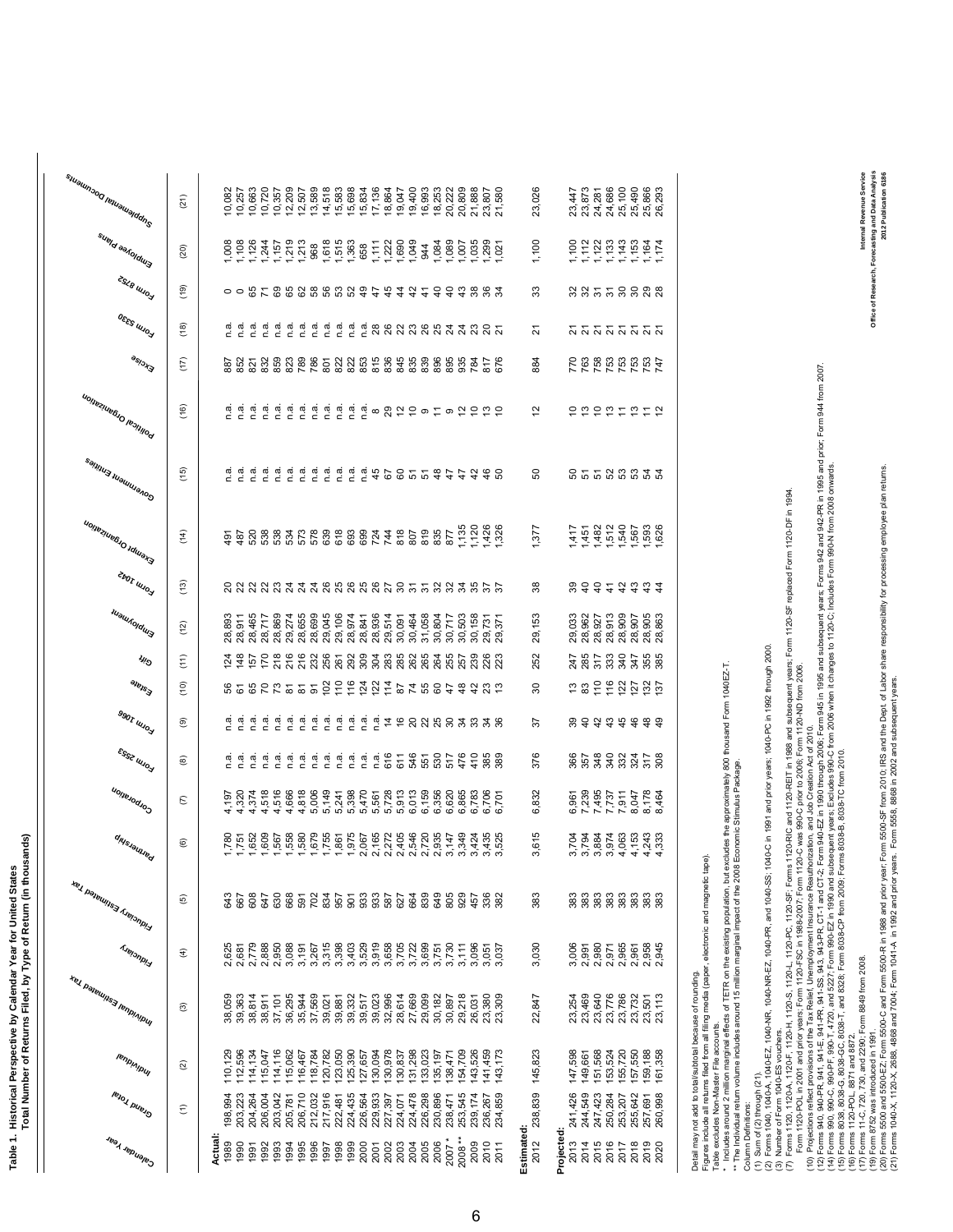| Table 2. Total Number of Returns Filed b                                                                                                                                                                                                                                                                                                                                                                                                                           |                                                                                                                                                                                                                                                                           | y Type for United States                                                                                                                                                          |                                                                                                                                                                                                                                                           |                                                                                                                                                                                                                                                                                                           |                                                                                                                                                                                                                                                          |                                                                                                                                                                                                                                                           |                                                                                                                                                                                                                                                                       |                                                                                                                                                                                                                                                                    |                                                                                                                                                                                                                                                               |
|--------------------------------------------------------------------------------------------------------------------------------------------------------------------------------------------------------------------------------------------------------------------------------------------------------------------------------------------------------------------------------------------------------------------------------------------------------------------|---------------------------------------------------------------------------------------------------------------------------------------------------------------------------------------------------------------------------------------------------------------------------|-----------------------------------------------------------------------------------------------------------------------------------------------------------------------------------|-----------------------------------------------------------------------------------------------------------------------------------------------------------------------------------------------------------------------------------------------------------|-----------------------------------------------------------------------------------------------------------------------------------------------------------------------------------------------------------------------------------------------------------------------------------------------------------|----------------------------------------------------------------------------------------------------------------------------------------------------------------------------------------------------------------------------------------------------------|-----------------------------------------------------------------------------------------------------------------------------------------------------------------------------------------------------------------------------------------------------------|-----------------------------------------------------------------------------------------------------------------------------------------------------------------------------------------------------------------------------------------------------------------------|--------------------------------------------------------------------------------------------------------------------------------------------------------------------------------------------------------------------------------------------------------------------|---------------------------------------------------------------------------------------------------------------------------------------------------------------------------------------------------------------------------------------------------------------|
| Type of Return                                                                                                                                                                                                                                                                                                                                                                                                                                                     | Actual<br>2011                                                                                                                                                                                                                                                            | Estimated                                                                                                                                                                         | 2013                                                                                                                                                                                                                                                      |                                                                                                                                                                                                                                                                                                           |                                                                                                                                                                                                                                                          | Projected<br>2016                                                                                                                                                                                                                                         | 2017                                                                                                                                                                                                                                                                  |                                                                                                                                                                                                                                                                    |                                                                                                                                                                                                                                                               |
| Electronic Grand Total<br>Paper Grand Total<br>Grand Total                                                                                                                                                                                                                                                                                                                                                                                                         | 234,859,241<br>99,900,418<br>134,958,823                                                                                                                                                                                                                                  | 2012<br>238,838,600<br>95,544,400<br>143,294,200                                                                                                                                  | 93,333,400<br>241,426,000<br>148,092,600                                                                                                                                                                                                                  | $\frac{2014}{244,549,200}$<br>91,591,100<br>152,958,100                                                                                                                                                                                                                                                   | 2015<br>247,423,400<br>90,158,700<br>157,264,600                                                                                                                                                                                                         | 250,283,700<br>88,901,800<br>161,381,900                                                                                                                                                                                                                  | 253,206,600<br>88,145,600<br>165,061,000                                                                                                                                                                                                                              | $\frac{2018}{255,642,500}$<br>87,140,600<br>168,501,800                                                                                                                                                                                                            | $\frac{2019}{257,690,700}$<br>86,059,100<br>171,631,600                                                                                                                                                                                                       |
| <b>Total Primary Returns</b>                                                                                                                                                                                                                                                                                                                                                                                                                                       | 213,279,513                                                                                                                                                                                                                                                               | 215,812,700                                                                                                                                                                       | 217,978,500                                                                                                                                                                                                                                               | 220,676,200                                                                                                                                                                                                                                                                                               | 223, 142, 400                                                                                                                                                                                                                                            | 225,597,900                                                                                                                                                                                                                                               | 228, 106, 700                                                                                                                                                                                                                                                         | 230, 152, 600                                                                                                                                                                                                                                                      | 231,824,700                                                                                                                                                                                                                                                   |
| Forms 1040, 1040-A, and 1040-EZ, Total<br>Total Paper Individual Returns<br>Individual Income Tax, Total                                                                                                                                                                                                                                                                                                                                                           |                                                                                                                                                                                                                                                                           |                                                                                                                                                                                   | 148,484,700                                                                                                                                                                                                                                               | $[ \begin{smallmatrix} 160.554, 100 \\ 149.660.500 \\ 26.597, 500 \\ 20.273, 100 \\ 20.273, 100 \\ 3.692, 300 \\ 45, 754, 000 \\ 245, 754, 000 \\ 123.063, 000 \\ 45, 754, 000 \\ 77, 309, 000 \\ \end{smallmatrix} ]$                                                                                    |                                                                                                                                                                                                                                                          |                                                                                                                                                                                                                                                           |                                                                                                                                                                                                                                                                       |                                                                                                                                                                                                                                                                    |                                                                                                                                                                                                                                                               |
| Paper Form 1040-EZ<br>Total Electronic Individual Returns<br>Paper Form 1040-A<br>Paper Form 1040                                                                                                                                                                                                                                                                                                                                                                  |                                                                                                                                                                                                                                                                           | $\begin{array}{l} 146,694,800\\ 145,823,300\\ 28,526,500\\ 20,408,700\\ 4,899,800\\ 4,3218,000\\ 17,296,800\\ 171,296,800\\ 143,151,700\\ 74,315,700\\ 74,43,151,700 \end{array}$ | $\begin{array}{l} 1417,598,300\\ 27,557,600\\ 20,362,800\\ 20,362,400\\ 4,326,400\\ 2,436,400\\ 2,436,400\\ 2,436,400\\ 2,436,300\\ 2,436,400\\ 2,436,400\\ 2,436,400\\ 2,436,400\\ 2,436,400\\ 2,436,400\\ 2,436,400\\ 2,436,400\\ 2,436,400\\ 2,436,40$ |                                                                                                                                                                                                                                                                                                           | $\begin{array}{l} 152,470,800\\ 151,567,900\\ 25,789,600\\ 20,220,400\\ 3,294,200\\ 2,275,000\\ 2,275,000\\ 2,478,300\\ 2,47,268,600\\ 74,786,600\\ 78,509,700\\ \end{array}$                                                                            | $[\begin{array}{l} 154,437,600\\ 153,523,900\\ 25,134,900\\ 19,893,700\\ 3,242,100\\ 3,242,100\\ 1,999,100\\ 1,2000\\ 1,2000\\ 48,740.300\\ 48,48,740.300 \end{array}$                                                                                    | $\begin{array}{l} 156,647,300\\ 155,720,200\\ 24,917,600\\ 19,734,100\\ 3,222,500\\ 1,961,000\\ 1,961,000\\ 1,961,000\\ 50,021,100 \end{array}$                                                                                                                       | $[\begin{array}{l} 158,491,300\\ 157,549,800\\ 24,521,900\\ 19,505,100\\ 3,201,700\\ 1,815,100\\ 1,815,100\\ 1,815,100\\ 1,913,027,700\\ 51,171,200\\ 81,806,500 \end{array}$                                                                                      |                                                                                                                                                                                                                                                               |
| Electronic Forms 1040PR- and 1040-SS<br>Practitioner Electronic Filing<br>Forms 1040-PR and 1040-SS<br>Forms 1040-NR/NR-EZ/C<br>On-Line Filing                                                                                                                                                                                                                                                                                                                     | $\begin{array}{l} 144,002,430\\ 143,173,207\\ 231,250,528\\ 31,303,744\\ 51,503,440\\ 61,909,409\\ 71,922,679\\ 71,922,633\\ 720,833\\ 720,831\\ 74,733 \end{array}$                                                                                                      | 643,200<br>228,300<br>76,600                                                                                                                                                      | 238,600<br>77,300                                                                                                                                                                                                                                         | 653,200<br>240,400<br>78,300                                                                                                                                                                                                                                                                              | 660,200<br>242,700<br>79,600                                                                                                                                                                                                                             | 79,648,700<br>668,200<br>245,500<br>81,300                                                                                                                                                                                                                | 80,781,500<br>678,200<br>248,900<br>83,300                                                                                                                                                                                                                            | 689,200<br>252,500<br>85,600                                                                                                                                                                                                                                       | $[160, 144, 600\n159, 187, 800\n159, 181, 700\n24, 188, 700\n19, 308, 800\n19, 198, 600, 200\n19, 198, 221, 1800\n19, 200\n200\n200\n200\n200$<br>87,100                                                                                                      |
| Individual Estimated Tax, Form 1040-ES, Total<br>Electronic (Credit Card) Form 1040-ES<br>Paper Form 1040-ES                                                                                                                                                                                                                                                                                                                                                       | 23,308,676<br>23,206,646<br>102,030                                                                                                                                                                                                                                       | 22,846,600<br>22,732,800<br>113,800                                                                                                                                               | 23,253,900<br>23,137,100<br>116,800                                                                                                                                                                                                                       | 23,468,600<br>23,349,200<br>119,400                                                                                                                                                                                                                                                                       | 23,640,300<br>23,518,500<br>121,800                                                                                                                                                                                                                      | 23,775,700<br>23,651,600<br>124,100                                                                                                                                                                                                                       | 126,100<br>23,785,900<br>23,659,800                                                                                                                                                                                                                                   | 23,731,800<br>23,603,800<br>128,000                                                                                                                                                                                                                                | 23,501,400<br>23,371,400<br>130,000                                                                                                                                                                                                                           |
| Fiduciary, Form 1041, Total<br>Electronic Form 1041<br>Paper Form 1041                                                                                                                                                                                                                                                                                                                                                                                             | 3,036,900<br>1,755,840                                                                                                                                                                                                                                                    | ,030,100<br>976,100<br>054,000<br>ω.                                                                                                                                              | ,006,100<br>889,000<br>,117,100<br>ω.<br>$\sim$                                                                                                                                                                                                           | 2,990,800<br>810,700<br>2,180,100                                                                                                                                                                                                                                                                         | ,979,600<br>736,400<br>,243,200<br>$\sim$<br>$\sim$                                                                                                                                                                                                      | 2,971,400<br>665,100<br>2,306,300                                                                                                                                                                                                                         | 2,965,300<br>596,000<br>2,369,300                                                                                                                                                                                                                                     | 2,960,900<br>528,500<br>2,432,400                                                                                                                                                                                                                                  | 2,957,600<br>462,100<br>2,495,500                                                                                                                                                                                                                             |
| Fiduciary Estimated Tax, Form 1041-ES                                                                                                                                                                                                                                                                                                                                                                                                                              | 382,447                                                                                                                                                                                                                                                                   | 382,500                                                                                                                                                                           | 382,500                                                                                                                                                                                                                                                   | 382,600                                                                                                                                                                                                                                                                                                   | 382,600                                                                                                                                                                                                                                                  | 382,700                                                                                                                                                                                                                                                   | 382,700                                                                                                                                                                                                                                                               | 382,700                                                                                                                                                                                                                                                            | 382,800                                                                                                                                                                                                                                                       |
| Partnership, Forms 1065/1065-B, Total<br>Paper Forms 1065/1065-B<br>Electronic Forms 1065/1065-B                                                                                                                                                                                                                                                                                                                                                                   | 888<br>3,524,8<br>1,724,21<br>1,800,5                                                                                                                                                                                                                                     | ,614,500<br>,601,600<br>,012,900<br>$\omega \leftarrow \alpha$                                                                                                                    | 3,704,300<br>1,532,100<br>2,172,200                                                                                                                                                                                                                       | 3,794,100<br>1,462,700<br>2,331,400                                                                                                                                                                                                                                                                       | 3,883,800<br>1,393,500<br>2,490,300                                                                                                                                                                                                                      | 3,973,600<br>1,324,400<br>2,649,200                                                                                                                                                                                                                       | 4,063,300<br>1,255,500<br>2,807,800                                                                                                                                                                                                                                   | 4,153,000<br>1,186,700<br>2,966,300                                                                                                                                                                                                                                | 4,242,800<br>1,118,100<br>3,124,700                                                                                                                                                                                                                           |
| Total Electronic Corporation Returns<br>Forms 1120 and 1120-A Total *<br>Electronic Forms 1120/1120-A, Total<br>Total Paper Corporation Returns<br>Corporation Income Tax, Total<br>Electronic Form 1120-F<br>Form 1120-F                                                                                                                                                                                                                                          |                                                                                                                                                                                                                                                                           | 6,831,900<br>3,194,300<br>3,637,600<br>1,896,000<br>1880,900<br>35,100<br>10,000                                                                                                  | 960,600<br>2,816,400<br>4,144,200<br>1,865,000<br>959,400<br>36,700<br>12,300<br>ဖဴလံ                                                                                                                                                                     | $\begin{array}{l} \mathbf{7}, 238, 800 \\ 2, 650, 200 \\ 4, 588, 600 \\ 4, 834, 500 \\ \mathbf{1}, 834, 300 \\ \mathbf{1}, 023, 300 \\ \mathbf{3}, 7, 000 \end{array}$<br>14,500                                                                                                                          | 7,495,400<br>2,534,000<br>4,961,400<br>1,804,600<br>1,073,300<br>38,400<br>16,700                                                                                                                                                                        | 7,737,000<br>2,446,500<br>5,290,500<br>1,775,100<br>1,111,000<br>39,000<br>18,900                                                                                                                                                                         | 7,911,300<br>2,364,500<br>5,546,900<br>1,746,100<br>1,138,300<br>39,500<br>21,100                                                                                                                                                                                     | 8,046,500<br>2,290,900<br>5,755,700<br>1,717,500<br>1,156,800<br>39,900<br>23,400                                                                                                                                                                                  | 8,177,700<br>2,230,500<br>5,947,200<br>1,168,100<br>1,168,100<br>40,400<br>25,700                                                                                                                                                                             |
| Form 1120-S, Total<br>Electronic Form 1120-S<br>Form 1120-L/ND/PC/REIT/SF, Total<br>Form 1120-FSC<br>Form 1120-RIC<br>Form 1120-C **<br>Form 1120-H                                                                                                                                                                                                                                                                                                                | $\begin{array}{l} 6,701,373\\ 6,701,373\\ 3,665,238\\ 7,8136,741\\ 7,80,704\\ 8,80\\ 7,80,704\\ 8,80\\ 8,80\\ 2,30,74\\ 14,40\\ 2,30,74\\ 4,40\\ 2,30\\ 6,80\\ 8\end{array}$                                                                                              | $\frac{8}{2}$<br>239,300<br>13,700<br>,622,000<br>746,700<br>16,200<br>9,500<br>4. U                                                                                              | $\frac{6}{2}$<br>245,700<br>14,100<br>4,772,200<br>3,172,500<br>16,800<br>10,000                                                                                                                                                                          | 251,900<br>$\frac{8}{100}$<br>17,400<br>10,600                                                                                                                                                                                                                                                            | $\frac{8}{100}$<br>5,350,600<br>3,871,400<br>258,000<br>14,700<br>18,000<br>11,100                                                                                                                                                                       | 264,000<br>15,000<br>5,613,600<br>4,160,600<br>$\frac{00}{2}$<br>18,600<br>11,600                                                                                                                                                                         | 100<br>269,900<br>15,300<br>5,809,100<br>4,387,500<br>12,100<br>19,200                                                                                                                                                                                                | $\circ$<br>275,700<br>15,700<br>5,965,200<br>4,575,500<br>19,800<br>12,600                                                                                                                                                                                         | 0<br>281,400<br>16,000<br>6,116,800<br>4,753,400<br>20,500<br>13,200                                                                                                                                                                                          |
| Small Corporation Election, Form 2553                                                                                                                                                                                                                                                                                                                                                                                                                              | 84<br>388,6                                                                                                                                                                                                                                                               | 375,700                                                                                                                                                                           | 366,200                                                                                                                                                                                                                                                   | 357,000                                                                                                                                                                                                                                                                                                   | 348,200                                                                                                                                                                                                                                                  | 339,800                                                                                                                                                                                                                                                   | 331,800                                                                                                                                                                                                                                                               | 324,200                                                                                                                                                                                                                                                            | 317,100                                                                                                                                                                                                                                                       |
| "REMIC" Income Tax, Form 1066                                                                                                                                                                                                                                                                                                                                                                                                                                      | 35,719                                                                                                                                                                                                                                                                    | 37,200                                                                                                                                                                            | 38,800                                                                                                                                                                                                                                                    | 40,300                                                                                                                                                                                                                                                                                                    | 41,800                                                                                                                                                                                                                                                   | 43,300                                                                                                                                                                                                                                                    | 44,900                                                                                                                                                                                                                                                                | 46,400                                                                                                                                                                                                                                                             | 47,900                                                                                                                                                                                                                                                        |
| Estate, Forms 706, 706-GS(D)/GS(T)/NA, Total ***<br>Gift, Form 709                                                                                                                                                                                                                                                                                                                                                                                                 | 12,582<br>223,090                                                                                                                                                                                                                                                         | 29,800                                                                                                                                                                            | 13,200<br>246,600                                                                                                                                                                                                                                         | 82,600<br>285,100                                                                                                                                                                                                                                                                                         | 110,300<br>317,300                                                                                                                                                                                                                                       | 116,400<br>332,900                                                                                                                                                                                                                                        | 121,700<br>340,400                                                                                                                                                                                                                                                    | 126,600<br>347,300                                                                                                                                                                                                                                                 | 131,900<br>354,600                                                                                                                                                                                                                                            |
| Paper Forms 940, 940-EZ and 940-PR<br>Total Electronic Employment Returns<br>Forms 940, 940-EZ and 940-PR, Total<br>Total Paper Employment Returns<br>Employment, Total                                                                                                                                                                                                                                                                                            | $\begin{smallmatrix} 29, 371, 428 \\ 21, 329, 015 \\ 71, 829, 019 \\ 1, 676, 336 \\ 676, 371, 368 \\ 71, 368, 368 \\ 81, 368, 368 \\ 1, 368, 368 \\ 1, 368, 368 \\ 1, 368, 368 \\ 1, 368, 368 \\ 1, 368, 368 \\ 1, 368, 368 \\ 1, 368, 368 \\ 1, 368, 368 \\ 1, 368, 368$ | 29,153,100<br>27,190,900<br>7,962,200<br>5,577,000<br>6,693,200<br>4,497,900<br>2,16,664,300<br>16,664,300                                                                        | $\begin{array}{l} 29,033,200\\ 20,729,100\\ 20,729,100\\ 8,304,100\\ 9,570,300\\ 4,414,700\\ 1,555,000\\ 1,4055,700\\ 1,5300\\ 6,740,800\\ 6,740,800\\ \end{array}$                                                                                       | $\begin{smallmatrix} 26 & 962 & 200 \\ 26 & 367 & 100 \\ 26 & 367 & 100 \\ 26 & 368 & 360 \\ 26 & 366 & 360 \\ 26 & 366 & 360 \\ 26 & 366 & 360 \\ 27 & 366 & 360 \\ 28 & 360 & 360 \\ 29 & 360 & 360 \\ 20 & 20 & 360 \\ 20 & 20 & 360 \\ 21 & 20 & 360 \\ 22 & 23 & 360 \\ 23 & 24 & 360 \\ 24 & 25 & $ | $\begin{array}{l} 28,926,600\\ 28,929,200\\ 20,129,200\\ 20,129,200\\ 20,129,200\\ 20,129,200\\ 20,129,200\\ 20,129,200\\ 20,129,200\\ 20,129,200\\ 20,129,200\\ 20,129,200\\ 20,129,200\\ 20,129,200\\ 20,129,200\\ 20,129,200\\ 20,129,200\\ 20,129,2$ | $\begin{array}{l} 26,913,000\\ 26,910,000\\ 19,900,6,101\\ 19,900,6,101\\ 19,900,6,101\\ 19,900,6,101\\ 19,900,6,101\\ 19,900,6,101\\ 19,900,700\\ 19,900,700\\ 19,900,700\\ 19,900,700\\ 19,900,700\\ 19,900\\ 19,900\\ 19,900\\ 19,900\\ 19,900\\ 19,9$ | $\begin{array}{l} 26.909.300\\ 26.903\\ 27.803\\ 28.900\\ 6.900\\ 6.900\\ 6.900\\ 7.400\\ 7.500\\ 8.900\\ 7.401\\ 7.500\\ 7.500\\ 7.500\\ 7.500\\ 7.500\\ 7.500\\ 7.500\\ 7.500\\ 7.500\\ 8.60\\ 8.60\\ 8.60\\ 8.60\\ 8.60\\ 8.60\\ 8.60\\ 8.60\\ 8.60\\ 8.60\\ 8.60$ | $\begin{array}{l} 28,907,100\\ 29,723,800\\ 19,733,800\\ \vdots\\ 17,73,300\\ 9,173,300\\ 19,172,800\\ 19,72,800\\ 19,72,800\\ 19,800\\ 19,800\\ 19,800\\ 19,800\\ 19,800\\ 19,800\\ 19,800\\ 19,800\\ 19,800\\ 19,800\\ 19,800\\ 19,800\\ 19,800\\ 19,800\\ 19,8$ | $\begin{array}{l} 28,904,700\\ 28,904,90\\ 9,649,900\\ 9,649,800\\ 9,654,80\\ 9,656,300\\ 9,7,95,300\\ 9,7,95,300\\ 1,7,95,300\\ 1,7,432,402\\ 1,7,60\\ 1,7,80\\ 1,7,80\\ 1,7,80\\ 1,7,80\\ 1,7,80\\ 1,7,80\\ 1,7,80\\ 1,7,80\\ 1,7,80\\ 1,7,80\\ 1,7,80\\ 1$ |
| Paper Forms 941, 941-PR/SS/E<br>Form 940 E-File/On-Line/XML<br>Forms 941, 941-PR/SS, Total                                                                                                                                                                                                                                                                                                                                                                         |                                                                                                                                                                                                                                                                           |                                                                                                                                                                                   |                                                                                                                                                                                                                                                           |                                                                                                                                                                                                                                                                                                           |                                                                                                                                                                                                                                                          |                                                                                                                                                                                                                                                           |                                                                                                                                                                                                                                                                       |                                                                                                                                                                                                                                                                    |                                                                                                                                                                                                                                                               |
| Form 941 E-File/On-Line/XML<br>Forms 943, 943-PR and 943-SS, Total<br>Forms 944, 944-PR and 944-SS, Total                                                                                                                                                                                                                                                                                                                                                          |                                                                                                                                                                                                                                                                           |                                                                                                                                                                                   | 150,700                                                                                                                                                                                                                                                   |                                                                                                                                                                                                                                                                                                           |                                                                                                                                                                                                                                                          |                                                                                                                                                                                                                                                           |                                                                                                                                                                                                                                                                       |                                                                                                                                                                                                                                                                    |                                                                                                                                                                                                                                                               |
| Paper Forms 944, 944-PR and 944-SS<br>Electronic Form 944<br>Form CT-1<br>Form 945                                                                                                                                                                                                                                                                                                                                                                                 |                                                                                                                                                                                                                                                                           | 6,457,100<br>206,400<br>161,100<br>163,900<br>1,200<br>85,400<br>1,800                                                                                                            | $\begin{array}{r} 143,100 \\ 7,800 \\ 81,800 \\ 1,800 \end{array}$                                                                                                                                                                                        |                                                                                                                                                                                                                                                                                                           |                                                                                                                                                                                                                                                          |                                                                                                                                                                                                                                                           | 600                                                                                                                                                                                                                                                                   | 8,600<br>65,600<br>,600<br>700                                                                                                                                                                                                                                     |                                                                                                                                                                                                                                                               |
| " Form 11:20-C includes Form 990-C.<br>"" The projections do not include the marginal effect of Forms 706 filed to port<br>Moving forward, we anticipate the CY2012 and CY2013 estimates to increase<br>Form 1120-A cannot be filed for tax years beginning after Dec. 31, 2006.<br>Table does not contain Non-Master File counts.<br>See Table Notes page for definitions of "Type of Return."<br>Detail may not add to subtotal/total due to rounding.<br>Notes: |                                                                                                                                                                                                                                                                           | one decedent's estate to another individual<br>to reflect this change.                                                                                                            |                                                                                                                                                                                                                                                           |                                                                                                                                                                                                                                                                                                           |                                                                                                                                                                                                                                                          |                                                                                                                                                                                                                                                           |                                                                                                                                                                                                                                                                       | Office of Research, Forecasting and Data Analysis<br>2012 Publication 6186                                                                                                                                                                                         | Internal Revenue Service                                                                                                                                                                                                                                      |
| Table continues on the next page.                                                                                                                                                                                                                                                                                                                                                                                                                                  |                                                                                                                                                                                                                                                                           |                                                                                                                                                                                   |                                                                                                                                                                                                                                                           |                                                                                                                                                                                                                                                                                                           |                                                                                                                                                                                                                                                          |                                                                                                                                                                                                                                                           |                                                                                                                                                                                                                                                                       |                                                                                                                                                                                                                                                                    |                                                                                                                                                                                                                                                               |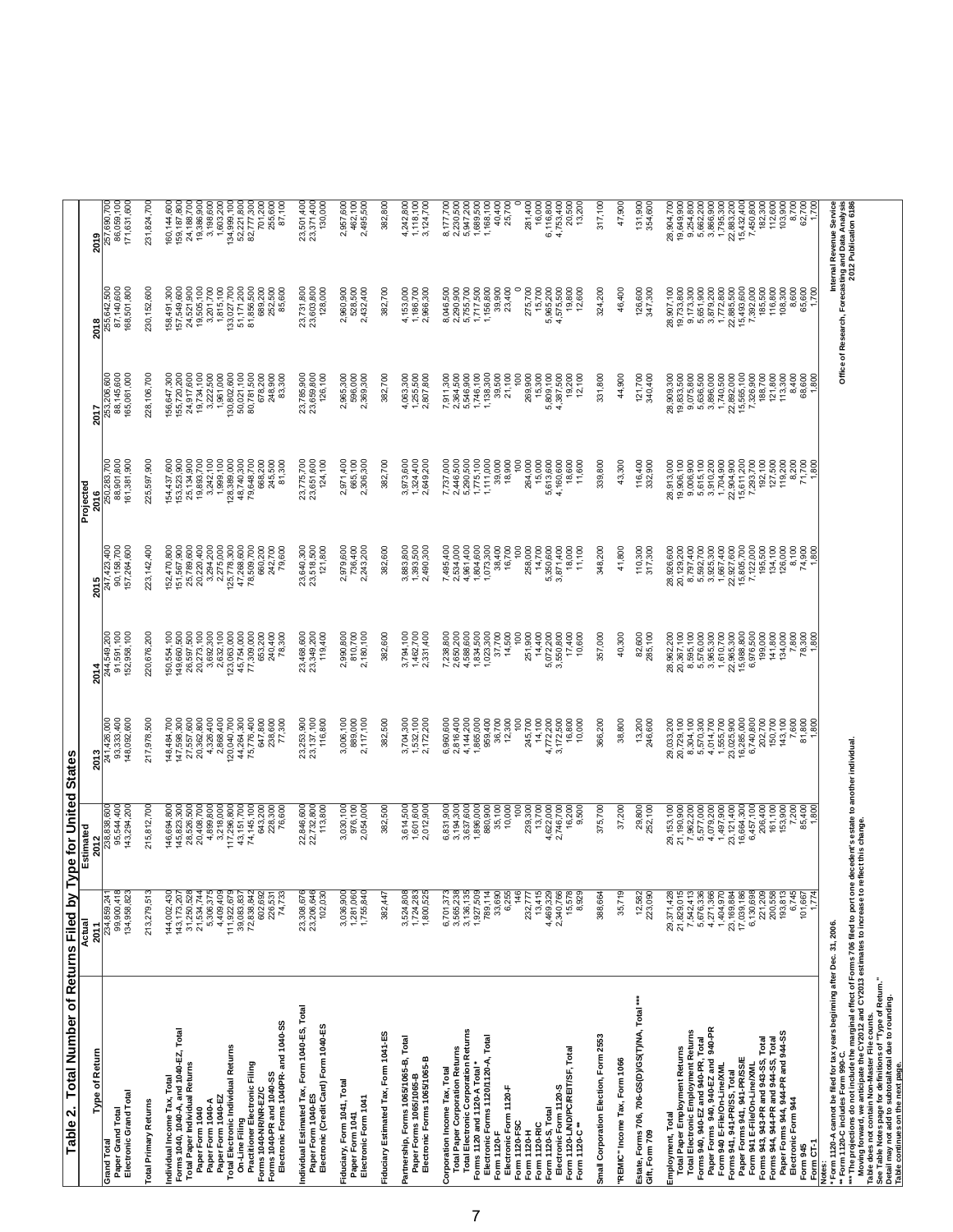|                                                                                                                    | Actual                                                                                                                                                                                                                                                             | Estimated                                                   |                                 |                         |                              | Projected               |                         |                                                                            |                                                                                  |
|--------------------------------------------------------------------------------------------------------------------|--------------------------------------------------------------------------------------------------------------------------------------------------------------------------------------------------------------------------------------------------------------------|-------------------------------------------------------------|---------------------------------|-------------------------|------------------------------|-------------------------|-------------------------|----------------------------------------------------------------------------|----------------------------------------------------------------------------------|
| Withholding Tax for Foreign Persons, Form 1042<br>Type of Return                                                   | 36,57<br>2011                                                                                                                                                                                                                                                      | 38,300<br>2012                                              | 39,000<br>2013                  | 39,700<br>2014          | 40,400<br>ю<br>ă             | 41,200<br>2016          | 41,900<br>2017          | 42,600<br>2018                                                             | 43,300<br>2019                                                                   |
| Exempt Organizations, Total                                                                                        |                                                                                                                                                                                                                                                                    |                                                             | ,416,700                        | ,451,000                | ,482,200                     | ,511,600                | ,539,700                | 1,566,900                                                                  | 1,593,400                                                                        |
| Total Electronic Exempt Organizations Returns<br>Total Paper Exempt Organizations Returns                          |                                                                                                                                                                                                                                                                    | ,376,800<br>715,000<br>661,800                              | 707,300<br>709,400              | 747,300<br>703,700      | 784,100<br>698,100           | 692,500<br>819,100      | 686,800<br>852,900      | 681,100<br>885,800                                                         | 675,400<br>918,000                                                               |
| Form 990, Total                                                                                                    |                                                                                                                                                                                                                                                                    |                                                             | 290,700<br>149,800              | 293,000                 | 295,300                      | 297,600                 | 299,900<br>212,800      | 302,200                                                                    |                                                                                  |
| Electronic Form 990<br>Form 990-EZ, Total                                                                          | $\begin{smallmatrix} 1.225,928\\ 725,464\\ 725,464\\ 800,461\\ 200,462\\ 200,130\\ 200,140\\ 200,150\\ 200,170\\ 200,170\\ 200,170\\ 200,171\\ 200,171\\ 200,171\\ 200,171\\ 200,171\\ 200,171\\ 200,171\\ 200,171\\ 200,171\\ 200,171\\ 200,171\\ 200,171\\ 200,$ | 288,400<br>134,100<br>134,800<br>28,000<br>28,000<br>28,000 | 312,200                         | 165,600<br>322,600      | 181,300<br>332,900           | 197,100<br>343,200      | 353,500                 | 228,500<br>363,800                                                         | 304,400<br>244,200<br>374,100                                                    |
| Electronic Form 990-EZ<br>Form 990-N*                                                                              |                                                                                                                                                                                                                                                                    |                                                             | 442,600<br>81,800               | 455,600<br>88,800       | 95,800<br>465,600            | 102,700<br>473,800      | 109,700<br>480,800      | 116,700<br>486,800                                                         |                                                                                  |
| Form 990-PF, Total                                                                                                 |                                                                                                                                                                                                                                                                    |                                                             |                                 | 119,900                 | $123,500$<br>$41,400$        | 127,100<br>45,500       | 130,600<br>49,600       | 134,200                                                                    | $\begin{array}{l} 123,700 \\ 492,200 \\ 137,800 \\ 57,900 \\ 67,400 \end{array}$ |
| Electronic Form 990-PF<br>Form 990-T                                                                               |                                                                                                                                                                                                                                                                    | 133,100                                                     | 116,300<br>33,100<br>138,000    | 37,300<br>142,900       | 147,800                      | 152,700                 |                         | 53,800<br>162,500                                                          |                                                                                  |
| Form 4720                                                                                                          |                                                                                                                                                                                                                                                                    | 2,800                                                       | 2,900                           | 3,000                   | 3,100                        | 3,200                   | 157,600<br>3,300        | 3,400                                                                      | 3,500                                                                            |
| Form 5227                                                                                                          |                                                                                                                                                                                                                                                                    | 114,000                                                     | 114,000                         | 114,000                 | 114,000                      | 114,000                 | 114,000                 | 114,000                                                                    | 114,000                                                                          |
| Government Entities/Bonds, Total                                                                                   |                                                                                                                                                                                                                                                                    | 49,700                                                      | 50,300                          | 50,800                  | 51,300                       | 51,800                  | 52,500                  | 53,200                                                                     | 53,900                                                                           |
| Form 8038-B<br>Form 8038                                                                                           |                                                                                                                                                                                                                                                                    | 3,600<br>$\frac{8}{2}$                                      | 3,600<br>$\overline{100}$       | 3,600                   | 3,600                        | 3,600                   | 3,600                   | 3,600                                                                      | 3,600                                                                            |
| Form 8038-CP                                                                                                       |                                                                                                                                                                                                                                                                    | 10,600<br>24,000                                            | 11,000                          | 11,400<br>24,000        | 11,800<br>24,000             | 12,200<br>24,000        | 12,700                  | 13,100<br>24,000                                                           | 13,600<br>24,000                                                                 |
| Form 8038-G                                                                                                        |                                                                                                                                                                                                                                                                    |                                                             | 24,000                          |                         |                              |                         | 24,000                  |                                                                            |                                                                                  |
| Form 8038-GC<br>Form 8038-T                                                                                        |                                                                                                                                                                                                                                                                    | 1,500<br>8,700                                              | 1,600<br>8,700                  | 8,700<br>1,600          | 8,700<br>1,600               | 8,700<br>1,600          | 8,700<br>1,600          | 8,700                                                                      | 8,700                                                                            |
| Form 8038-TC                                                                                                       |                                                                                                                                                                                                                                                                    | 1,000                                                       | 1,100                           | 1,300                   | 1,400<br>200                 | 1,500<br>200            | 1,700                   | $7,000$<br>$7,900$<br>$200$                                                | $\frac{1,700}{2,100}$                                                            |
| Form 8328                                                                                                          |                                                                                                                                                                                                                                                                    |                                                             | 200                             | 200                     |                              |                         | 200                     |                                                                            | 200                                                                              |
| Political Organizations, Total                                                                                     |                                                                                                                                                                                                                                                                    | 12,300                                                      | 10,300                          | 12,600                  | 10,400                       | 12,700                  | 10,500                  | 12,800                                                                     | 10,500                                                                           |
| Electronic Form 1120-POL<br>Form 1120-POL, Total                                                                   |                                                                                                                                                                                                                                                                    | 5,700                                                       | 5,700                           | 5,800<br>$\frac{8}{2}$  | 100<br>5,800                 | 5,800<br>$\frac{00}{2}$ | 5,800<br>200            | 5,800                                                                      | 5,800<br>300                                                                     |
| Form 8871 **                                                                                                       |                                                                                                                                                                                                                                                                    | 2,600                                                       | 2,300<br>2,300                  | 2,700                   |                              | 2,700                   |                         | 200<br>2,800                                                               |                                                                                  |
| Electronic Form 8872<br>Form 8872                                                                                  | 10221<br>10222<br>1032021<br>10321                                                                                                                                                                                                                                 | 4,000<br>3,100                                              | 1,700                           | 4,100<br>3,200          | 2,300<br>2,300<br>1,800      | 4,200                   | 2,400<br>2,300<br>1,800 | 4,200<br>3,300                                                             | 2,400<br>2,300<br>1,800                                                          |
|                                                                                                                    |                                                                                                                                                                                                                                                                    |                                                             |                                 |                         |                              |                         |                         |                                                                            |                                                                                  |
| Excise, Total<br>Form 11-C                                                                                         |                                                                                                                                                                                                                                                                    | 884,300<br>4,600                                            | 770,200<br>4,400                | 4,200<br>763,000        | 757,700<br>4,100             | 752,800<br>4,000        | 752,900<br>3,900        | 753,000<br>3,900                                                           | 753,200<br>3,800                                                                 |
| Electronic Form 720<br>Form 720                                                                                    |                                                                                                                                                                                                                                                                    | 300<br>132,400                                              | 300<br>120,900                  | 113,900<br>300          | 108,600<br>400               | 103,500<br>400          | 103,300<br>400          | 103,100<br>400                                                             | 400<br>102,900                                                                   |
| Form 730                                                                                                           |                                                                                                                                                                                                                                                                    | 30,400                                                      | 29,000                          | 27,900                  |                              |                         |                         | 24,600                                                                     | 24,000                                                                           |
| Form 2290                                                                                                          |                                                                                                                                                                                                                                                                    | 706,600<br>129,500                                          | 605,600                         | 606,700                 | 26,900<br>607,800<br>224,000 | 26,100<br>608,900       | 25,400<br>610,000       | 611,100                                                                    |                                                                                  |
| Electronic Form 2290<br>Form 8849                                                                                  | 675,808<br>4,743<br>121,798<br>12,758<br>507,562<br>50,756<br>1,867<br>1,867                                                                                                                                                                                       | 10,300                                                      | 151,000<br>10,300               | 187,400<br>10,300       | 10,300                       | 260,700<br>10,300       | 297,300<br>10,300       | 334,000<br>10,300                                                          | 612,200<br>370,800<br>10,300                                                     |
| Electronic Form 8849                                                                                               |                                                                                                                                                                                                                                                                    | 2,000                                                       | 2,200                           | 2,300                   | 2,500                        | 2,600                   | 2,800                   | 2,900                                                                      | 3,100                                                                            |
| Excise Taxes re Employee Plans, Form 5330                                                                          | Z<br>20,81                                                                                                                                                                                                                                                         | 20,800                                                      | 20,800                          | 20,800                  | 20,800                       | 20,800                  | 20,800                  | 20,800                                                                     | 20,800                                                                           |
| Form 5500-EZ, One-Participant Retirement Plans                                                                     | 5<br>138,01                                                                                                                                                                                                                                                        | 148,700                                                     | 148,700                         | 150,400                 | 151,700                      | 153,200                 | 154,600                 | 156,000                                                                    | 157,400                                                                          |
| Payment or Refund Under Sec.7519, Form 8752                                                                        | 33,94                                                                                                                                                                                                                                                              | 33,400                                                      | 32,500                          | 31,700                  | 31,100                       | 30,500                  | 30,000                  | 29,500                                                                     | 29,100                                                                           |
| Supplemental Documents, Total                                                                                      |                                                                                                                                                                                                                                                                    |                                                             | 23,447,500                      | 23,873,000              | 24,280,900                   | 24,685,800              | 25,099,900              | 25,489,900                                                                 | 25,866,000                                                                       |
| Form 4868, Total<br>Form 1040-X                                                                                    |                                                                                                                                                                                                                                                                    | 23,025,900<br>5,350,100<br>10,692,300                       | 5,485,000<br>10,853,200         | 5,620,000<br>11,027,700 | 5,754,900<br>11,190,600      | 5,889,900<br>11,354,000 | 6,024,800<br>11,529,000 | 6,159,800<br>11,681,000                                                    | 6,294,700<br>11,820,100                                                          |
| Paper Form 4868                                                                                                    |                                                                                                                                                                                                                                                                    | 4,915,200                                                   | 4,652,100                       | 4,384,300               | 4,101,400                    | 3,808,600               | 3,509,200               | 3,192,600                                                                  | 2,863,400                                                                        |
| Electronic Form 4868                                                                                               |                                                                                                                                                                                                                                                                    | 5,777,100                                                   | 6,201,100                       | 6,643,400               | 7,089,200                    | 7,545,400               | 8,019,800               | 8,488,400                                                                  | 8,956,700                                                                        |
| Credit Card<br>e<br>Fi                                                                                             |                                                                                                                                                                                                                                                                    | 29,500<br>5,747,600                                         | 6,171,400<br>29,700             | 29,900<br>6,613,500     | 30,000<br>7,059,200          | 30,200                  | 30,400<br>7,989,400     | 30,500<br>8,457,900                                                        | 30,700                                                                           |
| Form 1120-X                                                                                                        |                                                                                                                                                                                                                                                                    | 5,500                                                       | 5,900                           | 6,300                   | 6,600                        | 7,515,200<br>7,000      | 7,400                   | 7,800                                                                      | 8,926,000                                                                        |
| Form 7004, Total<br>Form 5558                                                                                      |                                                                                                                                                                                                                                                                    | 544,500                                                     | 561,600<br>5,954,400            | 578,800                 | 6,133,900<br>595,900         | 613,100<br>6,217,000    | 6,297,900<br>630,200    | 647,300<br>6,377,500                                                       | 664,500<br>6,456,300                                                             |
| Electronic Form 7004                                                                                               |                                                                                                                                                                                                                                                                    |                                                             |                                 | 6,047,100<br>4,168,300  | 4,416,300                    | 4,603,800               | 4,750,400               | 4,869,100                                                                  | 4,969,100                                                                        |
| Form 8868, Total                                                                                                   |                                                                                                                                                                                                                                                                    | 5,851,900<br>3,366,000<br>581,600<br>197,800                | 3,831,800<br>587,400<br>222,500 | 593,200<br>247,200      | 599,000                      | 604,800                 | 610,600<br>321,200      | 616,400<br>345,900                                                         | 622,200                                                                          |
| Electronic Form 8868<br>Notes:                                                                                     |                                                                                                                                                                                                                                                                    |                                                             |                                 |                         | 271,900                      | 296,600                 |                         |                                                                            |                                                                                  |
| * Form 990-N is all electronic.                                                                                    |                                                                                                                                                                                                                                                                    |                                                             |                                 |                         |                              |                         |                         |                                                                            | Internal Revenue Service                                                         |
| ** Form 8871 is all electronic.                                                                                    |                                                                                                                                                                                                                                                                    |                                                             |                                 |                         |                              |                         |                         | Office of Research, Forecasting and Data Analysis<br>2012 Publication 6186 |                                                                                  |
| See also "Table Notes" page for further definitions of form types.<br>Detail may not add to total due to rounding. |                                                                                                                                                                                                                                                                    |                                                             |                                 |                         |                              |                         |                         |                                                                            |                                                                                  |
|                                                                                                                    |                                                                                                                                                                                                                                                                    |                                                             |                                 |                         |                              |                         |                         |                                                                            |                                                                                  |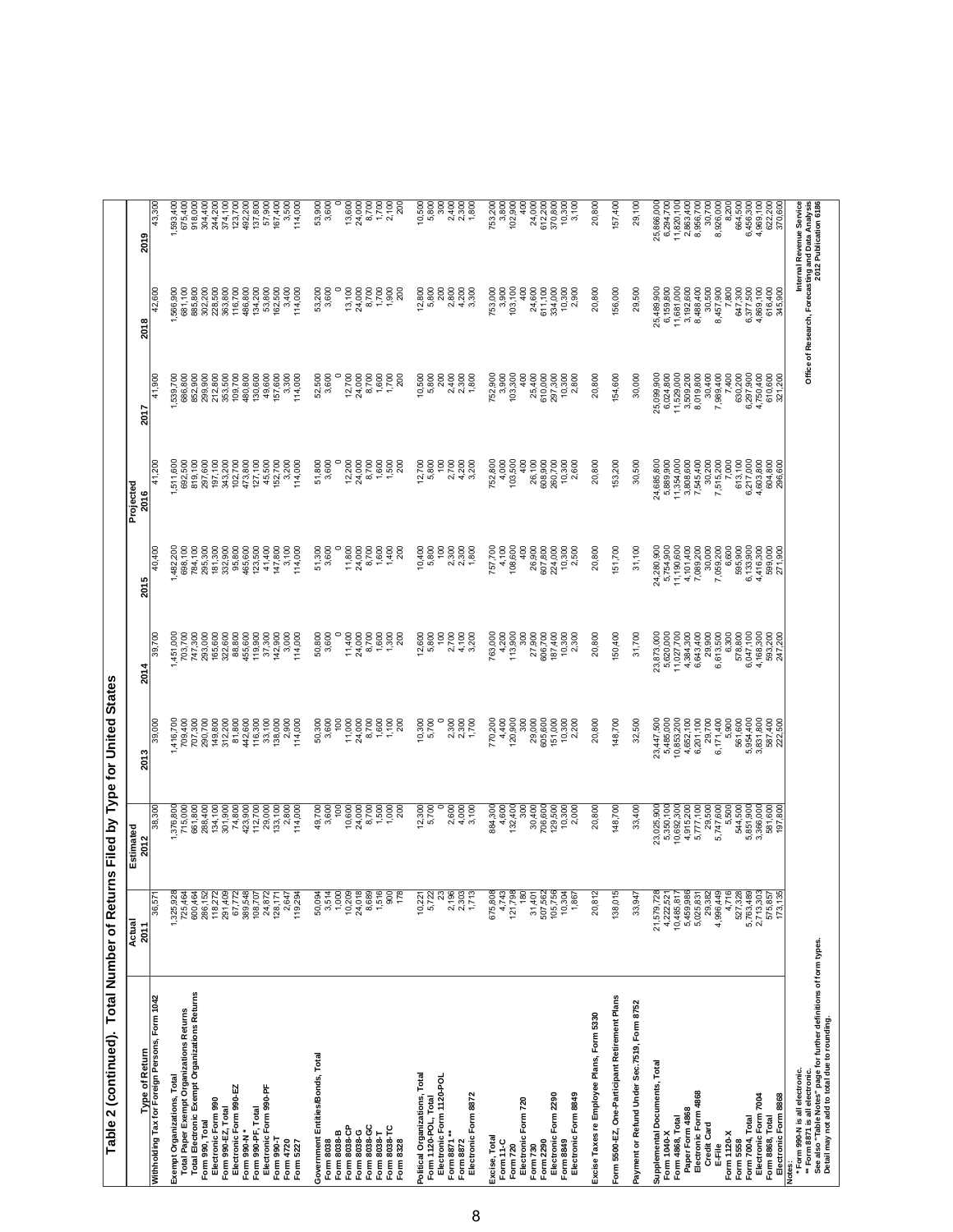| <b>Type of Return</b><br><b>Grand Total</b>                                                                                                                                                                                                                                                                                                                                                                                                | Actual<br>2011<br>27,191,688 | <b>Estimated</b><br>2012<br>28,611,400 | 2013<br>29,322,000      | 2014<br>30,153,700 | 2015<br>30,886,700     | Projected<br>2016<br>31,622,800 | 2017<br>32,296,300     | 2018<br>32,926,800                                | 2019<br>33,680,700                                       |
|--------------------------------------------------------------------------------------------------------------------------------------------------------------------------------------------------------------------------------------------------------------------------------------------------------------------------------------------------------------------------------------------------------------------------------------------|------------------------------|----------------------------------------|-------------------------|--------------------|------------------------|---------------------------------|------------------------|---------------------------------------------------|----------------------------------------------------------|
| <b>Total Primary Returns</b>                                                                                                                                                                                                                                                                                                                                                                                                               | 26, 144, 408                 | 27,386,300                             | 28,005,900              | 28,744,000         | 29,379,600             | 30,018,200                      | 30,589,600             | 31,121,000                                        | 31,580,900                                               |
| Individual, Total                                                                                                                                                                                                                                                                                                                                                                                                                          | 26, 144, 408                 | 27,386,300                             | 28,005,900              | 28,744,000         | 29,379,600             | 30,018,200                      | 30,589,600             | 31,121,000                                        | 31,580,900                                               |
| Forms 1040, 1040-A, and 1040-EZ<br><b>Total Paper Individual Returns</b>                                                                                                                                                                                                                                                                                                                                                                   | 26, 144, 408<br>0            | 27,386,300<br>0                        | 28,005,900<br>0         | 28,744,000<br>0    | 29,379,600<br>0        | 30,018,200<br>0                 | 30,589,600<br>0        | 31,121,000<br>0                                   | 31,580,900<br>0                                          |
| Paper Form 1040<br>Paper Form 1040-A                                                                                                                                                                                                                                                                                                                                                                                                       | 0<br>0                       | 0<br>0                                 | 0<br>0                  | 0<br>0             | 0<br>$\mathbf 0$       | 0<br>0                          | 0<br>0                 | $\Omega$<br>0                                     | 0<br>0                                                   |
| Paper Form 1040-EZ<br><b>Total Electronic Individual Returns</b>                                                                                                                                                                                                                                                                                                                                                                           | 0<br>26,144,408              | $\Omega$<br>27,386,300                 | 0<br>28,005,900         | 0<br>28,744,000    | $\Omega$<br>29,379,600 | $\mathbf 0$<br>30,018,200       | $\Omega$<br>30,589,600 | $\Omega$<br>31,121,000                            | $\Omega$<br>31,580,900                                   |
| On Line Filing                                                                                                                                                                                                                                                                                                                                                                                                                             | 8,600,772                    | 9,480,700                              | 9,742,300<br>18,263,600 | 10,068,600         | 10,401,500             | 10,729,200                      | 11,013,800             | 11,271,200<br>19,849,800                          | 11,492,900                                               |
| <b>Practitioner Electronic Filing</b><br>Forms 1040-NR/NR-EZ/C                                                                                                                                                                                                                                                                                                                                                                             | 17,543,636<br>0              | 17,905,600<br>0                        | 0                       | 18,675,400<br>0    | 18,978,100<br>0        | 19,289,000<br>0                 | 19,575,800<br>0        | 0                                                 | 20,088,000<br>0                                          |
| Forms 1040-PR and 1040-SS<br>Electronic Forms 1040-PR and 1040-SS                                                                                                                                                                                                                                                                                                                                                                          | 0<br>0                       | 0<br>0                                 | $\pmb{0}$<br>0          | 0<br>0             | 0<br>0                 | 0<br>$\mathbf 0$                | 0<br>0                 | 0<br>0                                            | 0<br>0                                                   |
| Individual Estimated Tax, Form 1040-ES, Total                                                                                                                                                                                                                                                                                                                                                                                              | 0                            | 0                                      | 0                       | 0                  | 0                      | $\mathbf 0$                     | 0                      | 0                                                 | 0                                                        |
| Paper Form 1040-ES<br>Electronic (Credit Card) Form 1040-ES                                                                                                                                                                                                                                                                                                                                                                                | 0<br>0                       | $\mathbf 0$<br>0                       | 0<br>0                  | 0<br>0             | 0<br>0                 | 0<br>0                          | 0<br>0                 | 0<br>0                                            | 0<br>0                                                   |
| Fiduciary, Form 1041, Total                                                                                                                                                                                                                                                                                                                                                                                                                | $\Omega$                     | 0                                      | 0                       | 0                  | 0                      | 0                               | 0                      | 0                                                 | 0                                                        |
| Paper Form 1041<br><b>Electronic Form 1041</b>                                                                                                                                                                                                                                                                                                                                                                                             | 0<br>0                       | 0<br>0                                 | 0<br>0                  | 0<br>0             | 0<br>0                 | 0<br>0                          | 0<br>0                 | 0<br>0                                            | 0<br>0                                                   |
| Fiduciary Estimated Tax, Form 1041-ES                                                                                                                                                                                                                                                                                                                                                                                                      | 0                            | 0                                      | $\pmb{0}$               | 0                  | 0                      | $\mathbf 0$                     | 0                      | 0                                                 | 0                                                        |
| Partnership, Forms 1065/1065-B, Total                                                                                                                                                                                                                                                                                                                                                                                                      | 0                            | 0                                      | 0                       | 0                  | 0                      | 0                               | 0                      | 0                                                 | 0                                                        |
| Paper Forms 1065/1065-B<br>Electronic Forms 1065/1065-B                                                                                                                                                                                                                                                                                                                                                                                    | 0<br>0                       | 0<br>0                                 | 0<br>0                  | 0<br>0             | 0<br>0                 | 0<br>0                          | 0<br>0                 | 0<br>0                                            | 0<br>0                                                   |
| <b>Corporation, Total</b>                                                                                                                                                                                                                                                                                                                                                                                                                  | 0                            | 0                                      | 0                       | 0                  | 0                      | 0                               | 0                      | 0                                                 | 0                                                        |
| <b>Total Paper Corporation Returns</b><br><b>Total Electronic Corporation Returns</b>                                                                                                                                                                                                                                                                                                                                                      | $\Omega$<br>0                | 0<br>0                                 | 0<br>0                  | 0<br>0             | 0<br>0                 | 0<br>0                          | 0<br>0                 | $\Omega$<br>0                                     | 0<br>0                                                   |
| Forms 1120 and 1120-A, Total *<br>Electronic Forms 1120/1120-A                                                                                                                                                                                                                                                                                                                                                                             | 0<br>$\Omega$                | 0<br>0                                 | 0<br>0                  | 0<br>0             | 0<br>0                 | $\mathbf 0$<br>$\mathbf 0$      | 0<br>0                 | 0<br>0                                            | 0<br>0                                                   |
| Form 1120-F<br>Electronic Form 1120-F                                                                                                                                                                                                                                                                                                                                                                                                      | 0<br>0                       | 0<br>0                                 | 0<br>0                  | 0<br>0             | 0<br>0                 | 0<br>$\mathbf 0$                | 0<br>0                 | 0<br>0                                            | 0<br>0                                                   |
| Form 1120-FSC<br>Form 1120-H                                                                                                                                                                                                                                                                                                                                                                                                               | $\Omega$<br>0                | 0<br>0                                 | 0<br>0                  | 0<br>0             | 0<br>0                 | 0<br>$\mathbf 0$                | 0<br>0                 | $\Omega$<br>0                                     | 0<br>0                                                   |
| Form 1120-RIC<br>Form 1120-S, Total                                                                                                                                                                                                                                                                                                                                                                                                        | 0<br>0                       | 0<br>0                                 | 0<br>0                  | 0<br>0             | 0<br>0                 | 0<br>0                          | 0<br>0                 | 0<br>$\Omega$                                     | 0<br>0                                                   |
| Electronic 1120-S                                                                                                                                                                                                                                                                                                                                                                                                                          | 0<br>0                       | 0<br>0                                 | $\mathbf 0$<br>0        | 0<br>0             | 0<br>0                 | $\mathbf 0$<br>0                | $\Omega$<br>0          | 0<br>0                                            | 0<br>0                                                   |
| Forms 1120-L/ND/PC/REIT/SF, Total<br>Form 1120-C **                                                                                                                                                                                                                                                                                                                                                                                        | 0                            | 0                                      | 0                       | 0                  | 0                      | 0                               | 0                      | 0                                                 | 0                                                        |
| Small Corporation Election, Form 2553                                                                                                                                                                                                                                                                                                                                                                                                      | 0                            | 0                                      | 0                       | 0                  | 0                      | 0                               | $\mathbf 0$            | 0                                                 | 0                                                        |
| 'REMIC" Income Tax, Form 1066                                                                                                                                                                                                                                                                                                                                                                                                              | 0                            | $\mathbf 0$                            | 0                       | 0                  | 0                      | $\mathbf 0$                     | 0                      | 0                                                 | 0                                                        |
| Estate, Forms 706, 706 GS(D)/GS(T)/NA, Total ***                                                                                                                                                                                                                                                                                                                                                                                           | 0<br>0                       | 0<br>0                                 | $\pmb{0}$<br>0          | 0<br>0             | 0<br>0                 | 0<br>0                          | 0<br>0                 | 0<br>0                                            | 0                                                        |
| Gift, Form 709                                                                                                                                                                                                                                                                                                                                                                                                                             | 0                            | 0                                      | 0                       | 0                  | 0                      | 0                               |                        | 0                                                 | 0                                                        |
| <b>Employment, Total</b><br><b>Total Paper Employment Returns</b>                                                                                                                                                                                                                                                                                                                                                                          | 0                            | 0                                      | 0                       | $\mathbf 0$        | 0                      | 0                               | 0<br>0                 | 0                                                 | 0<br>0                                                   |
| <b>Total Electronic Employment Returns</b><br>Forms 940, 940-EZ and 940-PR, Total                                                                                                                                                                                                                                                                                                                                                          | 0<br>0                       | 0<br>0                                 | 0<br>0                  | 0<br>0             | 0<br>0                 | 0<br>0                          | 0<br>0                 | 0<br>0                                            | 0<br>0                                                   |
| Paper Forms 940, 940-EZ and 940-PR<br>Form 940 E-File/On-Line/XML                                                                                                                                                                                                                                                                                                                                                                          | 0<br>0                       | 0<br>0                                 | 0<br>0                  | 0<br>0             | 0<br>0                 | 0<br>0                          | $\mathbf 0$<br>0       | 0<br>0<br>$\Omega$                                | 0<br>0                                                   |
| Forms 941, 941-PR/SS/E, Total<br>Paper Forms 941, 941-PR/SS                                                                                                                                                                                                                                                                                                                                                                                | 0<br>0                       | 0<br>0                                 | 0<br>0                  | 0<br>0             | 0<br>0                 | $\mathbf 0$<br>0                | 0<br>0                 | 0                                                 | 0<br>0                                                   |
| Form 941 E-File/On-Line/XML<br>Forms 943, 943-PR and 943-SS                                                                                                                                                                                                                                                                                                                                                                                | 0<br>0                       | 0<br>$\mathbf 0$                       | 0<br>0                  | 0<br>0             | 0<br>0                 | $\mathbf 0$<br>$\mathbf 0$      | 0<br>0                 | 0<br>0                                            | 0<br>0                                                   |
| Forms 944, 944-PR and 944-SS. Total<br>Paper Forms 944, 944-PR and 944-SS                                                                                                                                                                                                                                                                                                                                                                  | 0<br>0                       | 0<br>$\mathbf 0$                       | 0<br>$\mathbf 0$        | 0<br>0             | 0<br>$\mathbf 0$       | 0<br>$\Omega$                   | 0<br>$\Omega$          | 0<br>$\Omega$                                     | 0<br>0                                                   |
| <b>Electronic Form 944</b><br><b>Form 945</b>                                                                                                                                                                                                                                                                                                                                                                                              | 0<br>0                       | 0<br>0                                 | 0<br>0                  | 0<br>0             | 0<br>0                 | $\mathbf 0$<br>0                | 0<br>0                 | 0<br>$\Omega$                                     | 0<br>0                                                   |
| Form CT-1                                                                                                                                                                                                                                                                                                                                                                                                                                  | 0                            | $\mathbf 0$                            | $\mathbf 0$             | 0                  | 0                      | $\mathbf 0$                     | $\Omega$               | 0                                                 | 0                                                        |
| Withholding Tax for Foreign Persons, Form 1042                                                                                                                                                                                                                                                                                                                                                                                             | 0                            | 0                                      | 0                       | 0                  | 0                      | 0                               | $\mathbf 0$            | 0                                                 | 0                                                        |
| <b>Exempt Organizations, Total</b>                                                                                                                                                                                                                                                                                                                                                                                                         | 0                            | 0                                      | 0                       | 0                  | 0                      | 0                               | 0                      | 0                                                 | 0                                                        |
| Government Entities/Bonds, Total                                                                                                                                                                                                                                                                                                                                                                                                           | 0                            | $\mathbf 0$                            | 0                       | 0                  | 0                      | 0                               | 0                      | 0                                                 | 0                                                        |
| <b>Political Organizations, Total</b>                                                                                                                                                                                                                                                                                                                                                                                                      | 0                            | 0                                      | 0                       | 0                  | $\mathbf 0$            | 0                               | 0                      | $\mathbf 0$                                       | 0                                                        |
| <b>Excise, Total</b>                                                                                                                                                                                                                                                                                                                                                                                                                       | 0                            | 0                                      | 0                       | 0                  | $\Omega$               | 0                               | 0                      | 0                                                 | 0                                                        |
| Excise Taxes re Employee Plans, Form 5330                                                                                                                                                                                                                                                                                                                                                                                                  | 0                            | 0                                      | 0                       | 0                  | 0                      | 0                               | 0                      | $\mathbf 0$                                       | 0                                                        |
| Payment or Refund Under Sec.7519, Form 8752                                                                                                                                                                                                                                                                                                                                                                                                | 0                            | 0                                      | 0                       | 0                  | 0                      | 0                               | 0                      | 0                                                 | 0                                                        |
| <b>Supplemental Documents, Total</b><br>Form 1040-X                                                                                                                                                                                                                                                                                                                                                                                        | 1,047,280                    | 1,225,100<br>$\Omega$                  | 1,316,100<br>$\Omega$   | 1,409,700<br>0     | 1,507,100<br>0         | 1,604,600<br>$\Omega$           | 1,706,700<br>$\Omega$  | 1,805,800<br>0                                    | 2,099,800                                                |
| Form 4868, Total<br>Paper Form 4868                                                                                                                                                                                                                                                                                                                                                                                                        | 1,047,280<br>n               | 1,225,100<br>$\Omega$                  | 1,316,100<br>0          | 1,409,700<br>0     | 1,507,100<br>0         | 1,604,600<br>0                  | 1,706,700<br>0         | 1,805,800<br>0                                    | 2,099,800<br>0                                           |
| <b>Electronic Form 4868</b><br><b>Credit Card</b>                                                                                                                                                                                                                                                                                                                                                                                          | 1,047,280<br>0               | 1,225,100<br>$\Omega$                  | 1,316,100<br>0          | 1,409,700<br>0     | 1,507,100<br>$\Omega$  | 1,604,600<br>0                  | 1,706,700<br>0         | 1,805,800<br>0                                    | 2,099,800<br>0                                           |
| E-File<br><b>Form 1120-X</b>                                                                                                                                                                                                                                                                                                                                                                                                               | 1,047,280<br>0               | 1,225,100<br>0                         | 1,316,100<br>0          | 1,409,700<br>0     | 1,507,100<br>0         | 1,604,600<br>$\mathbf 0$        | 1,706,700<br>0         | 1,805,800<br>$\mathbf 0$                          | 2,099,800<br>0                                           |
| Form 5558<br><b>Form 7004</b>                                                                                                                                                                                                                                                                                                                                                                                                              | 0<br>0                       | 0<br>$\mathbf 0$                       | 0<br>$\mathbf 0$        | 0<br>0             | 0<br>$\mathbf 0$       | 0<br>$\mathbf 0$                | 0<br>$\mathbf 0$       | 0<br>$\mathbf 0$                                  | 0<br>0                                                   |
| <b>Electronic Form 7004</b><br><b>Form 8868</b>                                                                                                                                                                                                                                                                                                                                                                                            | 0<br>0                       | 0<br>0                                 | 0<br>0                  | 0<br>0             | 0<br>0                 | $\mathbf 0$<br>0                | 0<br>0                 | 0<br>0                                            | 0<br>0                                                   |
| Electronic Form 8868<br>Notes:                                                                                                                                                                                                                                                                                                                                                                                                             | 0                            | 0                                      | $\mathbf 0$             | $\mathbf 0$        | 0                      | $\mathbf 0$                     | $\mathbf 0$            | $\Omega$                                          | 0                                                        |
| * Form 1120-A cannot be filed for tax years beginning after Dec. 31, 2006.<br>** Form 1120-C includes Form 990-C.<br>*** The projections do not include the marginal effect of Forms 706 filed to port one decedent's estate to another individual.<br>Moving forward, we anticipate the CY2012 and CY2013 estimates to increase to reflect this change.<br>Table does not contain Non-Master File counts.<br>See also "Table Notes" page. |                              |                                        |                         |                    |                        |                                 |                        | Office of Research, Forecasting and Data Analysis | <b>Internal Revenue Service</b><br>2012 Publication 6186 |

 $\Gamma$ 

9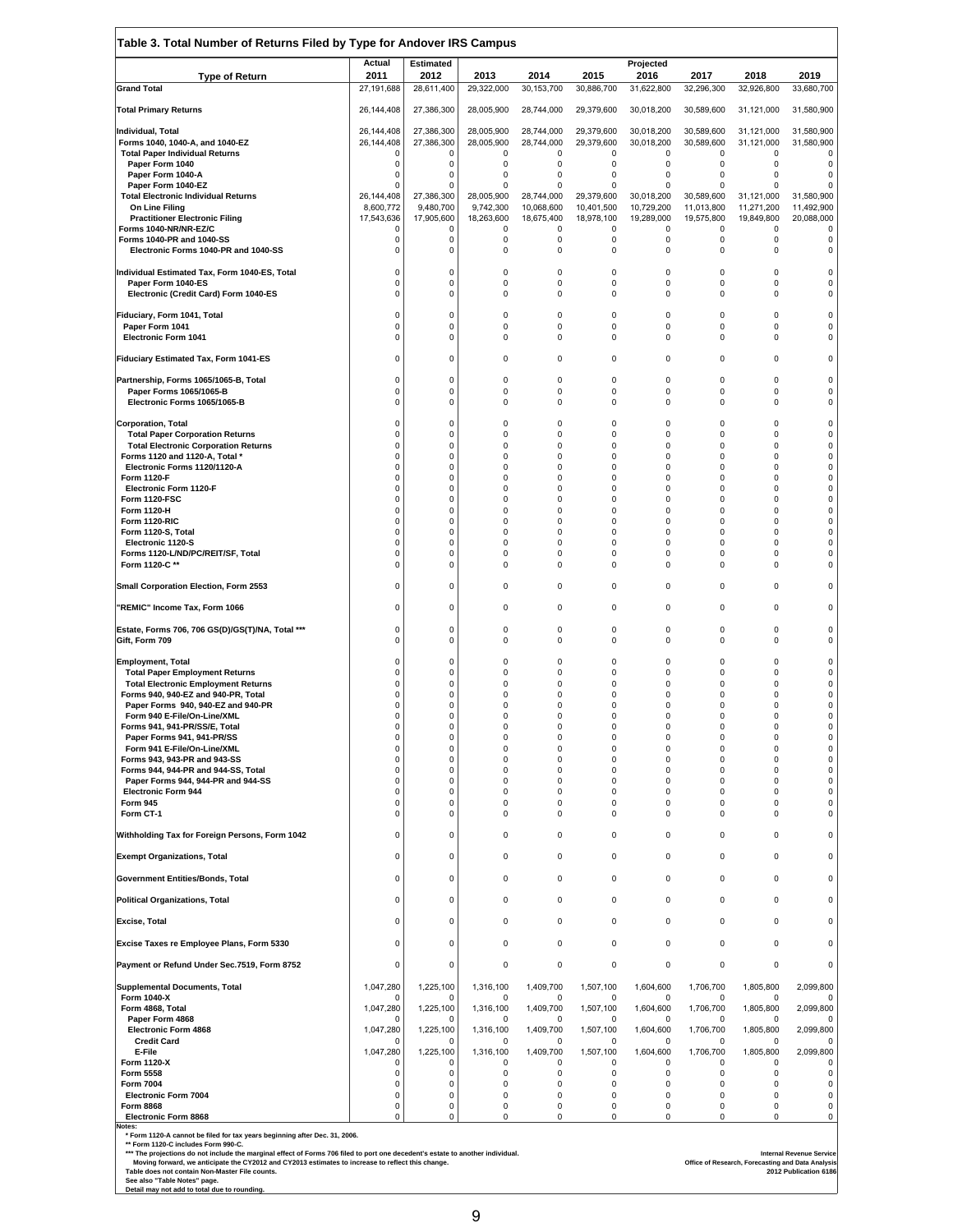| Table 4. Total Number of Returns Filed by Type for Atlanta IRS Campus                                                                                                                                                                                                      |                        |                          |                  |               |                            |                      |                            |                                                   |                                 |
|----------------------------------------------------------------------------------------------------------------------------------------------------------------------------------------------------------------------------------------------------------------------------|------------------------|--------------------------|------------------|---------------|----------------------------|----------------------|----------------------------|---------------------------------------------------|---------------------------------|
| <b>Type of Return</b>                                                                                                                                                                                                                                                      | Actual<br>2011         | <b>Estimated</b><br>2012 | 2013             | 2014          | 2015                       | Projected<br>2016    | 2017                       | 2018                                              | 2019                            |
| <b>Grand Total</b>                                                                                                                                                                                                                                                         | 5,247,514              | $\pmb{0}$                | $\mathsf 0$      | 0             | $\pmb{0}$                  | 0                    | $\pmb{0}$                  | 0                                                 | $\pmb{0}$                       |
| <b>Total Primary Returns</b>                                                                                                                                                                                                                                               | 4,455,464              | 0                        | 0                | 0             | 0                          | 0                    | 0                          | 0                                                 | 0                               |
| Individual, Total<br>Forms 1040, 1040-A, and 1040-EZ                                                                                                                                                                                                                       | 2,556,357<br>2,556,357 | 0<br>0                   | 0<br>0           | 0<br>0        | 0<br>0                     | 0<br>0               | 0<br>0                     | 0<br>0                                            | 0<br>$\pmb{0}$                  |
| <b>Total Paper Individual Returns</b>                                                                                                                                                                                                                                      | 2,556,357              | 0<br>0                   | 0                | 0<br>0        | $\mathbf 0$<br>$\mathbf 0$ | $\Omega$             | $\mathbf 0$                | $\mathbf 0$                                       | 0                               |
| Paper Form 1040<br>Paper Form 1040-A                                                                                                                                                                                                                                       | 1,793,175<br>424,641   | 0                        | 0<br>0           | $\Omega$      | 0                          | 0<br>0               | 0<br>0                     | 0<br>0                                            | 0<br>$\pmb{0}$                  |
| Paper Form 1040-EZ<br><b>Total Electronic Individual Returns</b>                                                                                                                                                                                                           | 338,541<br>$\Omega$    | 0<br>0                   | 0<br>0           | $\Omega$<br>0 | $\Omega$<br>$\Omega$       | $\Omega$<br>0        | $\Omega$<br>$\mathbf 0$    | $\mathbf 0$<br>$\mathbf 0$                        | 0<br>0                          |
| On Line Filing                                                                                                                                                                                                                                                             | 0                      | 0                        | 0                | 0<br>0        | 0<br>$\mathbf 0$           | 0                    | $\mathbf 0$<br>$\mathbf 0$ | $\mathbf 0$<br>$\mathbf 0$                        | $\mathbf 0$<br>$\pmb{0}$        |
| <b>Practitioner Electronic Filing</b><br>Forms 1040-NR/NR-EZ/C                                                                                                                                                                                                             | 0<br>$\Omega$          | 0<br>0                   | 0<br>0           | 0             | $\mathbf 0$                | 0<br>0               | $\mathbf 0$                | $\mathbf 0$                                       | 0                               |
| Forms 1040-PR and 1040-SS<br>Electronic Forms 1040-PR and 1040-SS                                                                                                                                                                                                          | 0<br>$\Omega$          | 0<br>0                   | 0<br>0           | 0<br>0        | $\mathbf 0$<br>$\mathbf 0$ | 0<br>0               | $\mathbf 0$<br>$\mathbf 0$ | $\mathbf 0$<br>0                                  | 0<br>0                          |
| Individual Estimated Tax, Form 1040-ES, Total                                                                                                                                                                                                                              | 1,898,482              | $\mathbf 0$              | 0                | 0             | $\mathbf 0$                | $\mathbf 0$          | $\Omega$                   | $\mathbf 0$                                       | 0                               |
| Paper Form 1040-ES<br>Electronic (Credit Card) Form 1040-ES                                                                                                                                                                                                                | 1,898,482<br>$\Omega$  | 0<br>0                   | 0<br>0           | 0<br>0        | 0<br>0                     | 0<br>0               | 0<br>0                     | 0<br>0                                            | 0<br>0                          |
| Fiduciary, Form 1041, Total                                                                                                                                                                                                                                                | $\Omega$               | 0                        | $\mathbf 0$      | 0             | $\mathbf 0$                | $\mathbf 0$          | $\mathbf 0$                | $\mathbf 0$                                       | 0                               |
| Paper Form 1041                                                                                                                                                                                                                                                            | $\Omega$               | 0                        | 0                | 0             | 0                          | 0                    | 0                          | 0                                                 | 0                               |
| Electronic Form 1041                                                                                                                                                                                                                                                       | $\Omega$               | 0                        | 0                | 0             | 0                          | 0                    | $\mathbf 0$                | $\mathbf 0$                                       | 0                               |
| Fiduciary Estimated Tax, Form 1041-ES                                                                                                                                                                                                                                      | 625                    | 0                        | 0                | 0             | 0                          | 0                    | 0                          | 0                                                 | $\pmb{0}$                       |
| Partnership, Forms 1065/1065-B, Total<br>Paper Forms 1065/1065-B                                                                                                                                                                                                           | 0<br>$\Omega$          | 0<br>0                   | 0<br>0           | 0<br>0        | 0<br>0                     | 0<br>0               | 0<br>$\mathbf 0$           | $\mathbf 0$<br>$\mathbf 0$                        | 0<br>0                          |
| Electronic Forms 1065/1065-B                                                                                                                                                                                                                                               | $\Omega$               | $\mathbf 0$              | 0                | 0             | 0                          | 0                    | $\mathbf 0$                | 0                                                 | 0                               |
| <b>Corporation, Total</b>                                                                                                                                                                                                                                                  | 0                      | 0                        | 0                | 0             | $\mathbf 0$                | $\mathbf 0$          | $\mathbf 0$                | $\mathbf 0$                                       | 0                               |
| <b>Total Paper Corporation Returns</b><br><b>Total Electronic Corporation Returns</b>                                                                                                                                                                                      | $\Omega$<br>$\Omega$   | 0<br>$\pmb{0}$           | 0<br>0           | 0<br>0        | 0<br>0                     | 0<br>0               | 0<br>0                     | 0<br>0                                            | 0<br>$\pmb{0}$                  |
| Forms 1120 and 1120-A, Total *<br>Electronic Forms 1120/1120-A                                                                                                                                                                                                             | $\Omega$<br>0          | 0<br>0                   | 0<br>0           | 0<br>$\Omega$ | $\mathbf 0$<br>$\Omega$    | $\Omega$<br>$\Omega$ | $\Omega$<br>0              | $\mathbf 0$<br>0                                  | 0<br>0                          |
| <b>Form 1120-F</b>                                                                                                                                                                                                                                                         | 0                      | $\mathbf 0$              | 0                | $\Omega$      | 0                          | $\Omega$             | 0                          | 0                                                 | 0                               |
| Electronic Form 1120-F<br>Form 1120-FSC                                                                                                                                                                                                                                    | $\Omega$<br>$\Omega$   | $\pmb{0}$<br>0           | 0<br>0           | 0<br>0        | $\mathbf 0$<br>0           | 0<br>$\mathbf 0$     | $\mathbf 0$<br>$\mathbf 0$ | 0<br>0                                            | $\pmb{0}$<br>$\pmb{0}$          |
| <b>Form 1120-H</b><br>Form 1120-RIC                                                                                                                                                                                                                                        | $\Omega$<br>$\Omega$   | 0<br>0                   | 0<br>0           | 0<br>0        | $\mathbf 0$<br>$\Omega$    | 0<br>0               | $\mathbf 0$<br>$\mathbf 0$ | $\mathbf 0$<br>$\mathbf 0$                        | 0<br>$\pmb{0}$                  |
| Form 1120-S, Total<br>Electronic 1120-S                                                                                                                                                                                                                                    | $\Omega$<br>0          | 0<br>0                   | 0<br>0           | 0<br>0        | $\Omega$<br>$\mathbf 0$    | O<br>$\Omega$        | $\Omega$<br>$\mathbf 0$    | 0<br>0                                            | 0<br>0                          |
| Forms 1120-L/ND/PC/REIT/SF, Total<br>Form 1120-C **                                                                                                                                                                                                                        | 0<br>0                 | 0<br>0                   | 0<br>0           | 0<br>0        | 0<br>0                     | 0<br>0               | 0<br>0                     | $\mathbf 0$<br>0                                  | 0<br>0                          |
| Small Corporation Election, Form 2553                                                                                                                                                                                                                                      | 0                      | $\mathbf 0$              | $\mathbf 0$      | 0             | $\mathbf 0$                | $\mathbf 0$          | $\mathbf 0$                | 0                                                 | 0                               |
| "REMIC" Income Tax, Form 1066                                                                                                                                                                                                                                              | $\Omega$               | 0                        | 0                | 0             | 0                          | 0                    | $\mathbf 0$                | $\mathbf 0$                                       | 0                               |
| Estate, Forms 706, 706 GS(D)/GS(T)/NA, Total ***                                                                                                                                                                                                                           | $\Omega$               | 0                        | 0                | 0             | 0                          | 0                    | 0                          | $\mathbf 0$                                       | 0                               |
| Gift, Form 709                                                                                                                                                                                                                                                             | 0                      | 0                        | 0                | 0             | $\pmb{0}$                  | 0                    | 0                          | 0                                                 | 0                               |
| <b>Employment, Total</b><br><b>Total Paper Employment Returns</b>                                                                                                                                                                                                          | $\Omega$<br>0          | $\mathbf 0$<br>0         | 0<br>0           | 0<br>0        | $\mathbf 0$<br>0           | $\mathbf 0$<br>0     | $\mathbf 0$<br>0           | $\mathbf 0$<br>0                                  | 0<br>0                          |
| <b>Total Electronic Employment Returns</b>                                                                                                                                                                                                                                 | ŋ<br>n                 | 0<br>0                   | 0<br>0           | 0<br>$\Omega$ | 0<br>$\Omega$              | 0<br>0               | 0<br>$\Omega$              | 0<br>0                                            | 0<br>0                          |
| Forms 940, 940-EZ and 940-PR, Total<br>Paper Forms 940, 940-EZ and 940-PR                                                                                                                                                                                                  | 0                      | 0                        | 0                | $\Omega$      | $\Omega$                   | $\Omega$             | 0                          | 0                                                 | 0                               |
| Form 940 E-File/On-Line/XML<br>Forms 941, 941-PR/SS/E, Total                                                                                                                                                                                                               | n<br>$\Omega$          | 0<br>0                   | 0<br>0           | n<br>0        | n<br>0                     | U<br>0               | $\Omega$<br>0              | O<br>0                                            | $\mathbf 0$<br>0                |
| Paper Forms 941, 941-PR/SS<br>Form 941 E-File/On-Line/XML                                                                                                                                                                                                                  | 0<br>0                 | 0<br>$\pmb{0}$           | 0<br>0           | 0<br>0        | 0<br>0                     | 0<br>0               | 0<br>0                     | $\mathbf 0$<br>0                                  | 0<br>0                          |
| Forms 943, 943-PR and 943-SS                                                                                                                                                                                                                                               | 0<br>$\Omega$          | $\pmb{0}$<br>0           | 0<br>0           | 0<br>0        | 0<br>0                     | 0<br>$\Omega$        | $\mathbf 0$<br>$\mathbf 0$ | 0<br>$\mathbf 0$                                  | $\mathsf 0$                     |
| Forms 944, 944-PR and 944-SS, Total<br>Paper Forms 944, 944-PR and 944-SS                                                                                                                                                                                                  | $\Omega$               | 0                        | 0                | 0             | 0                          | 0                    | 0                          | 0                                                 | 0<br>0                          |
| <b>Electronic Form 944</b><br><b>Form 945</b>                                                                                                                                                                                                                              | 0<br>$\Omega$          | $\pmb{0}$<br>0           | 0<br>0           | 0<br>0        | $\mathbf 0$<br>0           | 0<br>0               | $\mathbf 0$<br>0           | 0<br>0                                            | $\pmb{0}$<br>0                  |
| Form CT-1                                                                                                                                                                                                                                                                  | 0                      | 0                        | 0                | 0             | 0                          | 0                    | 0                          | $\mathbf 0$                                       | 0                               |
| Withholding Tax for Foreign Persons, Form 1042                                                                                                                                                                                                                             | 0                      | $\mathbf 0$              | 0                | 0             | 0                          | 0                    | 0                          | 0                                                 | 0                               |
| <b>Exempt Organizations, Total</b>                                                                                                                                                                                                                                         | 0                      | 0                        | 0                | 0             | 0                          | 0                    | $\mathbf 0$                | $\mathbf 0$                                       | 0                               |
| Government Entities/Bonds, Total                                                                                                                                                                                                                                           | 0                      | 0                        | $\mathbf 0$      | 0             | 0                          | 0                    | $\mathbf 0$                | $\mathbf 0$                                       | 0                               |
| <b>Political Organizations, Total</b>                                                                                                                                                                                                                                      | 0<br>0                 | 0<br>0                   | 0<br>$\mathbf 0$ | 0<br>0        | 0<br>0                     | 0<br>0               | 0<br>0                     | $\mathbf 0$<br>$\mathbf 0$                        | 0<br>0                          |
| <b>Excise, Total</b><br>Excise Taxes re Employee Plans, Form 5330                                                                                                                                                                                                          | 0                      | 0                        | 0                | 0             | 0                          | 0                    | 0                          | 0                                                 | 0                               |
| Payment or Refund Under Sec.7519, Form 8752                                                                                                                                                                                                                                | 0                      | $\mathbf 0$              | 0                | 0             | 0                          | 0                    | $\mathbf 0$                | $\mathbf 0$                                       | 0                               |
| <b>Supplemental Documents, Total</b>                                                                                                                                                                                                                                       | 792,050                | 0                        | 0                | 0             | 0                          | 0                    | 0                          | 0                                                 | 0                               |
| Form 1040-X<br>Form 4868, Total                                                                                                                                                                                                                                            | 345,411<br>446,638     | 0<br>0                   | 0<br>0           | 0<br>0        | 0<br>$\mathbf 0$           | $\mathbf 0$<br>0     | $\mathbf 0$<br>$\mathbf 0$ | $\mathbf 0$<br>$\mathbf 0$                        | 0<br>0                          |
| Paper Form 4868                                                                                                                                                                                                                                                            | 446,638                | $\mathbf 0$              | 0                | 0             | 0                          | 0                    | 0                          | 0                                                 | 0                               |
| <b>Electronic Form 4868</b><br><b>Credit Card</b>                                                                                                                                                                                                                          | 0<br>0                 | $\pmb{0}$<br>0           | 0<br>0           | 0<br>0        | 0<br>0                     | 0<br>0               | $\mathbf 0$<br>0           | 0<br>$\mathbf 0$                                  | $\pmb{0}$<br>$\pmb{0}$          |
| E-File<br><b>Form 1120-X</b>                                                                                                                                                                                                                                               | $\Omega$<br>$\Omega$   | 0<br>$\mathbf 0$         | 0<br>0           | 0<br>0        | 0<br>$\mathbf 0$           | 0<br>$\mathbf 0$     | 0<br>$\mathbf 0$           | 0<br>0                                            | 0<br>$\pmb{0}$                  |
| Form 5558<br><b>Form 7004</b>                                                                                                                                                                                                                                              | $\Omega$<br>$\Omega$   | 0<br>$\mathbf 0$         | 0<br>0           | 0<br>0        | $\mathbf 0$<br>$\mathbf 0$ | $\Omega$<br>$\Omega$ | $\mathbf 0$<br>$\mathbf 0$ | $\mathbf 0$<br>$\mathbf 0$                        | 0<br>0                          |
| <b>Electronic Form 7004</b>                                                                                                                                                                                                                                                | 0                      | 0                        | 0                | 0             | 0                          | 0                    | 0                          | 0                                                 | 0                               |
| <b>Form 8868</b><br><b>Electronic Form 8868</b>                                                                                                                                                                                                                            | 1<br>0                 | 0<br>0                   | 0<br>0           | 0<br>0        | 0<br>0                     | 0<br>0               | 0<br>$\mathbf 0$           | 0<br>$\mathbf 0$                                  | $\pmb{0}$<br>0                  |
| Notes:<br>* Form 1120-A cannot be filed for tax years beginning after Dec. 31, 2006.                                                                                                                                                                                       |                        |                          |                  |               |                            |                      |                            |                                                   |                                 |
| ** Form 1120-C includes Form 990-C.<br>*** The projections do not include the marginal effect of Forms 706 filed to port one decedent's estate to another individual.<br>Moving forward, we anticipate the CY2012 and CY2013 estimates to increase to reflect this change. |                        |                          |                  |               |                            |                      |                            | Office of Research, Forecasting and Data Analysis | <b>Internal Revenue Service</b> |
| Table does not contain Non-Master File counts.<br>See also "Table Notes" page.<br>Detail may not add to total due to rounding.                                                                                                                                             |                        |                          |                  |               |                            |                      |                            |                                                   | 2012 Publication 6186           |

 $\overline{1}$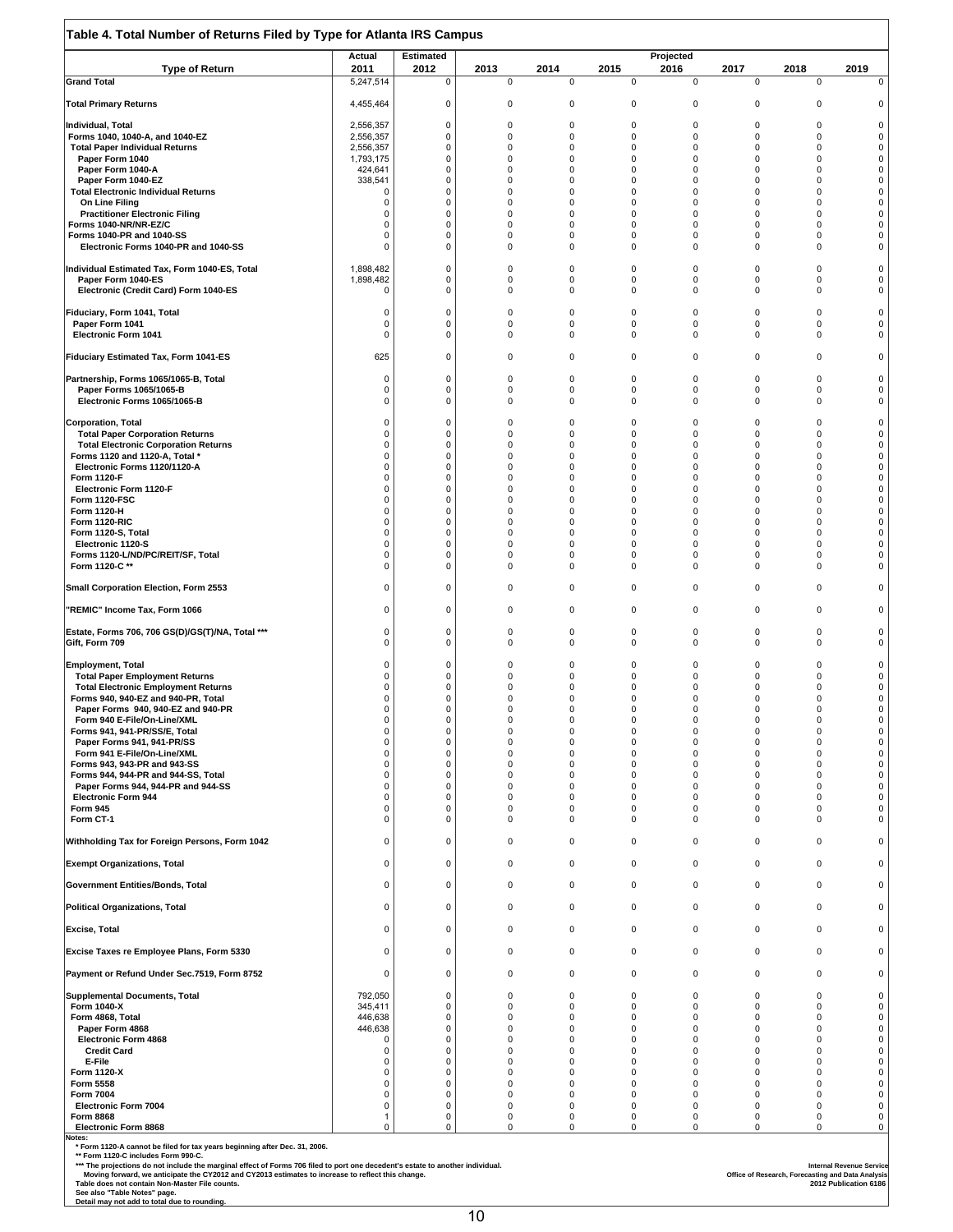| Table 5. Total Number of Returns Filed by Type for Austin IRS Campus                                                                                                                                                                                                                                                                                                                                                                                                                                 |                                                                                                                                                                      |                                                                                                                                                         |                                                                                                                                                         |                                                                                                                                                         |                                                                                                                                                                    |                                                                                                                                                       |                                                                                                                                                       |                                                                                                                                                       |                                                                                                                                                       |
|------------------------------------------------------------------------------------------------------------------------------------------------------------------------------------------------------------------------------------------------------------------------------------------------------------------------------------------------------------------------------------------------------------------------------------------------------------------------------------------------------|----------------------------------------------------------------------------------------------------------------------------------------------------------------------|---------------------------------------------------------------------------------------------------------------------------------------------------------|---------------------------------------------------------------------------------------------------------------------------------------------------------|---------------------------------------------------------------------------------------------------------------------------------------------------------|--------------------------------------------------------------------------------------------------------------------------------------------------------------------|-------------------------------------------------------------------------------------------------------------------------------------------------------|-------------------------------------------------------------------------------------------------------------------------------------------------------|-------------------------------------------------------------------------------------------------------------------------------------------------------|-------------------------------------------------------------------------------------------------------------------------------------------------------|
| <b>Type of Return</b><br><b>Grand Total</b>                                                                                                                                                                                                                                                                                                                                                                                                                                                          | Actual<br>2011<br>34,258,578                                                                                                                                         | <b>Estimated</b><br>2012<br>36,364,700                                                                                                                  | 2013<br>37,737,500                                                                                                                                      | 2014<br>38,429,200                                                                                                                                      | 2015<br>39,066,600                                                                                                                                                 | Projected<br>2016<br>39,636,200                                                                                                                       | 2017<br>40,160,700                                                                                                                                    | 2018<br>40,554,300                                                                                                                                    | 2019<br>40,771,200                                                                                                                                    |
| <b>Total Primary Returns</b>                                                                                                                                                                                                                                                                                                                                                                                                                                                                         | 31,414,780                                                                                                                                                           |                                                                                                                                                         |                                                                                                                                                         |                                                                                                                                                         |                                                                                                                                                                    |                                                                                                                                                       |                                                                                                                                                       |                                                                                                                                                       |                                                                                                                                                       |
| Individual, Total<br>Forms 1040, 1040-A, and 1040-EZ<br><b>Total Paper Individual Returns</b><br>Paper Form 1040<br>Paper Form 1040-A<br>Paper Form 1040-EZ<br><b>Total Electronic Individual Returns</b><br>On Line Filing<br><b>Practitioner Electronic Filing</b><br>Forms 1040-NR/NR-EZ/C<br>Forms 1040-PR and 1040-SS                                                                                                                                                                           | 27,047,236<br>26,218,013<br>5,876,972<br>3,902,530<br>1,285,585<br>688,857<br>20,341,041<br>7,333,861<br>13,007,180<br>602,692<br>226,531                            | 33,021,000<br>28,222,800<br>27,351,300<br>6,021,000<br>4,303,900<br>1,191,800<br>525,300<br>21,330,300<br>8,116,700<br>13,213,600<br>643,200<br>228,300 | 34,178,500<br>28,939,800<br>28,053,400<br>6,239,500<br>4,570,400<br>1,215,300<br>453,800<br>21,813,900<br>8,307,500<br>13,506,400<br>647,800<br>238,600 | 34,777,700<br>29,419,000<br>28,525,400<br>6,104,200<br>4,601,100<br>1,084,200<br>418,900<br>22,421,200<br>8,585,500<br>13,835,700<br>653,200<br>240,400 | 35,325,200<br>29,856,500<br>28,953,600<br>5,996,700<br>4,649,900<br>989,500<br>357,300<br>22,956,900<br>8,868,800<br>14,088,100<br>660,200<br>242,700              | 35,816,900<br>30,269,900<br>29,356,200<br>5,894,900<br>4,630,800<br>952,400<br>311,700<br>23,461,300<br>9,148,300<br>14,313,000<br>668,200<br>245,500 | 36,276,900<br>30,717,000<br>29,789,900<br>5,855,400<br>4,622,800<br>948,200<br>284,400<br>23,934,500<br>9,386,800<br>14,547,700<br>678,200<br>248,900 | 36,611,400<br>31,055,000<br>30,113,300<br>5,772,500<br>4,580,700<br>945,800<br>246,000<br>24,340,800<br>9,601,100<br>14,739,700<br>689,200<br>252,500 | 36,972,400<br>31,410,600<br>30,453,800<br>5,756,500<br>4,594,500<br>957,800<br>204,200<br>24,697,300<br>9,797,300<br>14,900,000<br>701,200<br>255,600 |
| Electronic Forms 1040-PR and 1040-SS<br>Individual Estimated Tax, Form 1040-ES, Total<br>Paper Form 1040-ES                                                                                                                                                                                                                                                                                                                                                                                          | 74,733<br>4,362,940<br>4,362,940                                                                                                                                     | 76,600<br>4,798,200<br>4,798,200                                                                                                                        | 77,300<br>5,238,700<br>5,238,700                                                                                                                        | 78,300<br>5,358,700<br>5,358,700                                                                                                                        | 79,600<br>5,468,700<br>5,468,700                                                                                                                                   | 81,300<br>5,547,000<br>5,547,000                                                                                                                      | 83,300<br>5,559,900<br>5,559,900                                                                                                                      | 85,600<br>5,556,400<br>5,556,400                                                                                                                      | 87,100<br>5,561,800<br>5,561,800                                                                                                                      |
| Electronic (Credit Card) Form 1040-ES<br>Fiduciary, Form 1041, Total<br>Paper Form 1041<br><b>Electronic Form 1041</b>                                                                                                                                                                                                                                                                                                                                                                               | 0<br>$\mathbf 0$<br>0<br>$\Omega$                                                                                                                                    | 0<br>0<br>0<br>0                                                                                                                                        | 0<br>0<br>0<br>0                                                                                                                                        | 0<br>0<br>0<br>0                                                                                                                                        | 0<br>0<br>0<br>$\mathbf 0$                                                                                                                                         | 0<br>0<br>0<br>0                                                                                                                                      | 0<br>$\mathbf 0$<br>0<br>0                                                                                                                            | 0<br>0<br>0<br>0                                                                                                                                      | 0<br>0<br>0<br>0                                                                                                                                      |
| Fiduciary Estimated Tax, Form 1041-ES                                                                                                                                                                                                                                                                                                                                                                                                                                                                | 4,604                                                                                                                                                                | $\mathbf 0$                                                                                                                                             | $\mathbf 0$                                                                                                                                             | $\Omega$                                                                                                                                                | $\mathbf 0$                                                                                                                                                        | $\mathbf 0$                                                                                                                                           | $\mathbf 0$                                                                                                                                           | 0                                                                                                                                                     | 0                                                                                                                                                     |
| Partnership, Forms 1065/1065-B, Total<br>Paper Forms 1065/1065-B<br>Electronic Forms 1065/1065-B                                                                                                                                                                                                                                                                                                                                                                                                     | 0<br>0<br>$\Omega$                                                                                                                                                   | 0<br>0<br>0                                                                                                                                             | 0<br>0<br>0                                                                                                                                             | 0<br>0<br>$\Omega$                                                                                                                                      | 0<br>0<br>$\mathbf 0$                                                                                                                                              | 0<br>$\mathbf 0$<br>$\Omega$                                                                                                                          | 0<br>0<br>$\mathbf 0$                                                                                                                                 | 0<br>0<br>$\mathbf 0$                                                                                                                                 | $\pmb{0}$<br>0<br>0                                                                                                                                   |
| <b>Corporation, Total</b><br><b>Total Paper Corporation Returns</b><br><b>Total Electronic Corporation Returns</b><br>Forms 1120 and 1120-A, Total *<br>Electronic Forms 1120/1120-A<br>Form 1120-F<br><b>Electronic Form 1120-F</b><br>Form 1120-FSC<br><b>Form 1120-H</b><br>Form 1120-RIC<br>Form 1120-S, Total<br>Electronic 1120-S<br>Forms 1120-L/ND/PC/REIT/SF, Total<br>Form 1120-C **                                                                                                       | $\Omega$<br>$\Omega$<br>$\Omega$<br>$\Omega$<br>$\Omega$<br>$\Omega$<br>$\Omega$<br>$\Omega$<br>$\Omega$<br>$\Omega$<br>$\Omega$<br>$\Omega$<br>$\Omega$<br>$\Omega$ | 0<br>0<br>0<br>0<br>0<br>0<br>0<br>$\pmb{0}$<br>0<br>0<br>0<br>0<br>0<br>0                                                                              | 0<br>0<br>0<br>0<br>0<br>0<br>0<br>0<br>0<br>0<br>0<br>0<br>0<br>0                                                                                      | $\overline{0}$<br>0<br>0<br>$\Omega$<br>0<br>$\Omega$<br>0<br>0<br>$\Omega$<br>0<br>$\Omega$<br>$\Omega$<br>0<br>0                                      | $\pmb{0}$<br>0<br>0<br>0<br>0<br>$\Omega$<br>0<br>0<br>$\mathbf 0$<br>0<br>0<br>$\mathbf 0$<br>0<br>0                                                              | 0<br>$\Omega$<br>0<br>$\Omega$<br>$\Omega$<br>$\Omega$<br>$\Omega$<br>0<br>0<br>0<br>$\Omega$<br>$\Omega$<br>0<br>0                                   | $\mathbf 0$<br>0<br>0<br>0<br>0<br>0<br>$\mathbf 0$<br>0<br>$\Omega$<br>0<br>0<br>$\Omega$<br>0<br>0                                                  | 0<br>0<br>0<br>0<br>0<br>0<br>$\mathbf 0$<br>0<br>$\mathbf 0$<br>0<br>0<br>0<br>0<br>0                                                                | $\pmb{0}$<br>0<br>0<br>$\pmb{0}$<br>$\pmb{0}$<br>0<br>0<br>$\pmb{0}$<br>0<br>0<br>$\pmb{0}$<br>0<br>0<br>0                                            |
| Small Corporation Election, Form 2553                                                                                                                                                                                                                                                                                                                                                                                                                                                                | 0                                                                                                                                                                    | 0                                                                                                                                                       | 0                                                                                                                                                       | 0                                                                                                                                                       | 0                                                                                                                                                                  | 0                                                                                                                                                     | 0                                                                                                                                                     | 0                                                                                                                                                     | 0                                                                                                                                                     |
| "REMIC" Income Tax, Form 1066                                                                                                                                                                                                                                                                                                                                                                                                                                                                        | 0                                                                                                                                                                    | 0                                                                                                                                                       | 0                                                                                                                                                       | 0                                                                                                                                                       | $\pmb{0}$                                                                                                                                                          | 0                                                                                                                                                     | 0                                                                                                                                                     | 0                                                                                                                                                     | 0                                                                                                                                                     |
| Estate, Forms 706, 706 GS(D)/GS(T)/NA, Total ***<br>Gift, Form 709                                                                                                                                                                                                                                                                                                                                                                                                                                   | $\Omega$<br>$\Omega$                                                                                                                                                 | $\mathbf 0$<br>0                                                                                                                                        | 0<br>0                                                                                                                                                  | 0<br>0                                                                                                                                                  | 0<br>0                                                                                                                                                             | $\mathbf 0$<br>0                                                                                                                                      | $\mathbf 0$<br>0                                                                                                                                      | 0<br>0                                                                                                                                                | 0<br>0                                                                                                                                                |
| <b>Employment, Total</b><br><b>Total Paper Employment Returns</b><br><b>Total Electronic Employment Returns</b><br>Forms 940, 940-EZ and 940-PR, Total<br>Paper Forms 940, 940-EZ and 940-PR<br>Form 940 E-File/On-Line/XML<br>Forms 941, 941-PR/SS/E, Total<br>Paper Forms 941, 941-PR/SS<br>Form 941 E-File/On-Line/XML<br>Forms 943, 943-PR and 943-SS<br>Forms 944, 944-PR and 944-SS, Total<br>Paper Forms 944, 944-PR and 944-SS<br><b>Electronic Form 944</b><br><b>Form 945</b><br>Form CT-1 | $\Omega$<br>$\Omega$<br>$\Omega$<br>O<br>$\Omega$<br>$\Omega$<br>$\Omega$<br>$\Omega$<br>$\Omega$<br>$\Omega$<br>$\Omega$<br>$\Omega$<br>$\Omega$<br>0<br>$\Omega$   | 0<br>0<br>0<br>0<br>0<br>0<br>0<br>0<br>0<br>$\mathbf 0$<br>0<br>0<br>0<br>$\pmb{0}$<br>0                                                               | 0<br>0<br>0<br>0<br>0<br>0<br>0<br>0<br>0<br>0<br>0<br>0<br>0<br>0<br>0                                                                                 | $\Omega$<br>$\Omega$<br>$\Omega$<br>$\Omega$<br>0<br>O<br>0<br>0<br>$\Omega$<br>$\Omega$<br>0<br>$\Omega$<br>$\Omega$<br>0<br>0                         | $\mathbf 0$<br>$\mathbf 0$<br>0<br>$\Omega$<br>$\Omega$<br>$\Omega$<br>0<br>0<br>$\mathbf 0$<br>$\mathbf 0$<br>0<br>$\mathbf 0$<br>$\mathbf 0$<br>0<br>$\mathbf 0$ | $\mathbf 0$<br>$\Omega$<br>0<br>$\Omega$<br>$\Omega$<br>O<br>0<br>0<br>$\Omega$<br>$\Omega$<br>$\Omega$<br>$\Omega$<br>$\mathbf 0$<br>0<br>$\Omega$   | $\mathbf 0$<br>0<br>0<br>$\Omega$<br>0<br>0<br>0<br>0<br>$\mathbf 0$<br>$\mathbf 0$<br>$\mathbf 0$<br>0<br>$\mathbf 0$<br>0<br>$\Omega$               | $\mathbf 0$<br>0<br>0<br>0<br>0<br>0<br>0<br>0<br>0<br>$\mathbf 0$<br>0<br>0<br>$\mathbf 0$<br>0<br>$\mathbf 0$                                       | 0<br>0<br>0<br>0<br>0<br>0<br>0<br>0<br>0<br>$\pmb{0}$<br>$\pmb{0}$<br>0<br>0<br>0<br>0                                                               |
| Withholding Tax for Foreign Persons, Form 1042                                                                                                                                                                                                                                                                                                                                                                                                                                                       | $\Omega$                                                                                                                                                             | $\mathbf 0$                                                                                                                                             | 0                                                                                                                                                       | $\Omega$                                                                                                                                                | $\mathbf 0$                                                                                                                                                        | $\mathbf 0$                                                                                                                                           | $\mathbf 0$                                                                                                                                           | $\mathbf 0$                                                                                                                                           | $\mathbf 0$                                                                                                                                           |
| <b>Exempt Organizations, Total</b>                                                                                                                                                                                                                                                                                                                                                                                                                                                                   | $\Omega$                                                                                                                                                             | 0                                                                                                                                                       | $\mathbf 0$                                                                                                                                             | 0                                                                                                                                                       | $\mathbf 0$                                                                                                                                                        | 0                                                                                                                                                     | $\mathbf 0$                                                                                                                                           | $\mathbf 0$                                                                                                                                           | $\Omega$                                                                                                                                              |
| Government Entities/Bonds, Total                                                                                                                                                                                                                                                                                                                                                                                                                                                                     | 0                                                                                                                                                                    | 0                                                                                                                                                       | 0                                                                                                                                                       | 0                                                                                                                                                       | $\mathbf 0$                                                                                                                                                        | 0                                                                                                                                                     | $\mathbf 0$                                                                                                                                           | 0                                                                                                                                                     | 0                                                                                                                                                     |
| <b>Political Organizations, Total</b>                                                                                                                                                                                                                                                                                                                                                                                                                                                                | $\Omega$                                                                                                                                                             | $\mathbf 0$                                                                                                                                             | 0                                                                                                                                                       | 0                                                                                                                                                       | $\mathbf 0$                                                                                                                                                        | 0                                                                                                                                                     | 0                                                                                                                                                     | 0                                                                                                                                                     | 0                                                                                                                                                     |
| <b>Excise, Total</b>                                                                                                                                                                                                                                                                                                                                                                                                                                                                                 | 0<br>$\Omega$                                                                                                                                                        | 0<br>0                                                                                                                                                  | 0<br>0                                                                                                                                                  | 0<br>$\Omega$                                                                                                                                           | 0<br>$\mathbf 0$                                                                                                                                                   | 0<br>$\mathbf 0$                                                                                                                                      | 0<br>0                                                                                                                                                | $\mathbf 0$<br>0                                                                                                                                      | $\mathbf 0$                                                                                                                                           |
| Excise Taxes re Employee Plans, Form 5330<br>Payment or Refund Under Sec.7519, Form 8752                                                                                                                                                                                                                                                                                                                                                                                                             | 0                                                                                                                                                                    | 0                                                                                                                                                       | 0                                                                                                                                                       | $\Omega$                                                                                                                                                | $\mathbf 0$                                                                                                                                                        | $\mathbf 0$                                                                                                                                           | $\mathbf 0$                                                                                                                                           | $\mathbf 0$                                                                                                                                           | 0<br>0                                                                                                                                                |
| <b>Supplemental Documents, Total</b>                                                                                                                                                                                                                                                                                                                                                                                                                                                                 | 2,843,798                                                                                                                                                            | 3,343,700                                                                                                                                               | 3,559,000                                                                                                                                               | 3,651,500                                                                                                                                               | 3,741,400                                                                                                                                                          | 3,819,300                                                                                                                                             | 3,883,800                                                                                                                                             | 3,942,900                                                                                                                                             | 3,798,800                                                                                                                                             |
| <b>Form 1040-X</b><br>Form 4868, Total<br>Paper Form 4868<br><b>Electronic Form 4868</b><br><b>Credit Card</b><br>E-File<br><b>Form 1120-X</b><br><b>Form 5558</b><br><b>Form 7004</b><br><b>Electronic Form 7004</b><br><b>Form 8868</b><br><b>Electronic Form 8868</b><br>Notes:                                                                                                                                                                                                                   | 794,087<br>2,049,711<br>1,026,805<br>1,022,907<br>$\Omega$<br>1,022,907<br>0<br>0<br><sup>0</sup><br>$\Omega$<br>$\Omega$<br>0                                       | 1,129,200<br>2,214,500<br>1,037,500<br>1,177,000<br>0<br>1,177,000<br>$\Omega$<br>0<br>0<br>0<br>0<br>0                                                 | 1,241,900<br>2,317,100<br>1,053,300<br>1,263,800<br>0<br>1,263,800<br>0<br>0<br>0<br>$\mathbf 0$<br>0<br>0                                              | 1,289,800<br>2,361,700<br>1,006,200<br>1,355,500<br>0<br>1,355,500<br>0<br>0<br>0<br>$\Omega$<br>0<br>0                                                 | 1,338,200<br>2,403,200<br>953,700<br>1,449,500<br>0<br>1,449,500<br>0<br>0<br>$\mathbf 0$<br>$\mathbf 0$<br>0<br>$\mathsf 0$                                       | 1,381,300<br>2,438,000<br>893,200<br>1,544,800<br>0<br>1,544,800<br>0<br>0<br>$\Omega$<br>$\Omega$<br>0<br>0                                          | 1,415,800<br>2,468,000<br>824,600<br>1,643,400<br>0<br>1,643,400<br>0<br>0<br>$\Omega$<br>0<br>0<br>0                                                 | 1,450,000<br>2,492,900<br>751,600<br>1,741,300<br>0<br>1,741,300<br>0<br>0<br>0<br>0<br>0<br>0                                                        | 1,498,000<br>2,300,800<br>681,400<br>1,619,400<br>0<br>1,619,400<br>0<br>0<br>0<br>0<br>0<br>0                                                        |
| * Form 1120-A cannot be filed for tax years beginning after Dec. 31, 2006.<br>** Form 1120-C includes Form 990-C.<br>*** The projections do not include the marginal effect of Forms 706 filed to port one decedent's estate to another individual.<br>Moving forward, we anticipate the CY2012 and CY2013 estimates to increase to reflect this change.<br>Table does not contain Non-Master File counts.<br>See also "Table Notes" page.<br>Detail may not add to total due to rounding.           |                                                                                                                                                                      |                                                                                                                                                         |                                                                                                                                                         |                                                                                                                                                         |                                                                                                                                                                    |                                                                                                                                                       |                                                                                                                                                       | Office of Research, Forecasting and Data Analysis                                                                                                     | <b>Internal Revenue Service</b><br>2012 Publication 6186                                                                                              |

 $\overline{1}$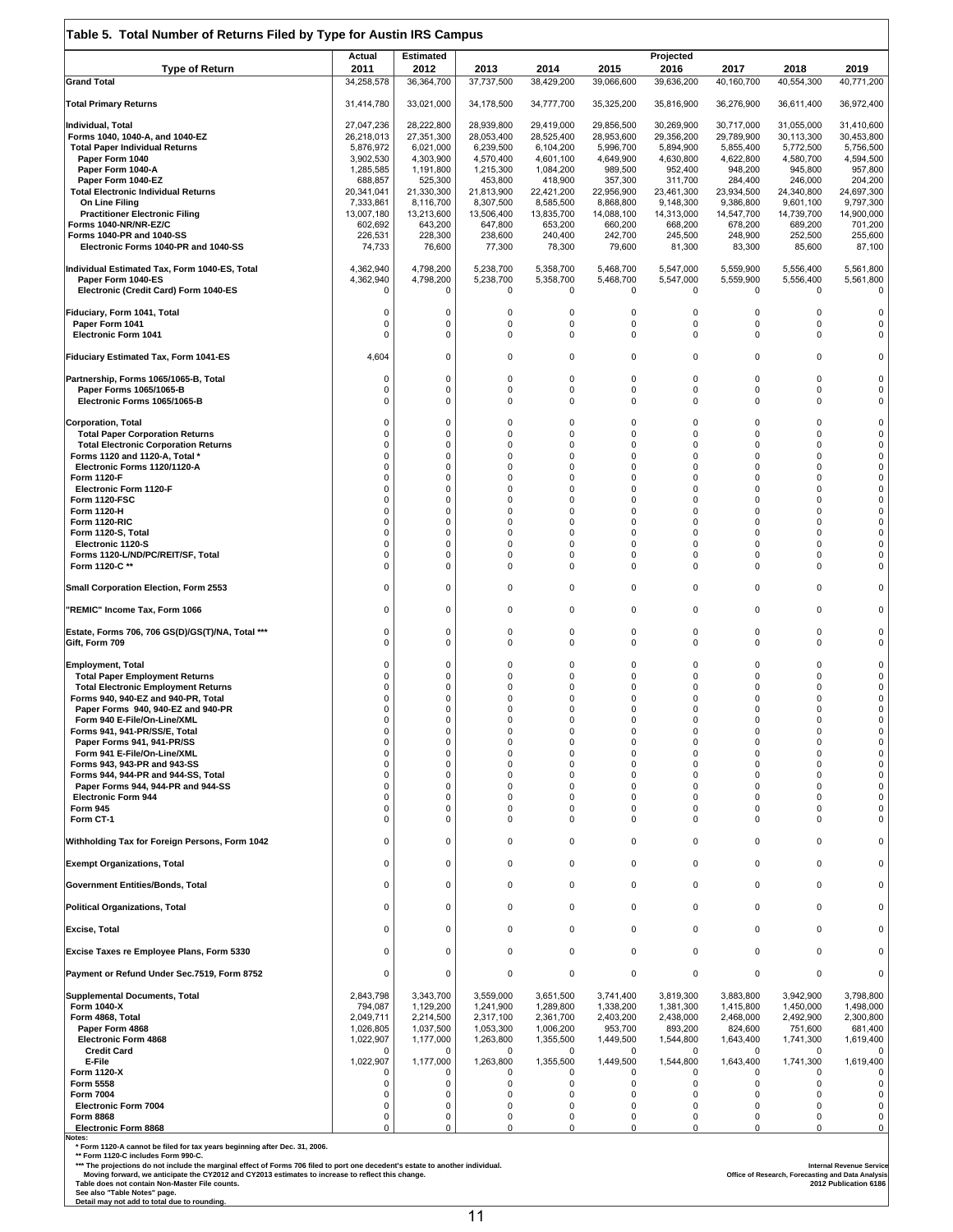| Table 6. Total Number of Returns Filed by Type for Cincinnati IRS Campus              |                         |                         |                         |                         |                         |                            |                         |                         |                            |
|---------------------------------------------------------------------------------------|-------------------------|-------------------------|-------------------------|-------------------------|-------------------------|----------------------------|-------------------------|-------------------------|----------------------------|
|                                                                                       | Actual                  | <b>Estimated</b>        |                         |                         |                         | Projected                  |                         |                         |                            |
| <b>Type of Return</b><br><b>Grand Total</b>                                           | 2011<br>22,866,343      | 2012<br>22,651,500      | 2013<br>24,228,200      | 2014<br>24,136,000      | 2015<br>24,067,100      | 2016<br>24,008,700         | 2017<br>23,894,600      | 2018<br>23,804,300      | 2019<br>23,716,500         |
| <b>Total Primary Returns</b>                                                          | 21,699,868              | 21,812,700              | 23,260,200              | 23,339,000              | 23,358,800              | 23,354,900                 | 23,273,600              | 23,202,900              | 23,126,900                 |
|                                                                                       |                         |                         |                         |                         |                         |                            |                         |                         |                            |
| <b>Individual, Total</b><br>Forms 1040, 1040-A, and 1040-EZ                           | 0<br>0                  | 0<br>0                  | 0<br>0                  | 0<br>$\mathbf 0$        | 0<br>$\mathbf 0$        | 0<br>0                     | 0<br>0                  | 0<br>$\Omega$           | 0<br>$\overline{0}$        |
| <b>Total Paper Individual Returns</b>                                                 | 0                       | 0                       | 0                       | $\Omega$                | 0                       | $\Omega$                   | 0                       | 0                       | 0                          |
| Paper Form 1040<br>Paper Form 1040-A                                                  | 0<br>$\Omega$           | 0<br>0                  | 0<br>0                  | $\Omega$<br>$\mathbf 0$ | $\Omega$<br>0           | $\mathbf 0$<br>0           | 0<br>0                  | 0<br>0                  | 0<br>$\Omega$              |
| Paper Form 1040-EZ                                                                    | 0                       | $\mathbf 0$             | 0                       | $\mathbf 0$             | 0                       | $\Omega$                   | 0                       | $\Omega$                | $\Omega$                   |
| <b>Total Electronic Individual Returns</b><br>On Line Filing                          | 0<br>$\Omega$           | 0<br>0                  | 0<br>0                  | $\Omega$<br>$\mathbf 0$ | $\Omega$<br>0           | $\mathbf 0$<br>0           | 0<br>0                  | 0<br>0                  | $\overline{0}$<br>$\Omega$ |
| <b>Practitioner Electronic Filing</b>                                                 | 0                       | $\mathbf 0$             | 0                       | 0                       | 0                       | 0                          | 0                       | $\Omega$                | $\Omega$                   |
| Forms 1040-NR/NR-EZ/C<br>Forms 1040-PR and 1040-SS                                    | 0<br>$\Omega$           | 0<br>0                  | 0<br>0                  | $\mathbf 0$<br>0        | 0<br>0                  | $\mathbf 0$<br>$\mathbf 0$ | 0<br>0                  | 0<br>0                  | $\Omega$<br>0              |
| Electronic Forms 1040-PR and 1040-SS                                                  | $\Omega$                | $\mathbf 0$             | 0                       | $\mathbf 0$             | $\mathbf 0$             | $\mathbf 0$                | 0                       | $\Omega$                | $\overline{0}$             |
| Individual Estimated Tax, Form 1040-ES, Total                                         | $\mathbf 0$             | 0                       | 0                       | $\Omega$                | $\mathbf 0$             | $\Omega$                   | 0                       | 0                       | 0                          |
| Paper Form 1040-ES                                                                    | $\Omega$                | $\mathbf 0$             | 0                       | $\mathbf 0$             | 0                       | $\mathbf 0$                | 0                       | $\mathbf 0$             | 0                          |
| Electronic (Credit Card) Form 1040-ES                                                 | 0                       | 0                       | 0                       | $\mathbf 0$             | 0                       | 0                          | 0                       | $\Omega$                | 0                          |
| Fiduciary, Form 1041, Total                                                           | 646,685                 | 380,600                 | 404,700                 | 365,100                 | 327,600                 | 291,600                    | 256,700                 | 222,700                 | 189,200                    |
| Paper Form 1041<br><b>Electronic Form 1041</b>                                        | 646,685<br>0            | 380,600<br>0            | 404,700<br>0            | 365,100<br>0            | 327,600<br>0            | 291,600<br>0               | 256,700<br>0            | 222,700<br>0            | 189,200<br>$\Omega$        |
|                                                                                       |                         |                         |                         |                         |                         |                            |                         |                         |                            |
| <b>Fiduciary Estimated Tax, Form 1041-ES</b>                                          | 365,521                 | 382,500                 | 382,500                 | 382,600                 | 382,600                 | 382,700                    | 382,700                 | 382,700                 | 382,800                    |
| Partnership, Forms 1065/1065-B, Total                                                 | 702.746                 | 652,700                 | 624,400                 | 596.100                 | 567.900                 | 539.800                    | 511,700                 | 483,600                 | 455,700                    |
| Paper Forms 1065/1065-B<br>Electronic Forms 1065/1065-B                               | 702,746<br>$\mathbf 0$  | 652,700<br>0            | 624,400<br>0            | 596,100<br>0            | 567,900<br>0            | 539,800<br>0               | 511,700<br>0            | 483,600<br>$\mathbf 0$  | 455,700<br>0               |
|                                                                                       |                         |                         |                         |                         |                         |                            |                         |                         |                            |
| <b>Corporation, Total</b>                                                             | 1,599,627               | 1.529.700               | 1,553,500               | 1.514.700               | 1,474,300               | 1,432,400                  | 1,380,100               | 1,322,700               | 1,265,000                  |
| <b>Total Paper Corporation Returns</b><br><b>Total Electronic Corporation Returns</b> | 1,599,627               | 1,529,700<br>0          | 1,553,500<br>0          | 1,514,700<br>$\Omega$   | 1,474,300<br>0          | 1,432,400<br>0             | 1,380,100<br>0          | 1,322,700<br>0          | 1,265,000<br>$\Omega$      |
| Forms 1120 and 1120-A, Total *                                                        | 508,612                 | 449,100                 | 487,300                 | 437,700                 | 396,600                 | 362,200                    | 333,700                 | 310,000<br>0            | 289,800                    |
| Electronic Forms 1120/1120-A<br><b>Form 1120-F</b>                                    | $\Omega$<br>0           | 0<br>0                  | 0<br>0                  | 0<br>$\mathbf 0$        | 0<br>0                  | 0<br>0                     | 0<br>0                  | 0                       | 0<br>0                     |
| <b>Electronic Form 1120-F</b>                                                         | 0                       | 0                       | 0                       | $\Omega$                | 0                       | 0                          | $\mathbf 0$             | $\Omega$                | $\mathbf 0$                |
| Form 1120-FSC<br><b>Form 1120-H</b>                                                   | 0<br>104,236            | 0<br>107,100            | 0<br>109,900            | $\Omega$<br>112,700     | 0<br>115,500            | $\Omega$<br>118,200        | 0<br>120,800            | 0<br>123,400            | $\mathbf 0$<br>125,900     |
| Form 1120-RIC                                                                         | 2,100                   | 2,500                   | 2,500                   | 2,600                   | 2,600                   | 2,700                      | 2,700                   | 2,800                   | 2,900                      |
| Form 1120-S, Total<br>Electronic 1120-S                                               | 983,220<br>$\Omega$     | 969,500<br>0            | 952,100<br>0            | 960,000<br>0            | 957,900<br>0            | 947,500<br>0               | 921,000<br>0            | 884,600<br>0            | 844,500<br>-0              |
| Forms 1120-L/ND/PC/REIT/SF, Total                                                     | 1,459                   | 1,600                   | 1,600                   | 1,700                   | 1,700                   | 1,800                      | 1,900                   | 1,900                   | 2,000                      |
| Form 1120-C **                                                                        | 0                       | $\Omega$                | 0                       | $\Omega$                | $\Omega$                | $\Omega$                   | 0                       | 0                       | $\Omega$                   |
| Small Corporation Election, Form 2553                                                 | 149,014                 | 142,700                 | 195,900                 | 188,000                 | 180,300                 | 172,900                    | 165,800                 | 159,000                 | 152,500                    |
| "REMIC" Income Tax, Form 1066                                                         | 0                       | 0                       | 0                       | 0                       | 0                       | 0                          | $\mathbf 0$             | $\mathbf 0$             | 0                          |
| Estate, Forms 706, 706 GS(D)/GS(T)/NA, Total ***                                      | 12,582                  | 29,800                  | 13,200                  | 82,600                  | 110,300                 | 116,400                    | 121,700                 | 126,600                 | 131,900                    |
| Gift, Form 709                                                                        | 223,090                 | 252,100                 | 246,600                 | 285,100                 | 317,300                 | 332,900                    | 340,400                 | 347,300                 | 354,600                    |
| <b>Employment, Total</b>                                                              | 17,302,910              | 17,537,500              | 19,047,700              | 19,140,800              | 19,220,200              | 19,313,300                 | 19,341,800              | 19,385,700              | 19,422,700                 |
| <b>Total Paper Employment Returns</b>                                                 | 9,760,497               | 9,575,300               | 10,743,600              | 10,545,700              | 10,422,700              | 10,306,400                 | 10,266,000              | 10,212,400              | 10,167,900                 |
| <b>Total Electronic Employment Returns</b><br>Forms 940, 940-EZ and 940-PR, Total     | 7,542,413<br>3,360,370  | 7,962,200<br>3,367,700  | 8,304,100<br>3,688,300  | 8,595,100<br>3,716,600  | 8,797,400<br>3,753,900  | 9,006,900<br>3,785,900     | 9,075,800<br>3,816,500  | 9,173,300<br>3,842,200  | 9,254,800<br>3.860.800     |
| Paper Forms 940, 940-EZ and 940-PR                                                    | 1,955,400               | 1,869,900               | 2,132,600               | 2,105,900               | 2,086,500               | 2,081,000                  | 2,076,000               | 2,069,500               | 2,065,500                  |
| Form 940 E-File/On-Line/XML                                                           | 1,404,970               | 1,497,900               | 1,555,700               | 1,610,700               | 1,667,400               | 1,704,900                  | 1,740,500               | 1,772,800               | 1,795,300                  |
| Forms 941, 941-PR/SS/E, Total<br>Paper Forms 941, 941-PR/SS                           | 13,744,337<br>7,613,639 | 14,004,100<br>7,547,000 | 15,182,400<br>8,441,500 | 15,254,300<br>8,277,800 | 15,302,900<br>8,180,900 | 15,369,900<br>8,076,100    | 15,373,200<br>8,046,300 | 15,396,200<br>8,004,300 | 15,419,200<br>7,968,300    |
| Form 941 E-File/On-Line/XML                                                           | 6,130,698               | 6,457,100               | 6,740,800               | 6,976,500               | 7,122,000               | 7,293,700                  | 7,326,900               | 7,392,000               | 7,450,800                  |
| Forms 943, 943-PR and 943-SS                                                          | 67,203                  | 58,300                  | 60,800                  | 59,700                  | 58,600                  | 57,600                     | 56,600                  | 55,600                  | 54,700                     |
| Forms 944, 944-PR and 944-SS, Total<br>Paper Forms 944, 944-PR and 944-SS             | 80,724<br>73,979        | 66,000<br>58,800        | 72,800<br>65,200        | 68,400<br>60,600        | 64,700<br>56,700        | 61,500<br>53,300           | 58,800<br>50,300        | 56,400<br>47,800        | 54,400<br>45,600           |
| <b>Electronic Form 944</b>                                                            | 6,745                   | 7,200                   | 7,600                   | 7,800                   | 8,100                   | 8,200                      | 8,400                   | 8,600                   | 8,700                      |
| <b>Form 945</b><br>Form CT-1                                                          | 48,502<br>1,774         | 39,600<br>1,800         | 41,800<br>1,800         | 40,000<br>1,800         | 38,300<br>1,800         | 36,600<br>1,800            | 35,000<br>1,800         | 33,500<br>1,700         | 32,000<br>1,700            |
|                                                                                       |                         |                         |                         |                         |                         |                            |                         |                         |                            |
| Withholding Tax for Foreign Persons, Form 1042                                        | 0                       | 0                       | 0                       | 0                       | 0                       | 0                          | 0                       | 0                       | 0                          |
| <b>Exempt Organizations, Total</b>                                                    | 0                       | 0                       | 0                       | 0                       | 0                       | 0                          | 0                       | 0                       | 0                          |
| Government Entities/Bonds, Total                                                      | $\Omega$                | 0                       | 0                       | 0                       | $\mathbf 0$             | 0                          | 0                       | $\Omega$                | $\Omega$                   |
| <b>Political Organizations, Total</b>                                                 | 0                       | 0                       | 0                       | 0                       | 0                       | 0                          | 0                       | 0                       | 0                          |
|                                                                                       |                         |                         |                         |                         |                         |                            |                         |                         |                            |
| <b>Excise, Total</b>                                                                  | 675,803                 | 884,300                 | 770,200                 | 763,000                 | 757,700                 | 752,800                    | 752,900                 | 753,000                 | 753,200                    |
| Excise Taxes re Employee Plans, Form 5330                                             | 0                       | 0                       | 0                       | 0                       | 0                       | 0                          | 0                       | 0                       | 0                          |
| Payment or Refund Under Sec.7519, Form 8752                                           | 21,890                  | 20,800                  | 21,500                  | 21,000                  | 20,600                  | 20,200                     | 19,900                  | 19,600                  | 19,300                     |
| <b>Supplemental Documents, Total</b>                                                  | 1,166,475               | 838,800                 | 968,000                 | 797,000                 | 708,400                 | 653,800                    | 621,000                 | 601,400                 | 589,600                    |
| Form 1040-X                                                                           | ŋ                       | 0                       | 0                       | 0                       | $\Omega$                | 0                          | 0                       | ŋ                       | $\mathbf 0$                |
| Form 4868, Total<br>Paper Form 4868                                                   | 0<br>0                  | 0<br>0                  | 0<br>0                  | 0<br>$\mathbf 0$        | 0<br>0                  | 0<br>0                     | 0<br>0                  | 0<br>0                  | 0<br>0                     |
| <b>Electronic Form 4868</b>                                                           | 0                       | 0                       | 0                       | $\Omega$                | 0                       | 0                          | 0                       | 0                       | 0                          |
| <b>Credit Card</b>                                                                    | 0                       | 0                       | 0                       | $\Omega$<br>0           | 0                       | 0<br>0                     | 0                       | 0<br>0                  | $\mathbf 0$<br>$\mathbf 0$ |
| E-File<br>Form 1120-X                                                                 | 0<br>691                | 0<br>800                | 0<br>1,100              | 1,200                   | 0<br>1,300              | 1,400                      | 0<br>1,400              | 1,500                   | 1,600                      |
| <b>Form 5558</b>                                                                      | 0                       | 0                       | 0                       | 0                       | 0                       | 0                          | 0                       | 0                       | $\mathbf 0$                |
| <b>Form 7004</b><br><b>Electronic Form 7004</b>                                       | 1,165,753<br>$\Omega$   | 838,000<br>0            | 966,900<br>0            | 795,800<br>0            | 707,100<br>0            | 652,400<br>0               | 619,600<br>0            | 599,900<br>0            | 588,000<br>$\mathbf 0$     |
| <b>Form 8868</b>                                                                      | 31                      | 0                       | 0                       | 0                       | 0                       | 0                          | 0                       | 0                       | 0                          |
| <b>Electronic Form 8868</b>                                                           | 0                       | 0                       | 0                       | 0                       | 0                       | 0                          | 0                       | 0                       | $\mathbf 0$                |

Notes:<br>"Torm 1120-A cannot be filed for tax years beginning after Dec. 31, 2006.<br>""The projections do not includes Form 990-C. Includes Form 990-C.<br>""The projections do not include the marginal effect of Forms 706 filed to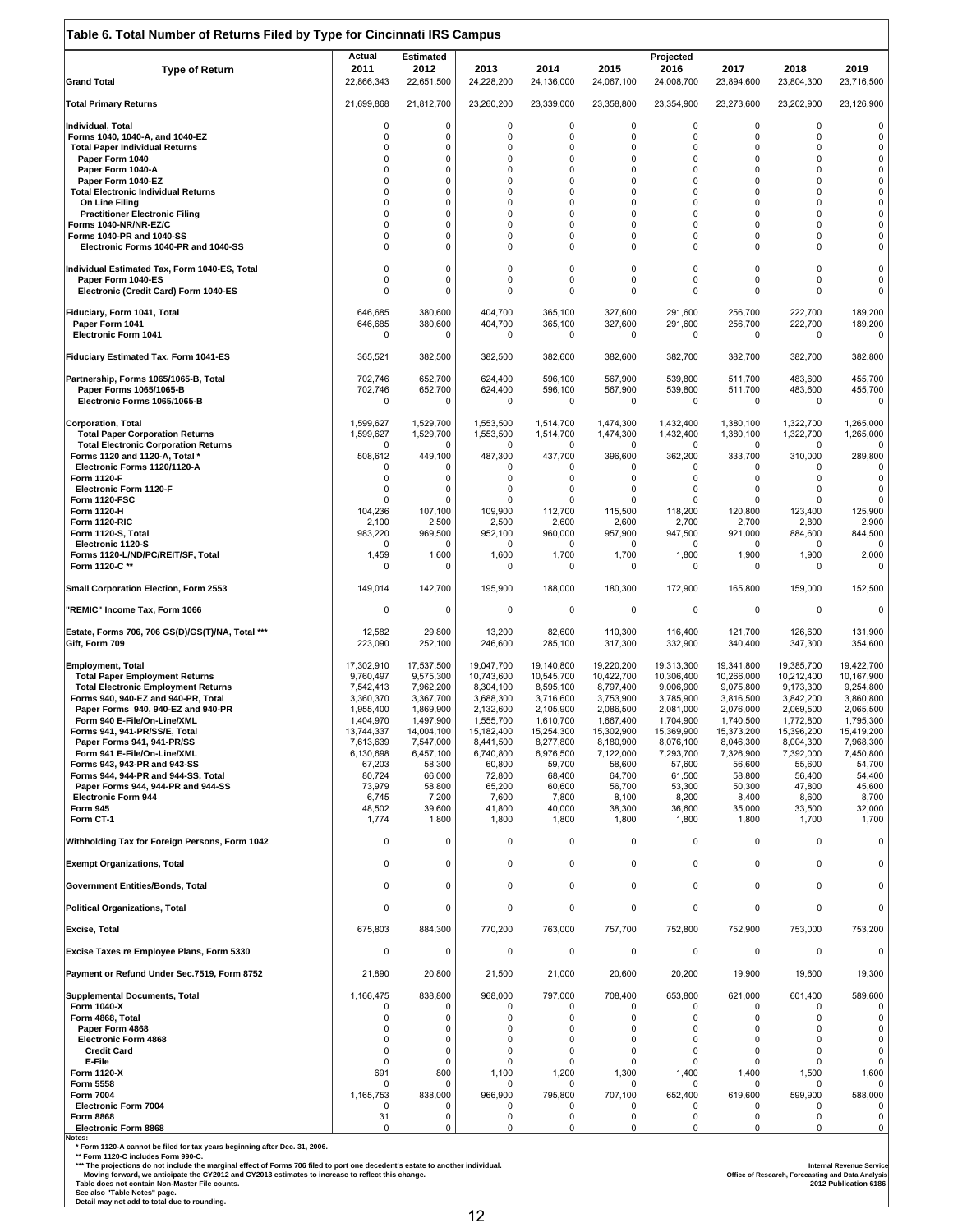| Table 7. Total Number of Returns Filed by Type for Fresno IRS Campus                                                                                                                                                                                                                                                                                                                                                                                                                                 |                                                                                                                                                               |                                                                                                                                       |                                                                                                                                                |                                                                                                                                              |                                                                                                                                               |                                                                                                                                                |                                                                                                                                               |                                                                                                                                     |                                                                                                                                           |
|------------------------------------------------------------------------------------------------------------------------------------------------------------------------------------------------------------------------------------------------------------------------------------------------------------------------------------------------------------------------------------------------------------------------------------------------------------------------------------------------------|---------------------------------------------------------------------------------------------------------------------------------------------------------------|---------------------------------------------------------------------------------------------------------------------------------------|------------------------------------------------------------------------------------------------------------------------------------------------|----------------------------------------------------------------------------------------------------------------------------------------------|-----------------------------------------------------------------------------------------------------------------------------------------------|------------------------------------------------------------------------------------------------------------------------------------------------|-----------------------------------------------------------------------------------------------------------------------------------------------|-------------------------------------------------------------------------------------------------------------------------------------|-------------------------------------------------------------------------------------------------------------------------------------------|
| <b>Type of Return</b><br><b>Grand Total</b>                                                                                                                                                                                                                                                                                                                                                                                                                                                          | Actual<br>2011<br>48,043,532                                                                                                                                  | <b>Estimated</b><br>2012<br>50,148,200                                                                                                | 2013<br>50,291,000                                                                                                                             | 2014<br>50,650,400                                                                                                                           | 2015<br>50,939,300                                                                                                                            | Projected<br>2016<br>51,397,200                                                                                                                | 2017<br>51,944,500                                                                                                                            | 2018<br>52,396,500                                                                                                                  | 2019<br>52,020,300                                                                                                                        |
| <b>Total Primary Returns</b>                                                                                                                                                                                                                                                                                                                                                                                                                                                                         | 43,013,402                                                                                                                                                    | 44,407,700                                                                                                                            | 44,538,300                                                                                                                                     | 44,832,700                                                                                                                                   | 45,069,600                                                                                                                                    | 45,456,500                                                                                                                                     | 45,931,900                                                                                                                                    | 46,314,500                                                                                                                          | 46,455,500                                                                                                                                |
| Individual, Total<br>Forms 1040, 1040-A, and 1040-EZ<br><b>Total Paper Individual Returns</b><br>Paper Form 1040<br>Paper Form 1040-A<br>Paper Form 1040-EZ<br><b>Total Electronic Individual Returns</b><br>On Line Filing<br><b>Practitioner Electronic Filing</b><br>Forms 1040-NR/NR-EZ/C<br>Forms 1040-PR and 1040-SS<br>Electronic Forms 1040-PR and 1040-SS                                                                                                                                   | 34,108,245<br>34,108,245<br>11,985,616<br>8,140,837<br>2,005,659<br>1,839,120<br>22,122,629<br>7,130,202<br>14,992,427<br>0<br>0<br>0                         | 35,006,000<br>35,006,000<br>11,797,800<br>8,278,100<br>2,026,300<br>1,493,400<br>23,208,200<br>7,874,500<br>15,333,700<br>0<br>0<br>0 | 35,090,100<br>35,090,100<br>11,253,400<br>8,194,700<br>1,744,500<br>1,314,200<br>23,836,700<br>8,076,900<br>15,759,800<br>$^{\circ}$<br>0<br>0 | 35,305,400<br>35,305,400<br>10,852,700<br>8,213,900<br>1,462,600<br>1,176,200<br>24,452,700<br>8,347,100<br>16,105,600<br>0<br>0<br>$\Omega$ | 35,485,300<br>35,485,300<br>10,509,700<br>8,201,400<br>1,308,500<br>999,800<br>24,975,600<br>8,623,200<br>16,352,400<br>0<br>0<br>$\mathbf 0$ | 35,777,000<br>35,777,000<br>10,286,600<br>8,146,300<br>1,294,900<br>845,400<br>25,490,400<br>8,893,700<br>16,596,700<br>0<br>0<br>$\mathbf 0$  | 36,211,000<br>36,211,000<br>10,237,700<br>8,119,200<br>1,295,600<br>822,900<br>25,973,300<br>9,129,300<br>16,844,000<br>0<br>0<br>$\mathbf 0$ | 36,563,000<br>36,563,000<br>10,130,800<br>8,056,500<br>1,312,400<br>761,900<br>26,432,200<br>9,341,900<br>17,090,300<br>0<br>0<br>0 | 36,816,000<br>36,816,000<br>9,976,600<br>7,992,100<br>1,315,600<br>668,900<br>26,839,400<br>9,524,600<br>17,314,800<br>$\Omega$<br>0<br>0 |
| Individual Estimated Tax, Form 1040-ES, Total<br>Paper Form 1040-ES<br>Electronic (Credit Card) Form 1040-ES                                                                                                                                                                                                                                                                                                                                                                                         | 8,901,134<br>8,901,134<br>$\Omega$                                                                                                                            | 9,401,700<br>9,401,700<br>0                                                                                                           | 9,448,200<br>9,448,200<br>0                                                                                                                    | 9,527,300<br>9,527,300<br>0                                                                                                                  | 9,584,300<br>9,584,300<br>0                                                                                                                   | 9,679,500<br>9,679,500<br>0                                                                                                                    | 9,720,900<br>9,720,900<br>0                                                                                                                   | 9,751,500<br>9,751,500<br>0                                                                                                         | 9,639,500<br>9,639,500<br>0                                                                                                               |
| Fiduciary, Form 1041, Total<br>Paper Form 1041<br><b>Electronic Form 1041</b>                                                                                                                                                                                                                                                                                                                                                                                                                        | $\Omega$<br>0<br>$\Omega$                                                                                                                                     | 0<br>0<br>0                                                                                                                           | 0<br>0<br>0                                                                                                                                    | 0<br>0<br>$\Omega$                                                                                                                           | 0<br>0<br>$\mathbf 0$                                                                                                                         | 0<br>0<br>$\Omega$                                                                                                                             | 0<br>0<br>0                                                                                                                                   | 0<br>0<br>0                                                                                                                         | 0<br>0<br>0                                                                                                                               |
| Fiduciary Estimated Tax, Form 1041-ES                                                                                                                                                                                                                                                                                                                                                                                                                                                                | 4,022                                                                                                                                                         | 0                                                                                                                                     | 0                                                                                                                                              | 0                                                                                                                                            | 0                                                                                                                                             | 0                                                                                                                                              | 0                                                                                                                                             | 0                                                                                                                                   | 0                                                                                                                                         |
| Partnership, Forms 1065/1065-B, Total<br>Paper Forms 1065/1065-B<br>Electronic Forms 1065/1065-B                                                                                                                                                                                                                                                                                                                                                                                                     | 0<br>$\Omega$<br>$\Omega$                                                                                                                                     | 0<br>0<br>0                                                                                                                           | 0<br>0<br>0                                                                                                                                    | 0<br>0<br>0                                                                                                                                  | 0<br>0<br>$\mathbf 0$                                                                                                                         | $\mathbf 0$<br>0<br>$\mathbf 0$                                                                                                                | $\mathbf 0$<br>0<br>$\mathbf 0$                                                                                                               | $\mathbf 0$<br>0<br>0                                                                                                               | 0<br>0<br>0                                                                                                                               |
| <b>Corporation, Total</b><br><b>Total Paper Corporation Returns</b><br><b>Total Electronic Corporation Returns</b><br>Forms 1120 and 1120-A, Total *<br>Electronic Forms 1120/1120-A<br><b>Form 1120-F</b><br><b>Electronic Form 1120-F</b><br>Form 1120-FSC<br><b>Form 1120-H</b><br>Form 1120-RIC<br>Form 1120-S, Total<br>Electronic 1120-S<br>Forms 1120-L/ND/PC/REIT/SF, Total<br>Form 1120-C **                                                                                                | $\Omega$<br>$\Omega$<br>$\Omega$<br>$\Omega$<br>$\Omega$<br>$\Omega$<br>$\Omega$<br>$\Omega$<br>$\Omega$<br>$\Omega$<br>$\Omega$<br>$\Omega$<br>$\Omega$<br>0 | $\mathbf 0$<br>0<br>0<br>0<br>0<br>0<br>0<br>0<br>0<br>0<br>0<br>0<br>$\mathsf 0$<br>0                                                | 0<br>0<br>0<br>0<br>0<br>0<br>0<br>0<br>0<br>0<br>0<br>0<br>0<br>0                                                                             | $\Omega$<br>$\overline{0}$<br>0<br>$\Omega$<br>0<br>0<br>$\Omega$<br>0<br>0<br>$\Omega$<br>$\Omega$<br>$\Omega$<br>0<br>0                    | $\mathbf 0$<br>0<br>0<br>$\Omega$<br>0<br>0<br>$\mathbf 0$<br>0<br>0<br>$\Omega$<br>$\Omega$<br>0<br>0<br>0                                   | $\mathbf 0$<br>$\Omega$<br>0<br>0<br>$\Omega$<br>$\Omega$<br>$\Omega$<br>$\Omega$<br>0<br>$\Omega$<br>$\Omega$<br>$\Omega$<br>0<br>$\mathbf 0$ | $\Omega$<br>0<br>0<br>$\mathbf 0$<br>$\mathbf 0$<br>0<br>$\Omega$<br>$\mathbf 0$<br>$\mathbf 0$<br>$\Omega$<br>0<br>0<br>0<br>$\mathbf 0$     | $\mathbf 0$<br>0<br>0<br>0<br>0<br>0<br>$\mathbf 0$<br>0<br>0<br>$\mathbf 0$<br>0<br>0<br>0<br>0                                    | 0<br>0<br>0<br>0<br>$\pmb{0}$<br>$\pmb{0}$<br>0<br>0<br>$\mathbf 0$<br>0<br>0<br>0<br>0<br>0                                              |
| Small Corporation Election, Form 2553                                                                                                                                                                                                                                                                                                                                                                                                                                                                | 1                                                                                                                                                             | 0                                                                                                                                     | 0                                                                                                                                              | 0                                                                                                                                            | 0                                                                                                                                             | 0                                                                                                                                              | 0                                                                                                                                             | 0                                                                                                                                   | 0                                                                                                                                         |
| "REMIC" Income Tax, Form 1066                                                                                                                                                                                                                                                                                                                                                                                                                                                                        | $\Omega$                                                                                                                                                      | 0                                                                                                                                     | 0                                                                                                                                              | 0                                                                                                                                            | $\mathbf 0$                                                                                                                                   | $\mathbf 0$                                                                                                                                    | $\mathbf 0$                                                                                                                                   | 0                                                                                                                                   | 0                                                                                                                                         |
| Estate, Forms 706, 706 GS(D)/GS(T)/NA, Total ***<br>Gift, Form 709                                                                                                                                                                                                                                                                                                                                                                                                                                   | $\Omega$<br>$\Omega$                                                                                                                                          | 0<br>0                                                                                                                                | 0<br>0                                                                                                                                         | 0<br>0                                                                                                                                       | $\pmb{0}$<br>$\mathbf 0$                                                                                                                      | 0<br>$\mathbf 0$                                                                                                                               | 0<br>$\mathbf 0$                                                                                                                              | 0<br>$\mathbf 0$                                                                                                                    | 0<br>0                                                                                                                                    |
| <b>Employment, Total</b><br><b>Total Paper Employment Returns</b><br><b>Total Electronic Employment Returns</b><br>Forms 940, 940-EZ and 940-PR, Total<br>Paper Forms 940, 940-EZ and 940-PR<br>Form 940 E-File/On-Line/XML<br>Forms 941, 941-PR/SS/E, Total<br>Paper Forms 941, 941-PR/SS<br>Form 941 E-File/On-Line/XML<br>Forms 943, 943-PR and 943-SS<br>Forms 944, 944-PR and 944-SS, Total<br>Paper Forms 944, 944-PR and 944-SS<br><b>Electronic Form 944</b><br><b>Form 945</b><br>Form CT-1 | $\Omega$<br>$\Omega$<br>$\Omega$<br>$\Omega$<br>$\Omega$<br>0<br>$\Omega$<br>0<br>$\Omega$<br>$\Omega$<br>$\Omega$<br>$\Omega$<br>$\Omega$<br>$\Omega$        | 0<br>0<br>0<br>0<br>0<br>$\Omega$<br>0<br>0<br>$\mathsf 0$<br>0<br>$\mathbf 0$<br>0<br>0<br>0<br>0                                    | 0<br>0<br>0<br>0<br>0<br>0<br>0<br>0<br>0<br>0<br>0<br>0<br>0<br>0<br>0                                                                        | 0<br>$\Omega$<br>0<br>0<br>$\Omega$<br>O<br>0<br>0<br>0<br>$\Omega$<br>$\Omega$<br>$\Omega$<br>$\Omega$<br>$\Omega$<br>0                     | 0<br>$\mathbf 0$<br>0<br>$\Omega$<br>$\Omega$<br>$\Omega$<br>0<br>0<br>0<br>$\mathbf 0$<br>$\mathbf 0$<br>0<br>$\Omega$<br>$\mathbf 0$<br>0   | $\mathbf 0$<br>0<br>0<br>$\Omega$<br>$\Omega$<br>O<br>0<br>0<br>0<br>$\Omega$<br>$\Omega$<br>$\Omega$<br>$\Omega$<br>0<br>0                    | 0<br>0<br>$\mathbf 0$<br>0<br>$\mathbf 0$<br>$\Omega$<br>0<br>0<br>0<br>$\Omega$<br>$\mathbf 0$<br>0<br>$\Omega$<br>0<br>0                    | 0<br>$\mathbf 0$<br>0<br>0<br>0<br>O<br>0<br>$\mathbf 0$<br>0<br>$\mathbf 0$<br>0<br>0<br>$\mathbf 0$<br>0<br>0                     | 0<br>0<br>0<br>0<br>0<br>0<br>0<br>$\pmb{0}$<br>$\pmb{0}$<br>0<br>0<br>$\pmb{0}$<br>0<br>0<br>0                                           |
| Withholding Tax for Foreign Persons, Form 1042                                                                                                                                                                                                                                                                                                                                                                                                                                                       | 0                                                                                                                                                             | $\mathbf 0$                                                                                                                           | $\mathbf 0$                                                                                                                                    | $\Omega$                                                                                                                                     | $\mathbf 0$                                                                                                                                   | $\mathbf 0$                                                                                                                                    | $\mathbf 0$                                                                                                                                   | $\mathbf 0$                                                                                                                         | 0                                                                                                                                         |
| <b>Exempt Organizations, Total</b>                                                                                                                                                                                                                                                                                                                                                                                                                                                                   | $\Omega$                                                                                                                                                      | 0                                                                                                                                     | 0                                                                                                                                              | 0                                                                                                                                            | $\mathbf 0$                                                                                                                                   | 0                                                                                                                                              | 0                                                                                                                                             | 0                                                                                                                                   | 0                                                                                                                                         |
| Government Entities/Bonds, Total                                                                                                                                                                                                                                                                                                                                                                                                                                                                     | $\Omega$                                                                                                                                                      | 0                                                                                                                                     | 0                                                                                                                                              | 0                                                                                                                                            | $\mathbf 0$                                                                                                                                   | $\mathbf 0$                                                                                                                                    | 0                                                                                                                                             | 0                                                                                                                                   | 0                                                                                                                                         |
| <b>Political Organizations, Total</b>                                                                                                                                                                                                                                                                                                                                                                                                                                                                | 0                                                                                                                                                             | 0                                                                                                                                     | 0                                                                                                                                              | 0                                                                                                                                            | $\mathbf 0$                                                                                                                                   | 0                                                                                                                                              | $\mathbf 0$                                                                                                                                   | $\mathbf 0$                                                                                                                         | $\mathbf 0$                                                                                                                               |
| <b>Excise, Total</b>                                                                                                                                                                                                                                                                                                                                                                                                                                                                                 | $\Omega$                                                                                                                                                      | 0                                                                                                                                     | 0                                                                                                                                              | 0                                                                                                                                            | $\Omega$                                                                                                                                      | $\mathbf 0$                                                                                                                                    | 0                                                                                                                                             | 0                                                                                                                                   | 0                                                                                                                                         |
| Excise Taxes re Employee Plans, Form 5330<br>Payment or Refund Under Sec.7519, Form 8752                                                                                                                                                                                                                                                                                                                                                                                                             | 0<br>$\Omega$                                                                                                                                                 | 0<br>$\mathbf 0$                                                                                                                      | 0<br>0                                                                                                                                         | 0<br>$\Omega$                                                                                                                                | $\mathbf 0$<br>$\mathbf 0$                                                                                                                    | 0<br>$\mathbf 0$                                                                                                                               | $\mathbf 0$<br>0                                                                                                                              | $\mathbf 0$<br>$\mathbf 0$                                                                                                          | 0<br>$\pmb{0}$                                                                                                                            |
| <b>Supplemental Documents, Total</b>                                                                                                                                                                                                                                                                                                                                                                                                                                                                 | 5,030,130                                                                                                                                                     | 5,740,500                                                                                                                             | 5,752,700                                                                                                                                      | 5,817,700                                                                                                                                    | 5,869,700                                                                                                                                     | 5,940,700                                                                                                                                      | 6,012,600                                                                                                                                     | 6,082,000                                                                                                                           | 5,564,800                                                                                                                                 |
| <b>Form 1040-X</b><br>Form 4868, Total<br>Paper Form 4868<br>Electronic Form 4868<br><b>Credit Card</b><br>E-File<br>Form 1120-X<br><b>Form 5558</b><br><b>Form 7004</b><br><b>Electronic Form 7004</b><br><b>Form 8868</b><br><b>Electronic Form 8868</b><br>Notes:                                                                                                                                                                                                                                 | 1,619,477<br>3,410,653<br>2,094,086<br>1,316,567<br>0<br>1,316,567<br><sup>0</sup><br>0<br>$\Omega$<br>0<br>0<br>0                                            | 2,212,600<br>3,527,900<br>2,032,800<br>1,495,100<br>0<br>1,495,100<br>0<br>0<br>$\mathbf 0$<br>0<br>0<br>0                            | 2,239,800<br>3,512,900<br>1,899,700<br>1,613,200<br>$^{\circ}$<br>1,613,200<br>0<br>0<br>0<br>0<br>0<br>0                                      | 2,293,100<br>3,524,600<br>1,788,900<br>1,735,700<br>0<br>1,735,700<br>$\Omega$<br>$\Omega$<br>$\Omega$<br>$\Omega$<br>0<br>0                 | 2,345,200<br>3,524,500<br>1,671,400<br>1,853,100<br>0<br>1,853,100<br>0<br>$\mathbf 0$<br>0<br>0<br>0<br>0                                    | 2,410,500<br>3,530,200<br>1,558,700<br>1,971,500<br>0<br>1,971,500<br>0<br>0<br>0<br>0<br>0<br>0                                               | 2,475,400<br>3,537,200<br>1,441,800<br>2,095,400<br>0<br>2,095,400<br>0<br>0<br>0<br>$\mathbf 0$<br>0<br>0                                    | 2,544,800<br>3,537,200<br>1,319,000<br>2,218,200<br>0<br>2,218,200<br>0<br>0<br>0<br>0<br>0<br>0                                    | 2,596,300<br>2,968,500<br>1,181,000<br>1,787,500<br>0<br>1,787,500<br>0<br>0<br>0<br>0<br>0<br>0                                          |
| * Form 1120-A cannot be filed for tax years beginning after Dec. 31, 2006.<br>** Form 1120-C includes Form 990-C.<br>*** The projections do not include the marginal effect of Forms 706 filed to port one decedent's estate to another individual.<br>Moving forward, we anticipate the CY2012 and CY2013 estimates to increase to reflect this change.<br>Table does not contain Non-Master File counts.<br>See also "Table Notes" page.<br>Detail may not add to total due to rounding.           |                                                                                                                                                               |                                                                                                                                       |                                                                                                                                                |                                                                                                                                              |                                                                                                                                               |                                                                                                                                                |                                                                                                                                               | Office of Research, Forecasting and Data Analysis                                                                                   | <b>Internal Revenue Service</b><br>2012 Publication 6186                                                                                  |

 $\overline{1}$ 

٦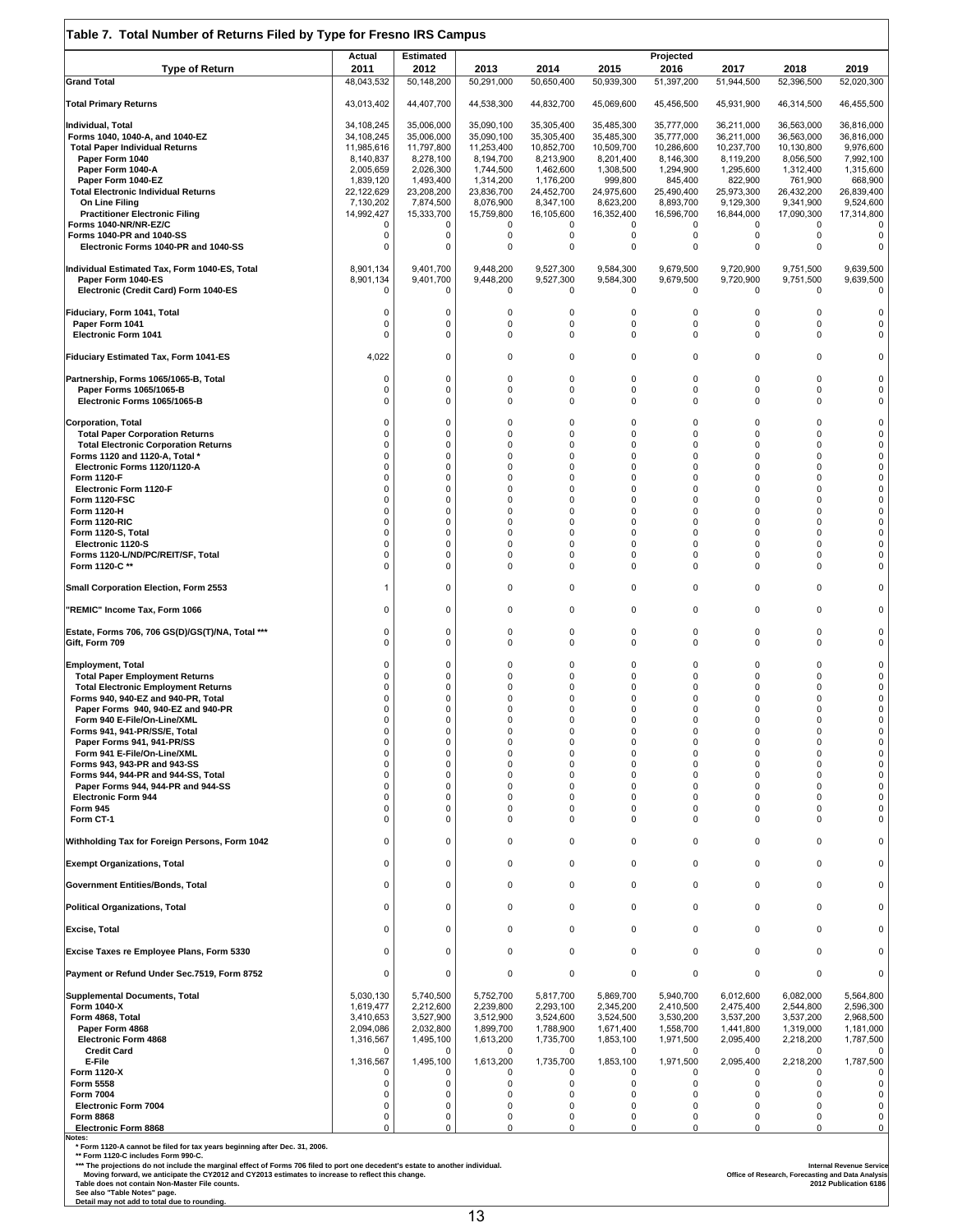| Table 8. Total Number of Returns Filed by Type for Kansas City IRS Campus                                                                                                                                                                                                                                                                                                                                                                                                                            |                                                                                                                                                                      |                                                                                                                                  |                                                                                                                                  |                                                                                                                                       |                                                                                                                                                          |                                                                                                                                                 |                                                                                                                                             |                                                                                                                              |                                                                                                                              |
|------------------------------------------------------------------------------------------------------------------------------------------------------------------------------------------------------------------------------------------------------------------------------------------------------------------------------------------------------------------------------------------------------------------------------------------------------------------------------------------------------|----------------------------------------------------------------------------------------------------------------------------------------------------------------------|----------------------------------------------------------------------------------------------------------------------------------|----------------------------------------------------------------------------------------------------------------------------------|---------------------------------------------------------------------------------------------------------------------------------------|----------------------------------------------------------------------------------------------------------------------------------------------------------|-------------------------------------------------------------------------------------------------------------------------------------------------|---------------------------------------------------------------------------------------------------------------------------------------------|------------------------------------------------------------------------------------------------------------------------------|------------------------------------------------------------------------------------------------------------------------------|
| <b>Type of Return</b><br><b>Grand Total</b>                                                                                                                                                                                                                                                                                                                                                                                                                                                          | Actual<br>2011<br>46,428,874                                                                                                                                         | <b>Estimated</b><br>2012<br>48,522,300                                                                                           | 2013<br>48,209,900                                                                                                               | 2014<br>48,294,500                                                                                                                    | 2015<br>48,439,200                                                                                                                                       | Projected<br>2016<br>48,508,300                                                                                                                 | 2017<br>48,745,300                                                                                                                          | 2018<br>48,824,300                                                                                                           | 2019<br>49,506,100                                                                                                           |
| <b>Total Primary Returns</b>                                                                                                                                                                                                                                                                                                                                                                                                                                                                         | 42,326,183                                                                                                                                                           | 43,807,200                                                                                                                       | 43,591,200                                                                                                                       | 43,695,400                                                                                                                            | 43,860,900                                                                                                                                               | 43,961,800                                                                                                                                      | 44,213,900                                                                                                                                  | 44,319,600                                                                                                                   | 44,439,800                                                                                                                   |
| Individual, Total<br>Forms 1040, 1040-A, and 1040-EZ<br><b>Total Paper Individual Returns</b><br>Paper Form 1040<br>Paper Form 1040-A<br>Paper Form 1040-EZ<br><b>Total Electronic Individual Returns</b><br>On Line Filing<br><b>Practitioner Electronic Filing</b><br>Forms 1040-NR/NR-EZ/C<br>Forms 1040-PR and 1040-SS                                                                                                                                                                           | 34,279,054<br>34,279,054<br>10,831,583<br>7,698,202<br>1,590,490<br>1,542,891<br>23,447,471<br>8,356,288<br>15,091,183<br>0<br>$\mathbf 0$                           | 35,274,300<br>35,274,300<br>10,707,700<br>7,826,800<br>1,681,600<br>1,199,300<br>24,566,600<br>9,244,600<br>15,322,000<br>0<br>0 | 35,141,000<br>35,141,000<br>10,064,700<br>7,597,800<br>1,366,600<br>1,100,300<br>25,076,300<br>9,457,500<br>15,618,800<br>0<br>0 | 35,232,200<br>35,232,200<br>9,640,600<br>7,458,100<br>1,145,500<br>1,037,000<br>25,591,600<br>9,782,400<br>15,809,200<br>0<br>0       | 35,395,400<br>35,395,400<br>9,282,900<br>7,369,000<br>996,100<br>917,800<br>26,112,500<br>10,108,000<br>16,004,500<br>0<br>$\mathbf 0$                   | 35,536,700<br>35,536,700<br>8,953,400<br>7,116,600<br>994,800<br>842,000<br>26,583,300<br>10,416,100<br>16, 167, 200<br>0<br>$\mathbf 0$        | 35,834,900<br>35,834,900<br>8,824,500<br>6,992,000<br>978,800<br>853,700<br>27,010,400<br>10,677,900<br>16,332,500<br>0<br>$\mathbf 0$      | 36,023,700<br>36,023,700<br>8,618,700<br>6,868,000<br>943,500<br>807,200<br>27,405,000<br>10,912,700<br>16,492,300<br>0<br>0 | 36,269,700<br>36,269,700<br>8,455,800<br>6,800,400<br>925,200<br>730,200<br>27,813,900<br>11,166,600<br>16,647,300<br>0<br>0 |
| Electronic Forms 1040-PR and 1040-SS                                                                                                                                                                                                                                                                                                                                                                                                                                                                 | 0                                                                                                                                                                    | 0                                                                                                                                | 0                                                                                                                                | 0                                                                                                                                     | 0                                                                                                                                                        | $\mathbf 0$                                                                                                                                     | 0                                                                                                                                           | 0                                                                                                                            | 0                                                                                                                            |
| Individual Estimated Tax, Form 1040-ES, Total<br>Paper Form 1040-ES<br>Electronic (Credit Card) Form 1040-ES                                                                                                                                                                                                                                                                                                                                                                                         | 8,044,090<br>8,044,090<br>0                                                                                                                                          | 8,532,900<br>8,532,900<br>0                                                                                                      | 8,450,200<br>8,450,200<br>0                                                                                                      | 8,463,200<br>8,463,200<br>0                                                                                                           | 8,465,500<br>8,465,500<br>0                                                                                                                              | 8,425,100<br>8,425,100<br>0                                                                                                                     | 8,379,000<br>8,379,000<br>0                                                                                                                 | 8,295,900<br>8,295,900<br>0                                                                                                  | 8,170,100<br>8,170,100<br>0                                                                                                  |
| Fiduciary, Form 1041, Total<br>Paper Form 1041<br><b>Electronic Form 1041</b>                                                                                                                                                                                                                                                                                                                                                                                                                        | 0<br>0<br>$\Omega$                                                                                                                                                   | 0<br>0<br>0                                                                                                                      | 0<br>0<br>0                                                                                                                      | 0<br>0<br>0                                                                                                                           | 0<br>$\mathbf 0$<br>$\mathbf 0$                                                                                                                          | 0<br>0<br>0                                                                                                                                     | $\mathbf 0$<br>0<br>0                                                                                                                       | 0<br>0<br>0                                                                                                                  | 0<br>0<br>0                                                                                                                  |
| Fiduciary Estimated Tax, Form 1041-ES                                                                                                                                                                                                                                                                                                                                                                                                                                                                | 3,039                                                                                                                                                                | $\mathbf 0$                                                                                                                      | 0                                                                                                                                | $\Omega$                                                                                                                              | $\mathbf 0$                                                                                                                                              | $\mathbf 0$                                                                                                                                     | $\mathbf 0$                                                                                                                                 | 0                                                                                                                            | 0                                                                                                                            |
| Partnership, Forms 1065/1065-B, Total<br>Paper Forms 1065/1065-B<br>Electronic Forms 1065/1065-B                                                                                                                                                                                                                                                                                                                                                                                                     | 0<br>$\Omega$<br>$\Omega$                                                                                                                                            | 0<br>0<br>0                                                                                                                      | 0<br>0<br>0                                                                                                                      | 0<br>0<br>$\Omega$                                                                                                                    | 0<br>0<br>$\mathbf 0$                                                                                                                                    | 0<br>$\mathbf 0$<br>$\Omega$                                                                                                                    | 0<br>$\mathbf 0$<br>$\mathbf 0$                                                                                                             | 0<br>0<br>$\mathbf 0$                                                                                                        | 0<br>0<br>0                                                                                                                  |
| <b>Corporation, Total</b><br><b>Total Paper Corporation Returns</b><br><b>Total Electronic Corporation Returns</b><br>Forms 1120 and 1120-A, Total *<br>Electronic Forms 1120/1120-A<br>Form 1120-F<br><b>Electronic Form 1120-F</b><br>Form 1120-FSC<br><b>Form 1120-H</b><br>Form 1120-RIC<br>Form 1120-S, Total<br>Electronic 1120-S<br>Forms 1120-L/ND/PC/REIT/SF, Total<br>Form 1120-C **                                                                                                       | $\Omega$<br>$\Omega$<br>$\Omega$<br>$\Omega$<br>$\Omega$<br>$\Omega$<br>$\Omega$<br>$\Omega$<br>$\Omega$<br>$\Omega$<br>$\Omega$<br>$\Omega$<br>$\Omega$<br>$\Omega$ | 0<br>0<br>0<br>0<br>0<br>0<br>0<br>0<br>0<br>0<br>0<br>0<br>0<br>0                                                               | 0<br>0<br>0<br>0<br>0<br>0<br>0<br>0<br>0<br>0<br>0<br>0<br>0<br>0                                                               | $\overline{0}$<br>$\Omega$<br>0<br>$\Omega$<br>0<br>$\Omega$<br>$\Omega$<br>0<br>$\Omega$<br>0<br>$\Omega$<br>$\Omega$<br>0<br>0      | $\pmb{0}$<br>0<br>0<br>0<br>0<br>$\Omega$<br>0<br>0<br>$\mathbf 0$<br>0<br>0<br>$\Omega$<br>0<br>0                                                       | 0<br>$\Omega$<br>0<br>$\Omega$<br>$\Omega$<br>$\Omega$<br>$\Omega$<br>0<br>$\Omega$<br>$\Omega$<br>$\Omega$<br>$\Omega$<br>0<br>0               | $\mathbf 0$<br>0<br>0<br>0<br>$\Omega$<br>0<br>$\mathbf 0$<br>0<br>$\Omega$<br>0<br>0<br>$\Omega$<br>0<br>0                                 | 0<br>0<br>0<br>0<br>0<br>0<br>$\mathbf 0$<br>0<br>$\mathbf 0$<br>0<br>0<br>0<br>0<br>0                                       | $\pmb{0}$<br>0<br>0<br>$\pmb{0}$<br>$\pmb{0}$<br>0<br>0<br>$\pmb{0}$<br>0<br>0<br>$\pmb{0}$<br>0<br>0<br>0                   |
| Small Corporation Election, Form 2553                                                                                                                                                                                                                                                                                                                                                                                                                                                                | 0                                                                                                                                                                    | 0                                                                                                                                | 0                                                                                                                                | 0                                                                                                                                     | 0                                                                                                                                                        | 0                                                                                                                                               | 0                                                                                                                                           | 0                                                                                                                            | 0                                                                                                                            |
| "REMIC" Income Tax, Form 1066                                                                                                                                                                                                                                                                                                                                                                                                                                                                        | 0                                                                                                                                                                    | 0                                                                                                                                | 0                                                                                                                                | 0                                                                                                                                     | $\pmb{0}$                                                                                                                                                | 0                                                                                                                                               | 0                                                                                                                                           | 0                                                                                                                            | 0                                                                                                                            |
| Estate, Forms 706, 706 GS(D)/GS(T)/NA, Total ***<br>Gift, Form 709                                                                                                                                                                                                                                                                                                                                                                                                                                   | $\Omega$<br>$\Omega$                                                                                                                                                 | $\mathbf 0$<br>0                                                                                                                 | 0<br>0                                                                                                                           | $\Omega$<br>0                                                                                                                         | 0<br>0                                                                                                                                                   | $\mathbf 0$<br>0                                                                                                                                | $\mathbf 0$<br>$\mathbf 0$                                                                                                                  | 0<br>0                                                                                                                       | 0<br>0                                                                                                                       |
| <b>Employment, Total</b><br><b>Total Paper Employment Returns</b><br><b>Total Electronic Employment Returns</b><br>Forms 940, 940-EZ and 940-PR, Total<br>Paper Forms 940, 940-EZ and 940-PR<br>Form 940 E-File/On-Line/XML<br>Forms 941, 941-PR/SS/E, Total<br>Paper Forms 941, 941-PR/SS<br>Form 941 E-File/On-Line/XML<br>Forms 943, 943-PR and 943-SS<br>Forms 944, 944-PR and 944-SS, Total<br>Paper Forms 944, 944-PR and 944-SS<br><b>Electronic Form 944</b><br><b>Form 945</b><br>Form CT-1 | $\Omega$<br>$\Omega$<br>O<br>O<br>$\Omega$<br>$\Omega$<br>0<br>$\Omega$<br>$\Omega$<br>$\Omega$<br>$\Omega$<br>$\Omega$<br>0<br>$\Omega$                             | 0<br>0<br>0<br>0<br>0<br>0<br>0<br>0<br>0<br>$\mathbf 0$<br>0<br>0<br>0<br>$\mathsf 0$<br>0                                      | 0<br>0<br>0<br>0<br>0<br>0<br>0<br>0<br>0<br>0<br>0<br>0<br>0<br>0<br>0                                                          | $\Omega$<br>$\Omega$<br>0<br>$\Omega$<br>0<br>O<br>0<br>0<br>$\Omega$<br>$\Omega$<br>$\overline{0}$<br>$\Omega$<br>$\Omega$<br>0<br>0 | $\mathbf 0$<br>0<br>0<br>$\Omega$<br>$\Omega$<br>$\Omega$<br>0<br>0<br>$\mathbf 0$<br>$\mathbf 0$<br>0<br>$\mathbf 0$<br>$\mathbf 0$<br>0<br>$\mathbf 0$ | $\mathbf 0$<br>$\Omega$<br>0<br>$\Omega$<br>$\Omega$<br>ŋ<br>0<br>$\mathbf 0$<br>0<br>0<br>$\Omega$<br>$\Omega$<br>$\mathbf 0$<br>0<br>$\Omega$ | $\Omega$<br>0<br>0<br>$\Omega$<br>0<br>$\Omega$<br>0<br>0<br>$\mathbf 0$<br>$\mathbf 0$<br>$\mathbf 0$<br>0<br>$\mathbf 0$<br>0<br>$\Omega$ | $\mathbf 0$<br>0<br>0<br>0<br>0<br>0<br>0<br>0<br>0<br>$\mathbf 0$<br>0<br>0<br>$\mathbf 0$<br>0<br>$\mathbf 0$              | 0<br>0<br>0<br>0<br>0<br>$\mathbf 0$<br>0<br>0<br>0<br>$\pmb{0}$<br>$\pmb{0}$<br>0<br>0<br>0<br>0                            |
| Withholding Tax for Foreign Persons, Form 1042                                                                                                                                                                                                                                                                                                                                                                                                                                                       | $\Omega$                                                                                                                                                             | $\mathbf 0$                                                                                                                      | 0                                                                                                                                | $\Omega$                                                                                                                              | $\mathbf 0$                                                                                                                                              | $\mathbf 0$                                                                                                                                     | $\mathbf 0$                                                                                                                                 | $\mathbf 0$                                                                                                                  | $\mathbf 0$                                                                                                                  |
| <b>Exempt Organizations, Total</b>                                                                                                                                                                                                                                                                                                                                                                                                                                                                   | $\Omega$                                                                                                                                                             | 0                                                                                                                                | $\mathbf 0$                                                                                                                      | 0                                                                                                                                     | $\mathbf 0$                                                                                                                                              | 0                                                                                                                                               | $\mathbf 0$                                                                                                                                 | $\mathbf 0$                                                                                                                  | $\Omega$                                                                                                                     |
| Government Entities/Bonds, Total                                                                                                                                                                                                                                                                                                                                                                                                                                                                     | 0                                                                                                                                                                    | 0                                                                                                                                | 0                                                                                                                                | 0                                                                                                                                     | $\mathbf 0$                                                                                                                                              | 0                                                                                                                                               | $\mathbf 0$                                                                                                                                 | 0                                                                                                                            | 0                                                                                                                            |
| <b>Political Organizations, Total</b>                                                                                                                                                                                                                                                                                                                                                                                                                                                                | $\Omega$                                                                                                                                                             | $\mathbf 0$                                                                                                                      | 0                                                                                                                                | 0                                                                                                                                     | $\mathbf 0$                                                                                                                                              | 0                                                                                                                                               | 0                                                                                                                                           | 0                                                                                                                            | 0                                                                                                                            |
| <b>Excise, Total</b>                                                                                                                                                                                                                                                                                                                                                                                                                                                                                 | 0                                                                                                                                                                    | 0                                                                                                                                | 0                                                                                                                                | 0                                                                                                                                     | 0                                                                                                                                                        | 0                                                                                                                                               | 0                                                                                                                                           | $\mathbf 0$                                                                                                                  | $\mathbf 0$                                                                                                                  |
| Excise Taxes re Employee Plans, Form 5330                                                                                                                                                                                                                                                                                                                                                                                                                                                            | $\Omega$                                                                                                                                                             | 0                                                                                                                                | 0                                                                                                                                | $\Omega$                                                                                                                              | $\mathbf 0$                                                                                                                                              | $\mathbf 0$                                                                                                                                     | 0                                                                                                                                           | 0                                                                                                                            | 0                                                                                                                            |
| Payment or Refund Under Sec.7519, Form 8752<br><b>Supplemental Documents, Total</b>                                                                                                                                                                                                                                                                                                                                                                                                                  | 0<br>4,102,691                                                                                                                                                       | 0<br>4,715,100                                                                                                                   | 0<br>4,618,700                                                                                                                   | $\Omega$<br>4,599,100                                                                                                                 | $\mathbf 0$<br>4,578,300                                                                                                                                 | $\mathbf 0$<br>4,546,500                                                                                                                        | $\mathbf 0$<br>4,531,400                                                                                                                    | $\mathbf 0$<br>4,504,700                                                                                                     | 0<br>5,066,300                                                                                                               |
| <b>Form 1040-X</b><br>Form 4868, Total<br>Paper Form 4868<br><b>Electronic Form 4868</b><br><b>Credit Card</b><br>E-File<br><b>Form 1120-X</b><br><b>Form 5558</b><br><b>Form 7004</b><br><b>Electronic Form 7004</b><br><b>Form 8868</b><br><b>Electronic Form 8868</b><br>Notes:                                                                                                                                                                                                                   | 1,463,546<br>2,639,145<br>1,892,457<br>746,688<br>0<br>746,688<br>0<br>0<br>$\Omega$<br>$\Omega$<br>$\Omega$<br>0                                                    | 2,008,200<br>2,706,900<br>1,845,000<br>861,900<br>$\Omega$<br>861,900<br>$\Omega$<br>0<br>0<br>0<br>0<br>0                       | 2,003,300<br>2,615,400<br>1,699,000<br>916,400<br>0<br>916,400<br>0<br>0<br>0<br>0<br>0<br>0                                     | 2,037,000<br>2,562,100<br>1,589,100<br>973,000<br>0<br>973,000<br>0<br>0<br>0<br>$\Omega$<br>0<br>0                                   | 2,071,500<br>2,506,800<br>1,476,300<br>1,030,500<br>0<br>1,030,500<br>0<br>0<br>$\mathbf 0$<br>$\mathbf 0$<br>0<br>0                                     | 2,098,100<br>2,448,400<br>1,356,700<br>1,091,700<br>0<br>1,091,700<br>0<br>0<br>$\Omega$<br>0<br>0<br>0                                         | 2,133,700<br>2,397,700<br>1,242,800<br>1,154,900<br>0<br>1,154,900<br>0<br>0<br>$\Omega$<br>0<br>0<br>0                                     | 2,165,000<br>2,339,700<br>1,122,100<br>1,217,600<br>0<br>1,217,600<br>0<br>0<br>0<br>0<br>0<br>0                             | 2,200,500<br>2,865,800<br>1,001,000<br>1,864,800<br>0<br>1,864,800<br>0<br>0<br>0<br>0<br>0<br>0                             |
| * Form 1120-A cannot be filed for tax years beginning after Dec. 31, 2006.<br>** Form 1120-C includes Form 990-C.<br>*** The projections do not include the marginal effect of Forms 706 filed to port one decedent's estate to another individual.<br>Moving forward, we anticipate the CY2012 and CY2013 estimates to increase to reflect this change.<br>Table does not contain Non-Master File counts.<br>See also "Table Notes" page.<br>Detail may not add to total due to rounding.           |                                                                                                                                                                      |                                                                                                                                  |                                                                                                                                  |                                                                                                                                       |                                                                                                                                                          |                                                                                                                                                 |                                                                                                                                             | Office of Research, Forecasting and Data Analysis                                                                            | <b>Internal Revenue Service</b><br>2012 Publication 6186                                                                     |

 $\overline{1}$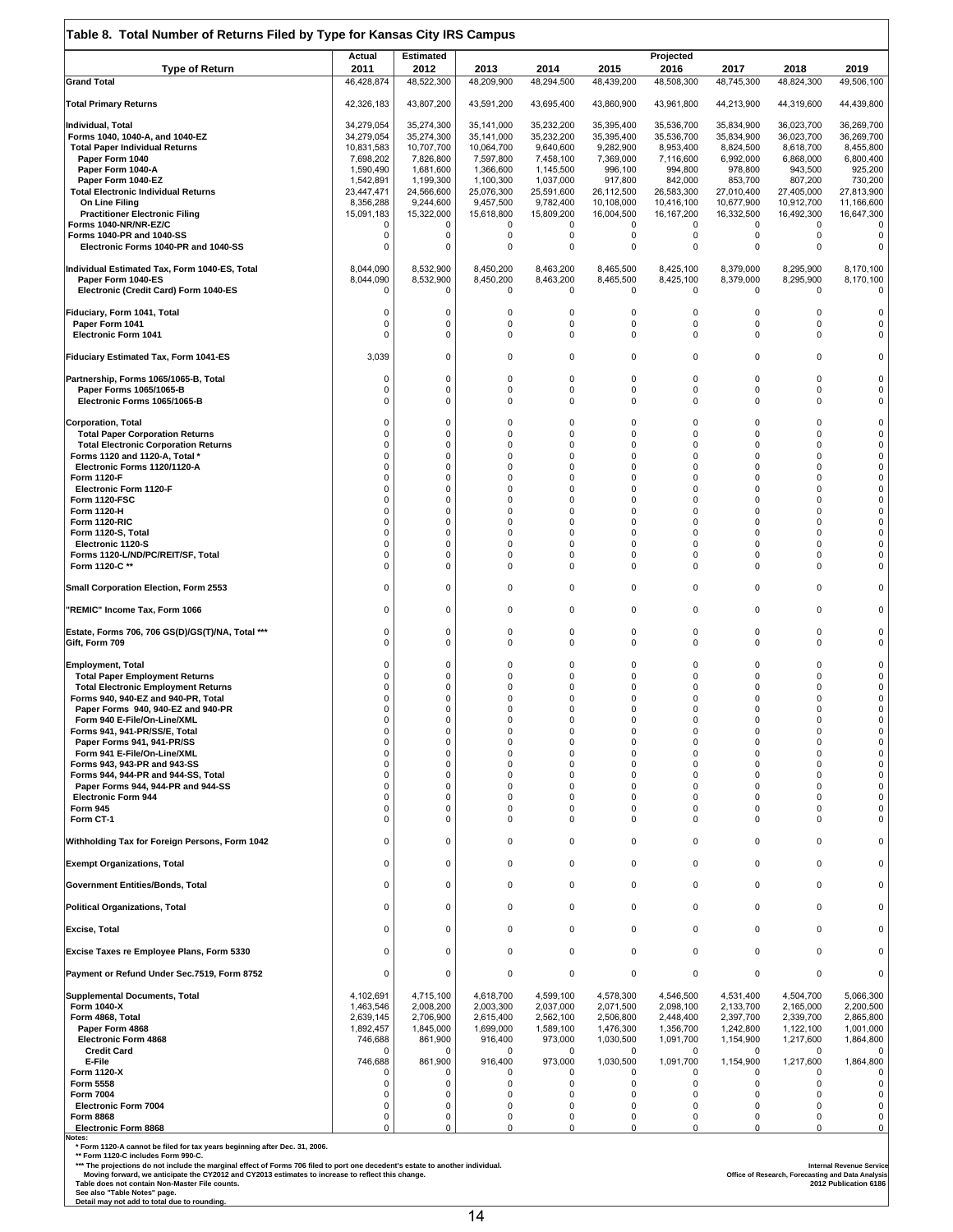| Table 9. Total Number of Returns by Type for Ogden IRS Campus                     |                          |                          |                        |                         |                            |                        |                            |                        |                            |
|-----------------------------------------------------------------------------------|--------------------------|--------------------------|------------------------|-------------------------|----------------------------|------------------------|----------------------------|------------------------|----------------------------|
|                                                                                   | Actual                   | <b>Estimated</b>         |                        |                         |                            | Projected              |                            |                        |                            |
| <b>Type of Return</b><br><b>Grand Total</b>                                       | 2011<br>29,954,542       | 2012<br>30,597,800       | 2013<br>29,118,800     | 2014<br>29,741,800      | 2015<br>30,299,700         | 2016<br>30,818,900     | 2017<br>31,326,900         | 2018<br>31,776,800     | 2019<br>32,216,800         |
| <b>Total Primary Returns</b>                                                      | 24,220,246               | 24,423,700               | 22,947,800             | 23,283,500              | 23,642,700                 | 24,000,600             | 24,371,400                 | 24,698,700             | 25,024,400                 |
|                                                                                   |                          |                          |                        |                         |                            |                        |                            |                        |                            |
| Individual, Total<br>Forms 1040, 1040-A, and 1040-EZ                              | 0<br>0                   | 0<br>0                   | 0<br>0                 | 0<br>0                  | 0<br>0                     | 0<br>0                 | 0<br>0                     | 0<br>0                 | 0<br>$\mathbf 0$           |
| <b>Total Paper Individual Returns</b>                                             | $\mathbf 0$              | 0                        | 0                      | $\mathbf 0$             | $\mathbf 0$                | 0                      | 0                          | $\mathbf 0$            | 0                          |
| Paper Form 1040<br>Paper Form 1040-A                                              | $\Omega$<br>0            | 0<br>0                   | 0<br>0                 | $\Omega$<br>$\Omega$    | 0<br>0                     | 0<br>$\Omega$          | $\mathbf 0$<br>0           | $\Omega$<br>0          | 0<br>0                     |
| Paper Form 1040-EZ<br><b>Total Electronic Individual Returns</b>                  | $\Omega$<br>0            | $\mathsf 0$<br>0         | 0<br>0                 | $\Omega$<br>0           | $\Omega$<br>0              | $\mathbf 0$<br>0       | 0<br>$\mathbf 0$           | 0<br>0                 | $\mathbf 0$<br>0           |
| On Line Filing                                                                    | $\mathbf 0$              | 0                        | 0                      | $\Omega$                | 0                          | 0                      | 0                          | 0                      | 0                          |
| <b>Practitioner Electronic Filing</b><br>Forms 1040-NR/NR-EZ/C                    | $\Omega$<br>$\mathbf 0$  | 0<br>0                   | 0<br>0                 | $\Omega$<br>$\mathbf 0$ | $\mathbf 0$<br>$\mathbf 0$ | $\mathbf 0$<br>0       | 0<br>$\mathbf 0$           | 0<br>0                 | $\mathbf 0$<br>$\mathbf 0$ |
| Forms 1040-PR and 1040-SS                                                         | 0                        | $\mathbf 0$              | 0                      | 0                       | 0                          | 0                      | $\mathbf 0$                | $\Omega$               | 0                          |
| Electronic Forms 1040-PR and 1040-SS                                              | 0                        | 0                        | 0                      | $\mathbf 0$             | 0                          | $\mathbf 0$            | 0                          | 0                      | 0                          |
| Individual Estimated Tax, Form 1040-ES, Total                                     | 102,030                  | 113,800                  | 116,800<br>0           | 119,400                 | 121,800<br>0               | 124,100<br>0           | 126,100<br>0               | 128,000<br>$\Omega$    | 130,000                    |
| Paper Form 1040-ES<br>Electronic (Credit Card) Form 1040-ES                       | 102,030                  | 113,800                  | 116,800                | 119,400                 | 121,800                    | 124,100                | 126,100                    | 128,000                | 130,000                    |
| Fiduciary, Form 1041, Total                                                       | 2,390,215                | 2,649,500                | 2,601,400              | 2,625,700               | 2,652,000                  | 2,679,800              | 2,708,600                  | 2,738,200              | 2,768,400                  |
| Paper Form 1041                                                                   | 634,375                  | 595,500                  | 484,300                | 445,600                 | 408,800                    | 373,500                | 339,300                    | 305,800                | 272,900                    |
| <b>Electronic Form 1041</b>                                                       | 1,755,840                | 2,054,000                | 2,117,100              | 2,180,100               | 2,243,200                  | 2,306,300              | 2,369,300                  | 2,432,400              | 2,495,500                  |
| Fiduciary Estimated Tax, Form 1041-ES                                             | 4,636                    | 0                        | 0                      | 0                       | 0                          | 0                      | 0                          | 0                      | $\mathbf 0$                |
| Partnership, Forms 1065/1065-B, Total                                             | 2,822,062                | 2,961,800                | 3,079,900              | 3,198,000               | 3,315,900                  | 3,433,800              | 3,551,600                  | 3,669,400              | 3,787,100                  |
| Paper Forms 1065/1065-B<br>Electronic Forms 1065/1065-B                           | 1,021,537<br>1,800,525   | 948,900<br>2,012,900     | 907,700<br>2,172,200   | 866,600<br>2,331,400    | 825.600<br>2,490,300       | 784,600<br>2,649,200   | 743,800<br>2,807,800       | 703,100<br>2,966,300   | 662,400<br>3,124,700       |
|                                                                                   |                          |                          |                        |                         |                            |                        |                            |                        |                            |
| <b>Corporation, Total</b><br><b>Total Paper Corporation Returns</b>               | 5,101,746<br>1,965,611   | 5,302,300<br>1,664,700   | 5,407,100<br>1,262,900 | 5,724,000<br>1,135,500  | 6,021,100<br>1,059,700     | 6,304,600<br>1,014,100 | 6,531,200<br>984,400       | 6,723,800<br>968,200   | 6,912,700<br>965,500       |
| <b>Total Electronic Corporation Returns</b>                                       | 3,136,135                | 3,637,600                | 4,144,200              | 4,588,600               | 4,961,400                  | 5,290,500              | 5,546,900                  | 5,755,700              | 5,947,200                  |
| Forms 1120 and 1120-A, Total<br>Electronic Forms 1120/1120-A                      | 1,418,897<br>789,114     | 1,446,900<br>880,900     | 1,377,700<br>959,400   | 1,396,800<br>1,023,300  | 1,408,000<br>1,073,300     | 1,412,800<br>1,111,000 | 1,412,400<br>1,138,300     | 1,407,600<br>1,156,800 | 1,399,700<br>1,168,100     |
| Form 1120-F                                                                       | 33,690                   | 35,100                   | 36,700                 | 37,700                  | 38,400                     | 39,000                 | 39,500                     | 39,900                 | 40,400                     |
| <b>Electronic Form 1120-F</b><br>Form 1120-FSC                                    | 6,255<br>146             | 10,000<br>100            | 12,300<br>100          | 14,500<br>100           | 16,700<br>100              | 18,900<br>100          | 21,100<br>100              | 23,400<br>0            | 25,700<br>$\mathbf 0$      |
| <b>Form 1120-H</b>                                                                | 128,541                  | 132,200                  | 135,700                | 139,200                 | 142,500                    | 145,900                | 149,100                    | 152,300                | 155,500                    |
| Form 1120-RIC<br>Form 1120-S, Total                                               | 11,315<br>3,486,109      | 11,300<br>3,652,500      | 11,500<br>3,820,100    | 11,800<br>4,112,200     | 12,100<br>4,392,700        | 12,300<br>4,666,100    | 12,600<br>4,888,100        | 12,900<br>5,080,600    | 13,100<br>5,272,300        |
| Electronic 1120-S<br>Forms 1120-L/ND/PC/REIT/SF, Total                            | 2,340,766<br>14,119      | 2,746,700<br>14,600      | 3,172,500<br>15,200    | 3,550,800<br>15,700     | 3,871,400<br>16,300        | 4,160,600<br>16,800    | 4,387,500<br>17,400        | 4,575,500<br>17,900    | 4,753,400<br>18,500        |
| Form 1120-C **                                                                    | 8,929                    | 9,500                    | 10,000                 | 10,600                  | 11,100                     | 11,600                 | 12,100                     | 12,600                 | 13,200                     |
| Small Corporation Election, Form 2553                                             | 239,634                  | 233,000                  | 170,300                | 169,100                 | 168,000                    | 166,900                | 166,000                    | 165,300                | 164,600                    |
| "REMIC" Income Tax, Form 1066                                                     | 35,719                   | 37,200                   | 38,800                 | 40,300                  | 41,800                     | 43,300                 | 44,900                     | 46,400                 | 47,900                     |
|                                                                                   |                          |                          |                        |                         |                            |                        |                            |                        |                            |
| Estate, Forms 706, 706 GS(D)/GS(T)/NA, Total ***<br>Gift, Form 709                | 0<br>0                   | 0<br>0                   | 0<br>0                 | 0<br>0                  | 0<br>$\mathbf 0$           | $\mathbf 0$<br>0       | $\mathbf 0$<br>$\mathbf 0$ | $\Omega$<br>$\Omega$   | 0<br>0                     |
|                                                                                   |                          |                          |                        | 9.821.400               |                            |                        |                            |                        |                            |
| <b>Employment, Total</b><br><b>Total Paper Employment Returns</b>                 | 12,068,518<br>12,068,518 | 11,615,600<br>11,615,600 | 9,985,400<br>9,985,400 | 9,821,400               | 9,706,500<br>9.706.500     | 9,599,700<br>9,599,700 | 9,567,500<br>9,567,500     | 9,521,400<br>9,521,400 | 9,482,000<br>9,482,000     |
| <b>Total Electronic Employment Returns</b><br>Forms 940, 940-EZ and 940-PR, Total | $\Omega$<br>2,315,966    | 0<br>2,209,300           | 0<br>1,882,000         | 0<br>1,859,400          | 0<br>1,838,800             | 0<br>1,829,200         | 0<br>1,820,000             | 0<br>1,809,700         | 0<br>1,801,400             |
| Paper Forms 940, 940-EZ and 940-PR                                                | 2,315,966                | 2,209,300                | 1,882,000              | 1,859,400               | 1,838,800                  | 1,829,200              | 1,820,000                  | 1,809,700              | 1,801,400                  |
| Form 940 E-File/On-Line/XML<br>Forms 941, 941-PR/SS/E, Total                      | 0<br>9,425,547           | 0<br>9,117,300           | 0<br>7,843,500         | 0<br>7,711,000          | $\Omega$<br>7,624,700      | 0<br>7,535,000         | 0<br>7,518,800             | 0<br>7,489,300         | 0<br>7,464,100             |
| Paper Forms 941, 941-PR/SS                                                        | 9,425,547                | 9,117,300                | 7,843,500              | 7,711,000               | 7,624,700                  | 7,535,000              | 7,518,800                  | 7,489,300              | 7,464,100                  |
| Form 941 E-File/On-Line/XML<br>Forms 943, 943-PR and 943-SS                       | 0<br>154,006             | 0<br>148,100             | 0<br>141,900           | $\Omega$<br>139,400     | 0<br>136,900               | 0<br>134,500           | 0<br>132,100               | 0<br>129,900           | 0<br>127,600               |
| Forms 944, 944-PR and 944-SS, Total                                               | 119,834                  | 95,100                   | 78,000                 | 73,300                  | 69,400                     | 65,900                 | 63,000                     | 60,400                 | 58,200                     |
| Paper Forms 944, 944-PR and 944-SS<br><b>Electronic Form 944</b>                  | 119,834<br>$\Omega$      | 95,100<br>0              | 78,000<br>0            | 73,300<br>0             | 69,400<br>0                | 65,900<br>0            | 63,000<br>0                | 60,400<br>$\Omega$     | 58,200<br>0                |
| <b>Form 945</b><br>Form CT-1                                                      | 53,165<br>0              | 45,800<br>0              | 40,000<br>0            | 38,300<br>$\mathbf 0$   | 36,700<br>0                | 35,100<br>0            | 33,600<br>0                | 32,100<br>0            | 30,700<br>$\mathbf 0$      |
|                                                                                   |                          |                          |                        |                         |                            |                        |                            |                        |                            |
| Withholding Tax for Foreign Persons, Form 1042                                    | 36,571                   | 38,300                   | 39,000                 | 39,700                  | 40,400                     | 41,200                 | 41,900                     | 42,600                 | 43,300                     |
| <b>Exempt Organizations, Total</b>                                                | 1,325,928                | 1,376,800                | 1,416,700              | 1,451,000               | 1,482,200                  | 1,511,600              | 1,539,700                  | 1,566,900              | 1,593,400                  |
| Government Entities/Bonds, Total                                                  | 50,094                   | 49,700                   | 50,300                 | 50,800                  | 51,300                     | 51,800                 | 52,500                     | 53,200                 | 53,900                     |
| <b>Political Organizations, Total</b>                                             | 10,221                   | 12,300                   | 10,300                 | 12,600                  | 10,400                     | 12,700                 | 10,500                     | 12,800                 | 10,500                     |
|                                                                                   |                          |                          |                        |                         |                            |                        |                            |                        |                            |
| <b>Excise, Total</b>                                                              | 3                        | 0                        | 0                      | 0                       | 0                          | 0                      | 0                          | 0                      | $\mathsf 0$                |
| Excise Taxes re Employee Plans, Form 5330                                         | 20,812                   | 20,800                   | 20,800                 | 20,800                  | 20,800                     | 20,800                 | 20,800                     | 20,800                 | 20,800                     |
| Payment or Refund Under Sec.7519, Form 8752                                       | 12,057                   | 12,600                   | 10,900                 | 10,700                  | 10,500                     | 10,300                 | 10,100                     | 9,900                  | 9,800                      |
| <b>Supplemental Documents, Total</b>                                              | 5,734,296                | 6,174,200                | 6,171,000              | 6,458,200               | 6,657,000                  | 6,818,300              | 6,955,500                  | 7,078,100              | 7,192,400                  |
| Form 1040-X                                                                       | ŋ                        | 0                        | 0                      | 0                       | $\Omega$                   | 0                      | 0                          | $\Omega$               |                            |
| Form 4868, Total<br>Paper Form 4868                                               | 29,382<br>0              | 29,500<br>0              | 29,700<br>0            | 29,900<br>0             | 30,000<br>$\Omega$         | 30,200<br>0            | 30,400<br>0                | 30,500<br>0            | 30,700<br>$\mathbf 0$      |
| <b>Electronic Form 4868</b>                                                       | 29,382                   | 29,500                   | 29,700                 | 29,900                  | 30,000                     | 30,200                 | 30,400                     | 30,500                 | 30,700                     |
| <b>Credit Card</b><br>E-File                                                      | 29,382<br>0              | 29,500<br>0              | 29,700<br>0            | 29,900<br>0             | 30,000<br>0                | 30,200<br>0            | 30,400<br>0                | 30,500<br>0            | 30,700<br>$\mathfrak{g}$   |
| Form 1120-X                                                                       | 4,025                    | 4,700                    | 4,800                  | 5,100                   | 5,400                      | 5,700                  | 6,000                      | 6,300                  | 6,600                      |
| <b>Form 5558</b><br><b>Form 7004</b>                                              | 527,328<br>4,597,736     | 544,500<br>5,013,900     | 561,600<br>4,987,500   | 578,800<br>5,251,300    | 595,900<br>5,426,800       | 613,100<br>5,564,500   | 630,200<br>5,678,300       | 647,300<br>5,777,600   | 664,500<br>5,868,300       |
| <b>Electronic Form 7004</b><br><b>Form 8868</b>                                   | 2,713,303<br>575,825     | 3,366,000<br>581,600     | 3,831,800<br>587,400   | 4,168,300<br>593,200    | 4,416,300<br>599,000       | 4,603,800<br>604,800   | 4,750,400<br>610,600       | 4,869,100<br>616,400   | 4,969,100<br>622,200       |
| <b>Electronic Form 8868</b>                                                       | 173,135                  | 197,800                  | 222,500                | 247,200                 | 271,900                    | 296,600                | 321,200                    | 345,900                | 370,600                    |

Notes:<br>"Torm 1120-A cannot be filed for tax years beginning after Dec. 31, 2006.<br>""The projections do not includes Form 990-C. Includes Form 990-C.<br>""The projections do not include the marginal effect of Forms 706 filed to

 $\overline{1}$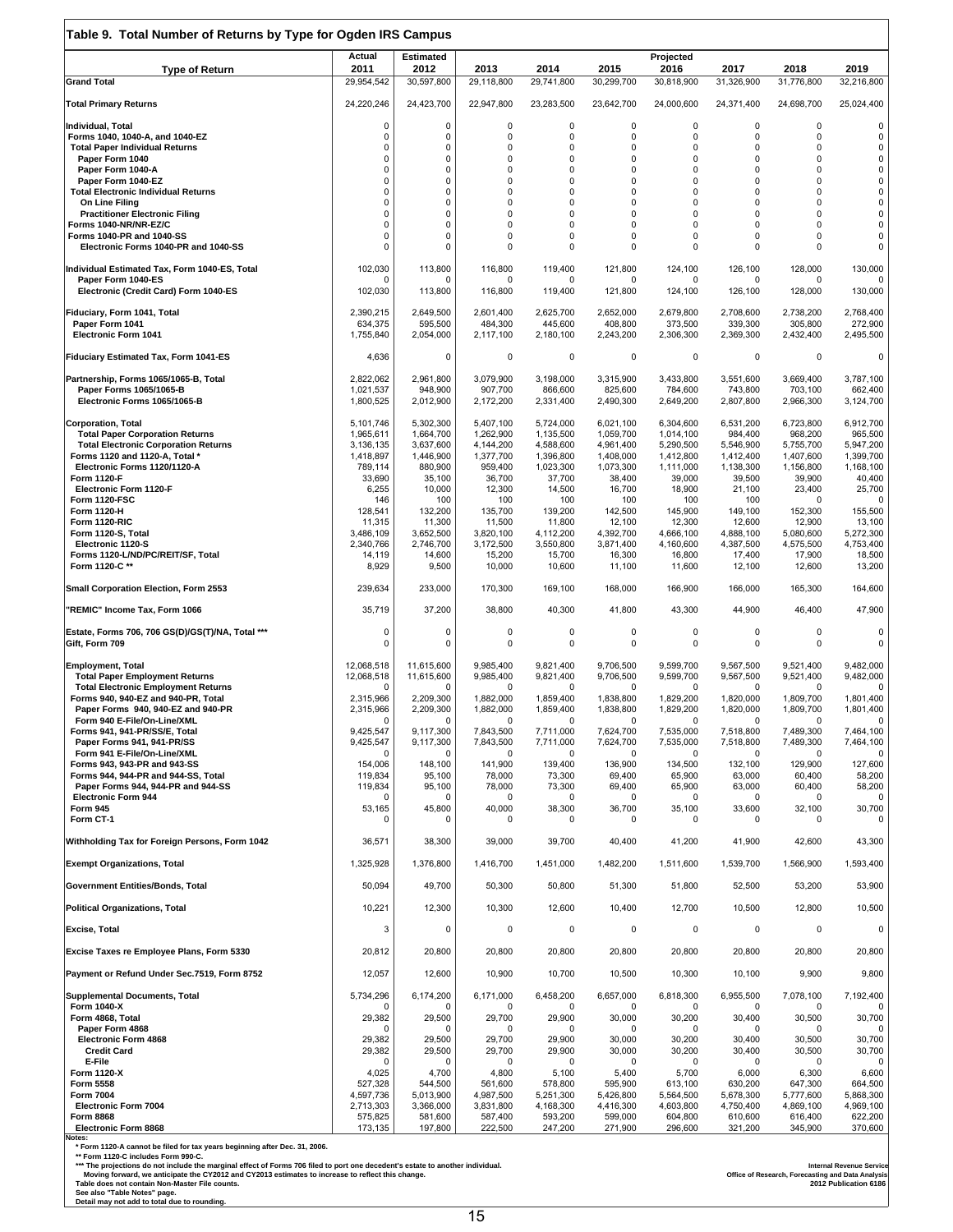| Table 10. Total Number of Returns Filed by Type for Phildelphia IRS Campus            |                          |                          |                          |                            |                            |                            |                          |                          |                          |
|---------------------------------------------------------------------------------------|--------------------------|--------------------------|--------------------------|----------------------------|----------------------------|----------------------------|--------------------------|--------------------------|--------------------------|
| <b>Type of Return</b>                                                                 | Actual<br>2011           | <b>Estimated</b><br>2012 | 2013                     | 2014                       | 2015                       | Projected<br>2016          | 2017                     | 2018                     | 2019                     |
| <b>Grand Total</b>                                                                    | 20,730,154               | 21,793,800               | 22,369,700               | 22,993,400                 | 23,572,700                 | 24, 138, 100               | 24,683,900               | 25,203,700               | 25,622,100               |
| <b>Total Primary Returns</b>                                                          | 19,867,147               | 20,805,400               | 21,307,800               | 21,853,700                 | 22,353,800                 | 22,835,600                 | 23,294,900               | 23,728,700               | 24,067,600               |
| <b>Individual, Total</b><br>Forms 1040, 1040-A, and 1040-EZ                           | 19,867,130<br>19,867,130 | 20,805,400<br>20,805,400 | 21,307,800<br>21,307,800 | 21,853,700<br>21,853,700   | 22,353,800<br>22,353,800   | 22,835,600<br>22,835,600   | 23,294,900<br>23,294,900 | 23,728,700<br>23,728,700 | 24,067,600<br>24,067,600 |
| <b>Total Paper Individual Returns</b>                                                 | $\Omega$                 | 0                        | 0                        | 0                          | 0                          | 0                          | 0                        | 0                        |                          |
| Paper Form 1040<br>Paper Form 1040-A                                                  | 0<br>0                   | 0<br>0                   | 0<br>0                   | $\mathbf 0$<br>$\mathbf 0$ | 0<br>0                     | 0<br>0                     | $\mathbf 0$<br>0         | 0<br>0                   | 0<br>$\Omega$            |
| Paper Form 1040-EZ                                                                    | 0                        | 0                        | 0                        | 0                          | 0                          | 0                          | 0                        | 0                        | 0                        |
| <b>Total Electronic Individual Returns</b><br>On Line Filing                          | 19,867,130<br>7,662,714  | 20,805,400<br>8,435,200  | 21,307,800<br>8,680,000  | 21,853,700<br>8,970,500    | 22,353,800<br>9,267,200    | 22,835,600<br>9,552,900    | 23,294,900<br>9,813,300  | 23,728,700<br>10,044,300 | 24,067,600<br>10,240,300 |
| <b>Practitioner Electronic Filing</b>                                                 | 12,204,416               | 12,370,200               | 12,627,800               | 12,883,200                 | 13,086,600                 | 13,282,700                 | 13,481,600               | 13,684,400               | 13,827,300               |
| Forms 1040-NR/NR-EZ/C<br>Forms 1040-PR and 1040-SS                                    | 0<br>0                   | 0<br>0                   | 0<br>0                   | $\mathbf 0$<br>0           | $\mathbf 0$<br>$\mathbf 0$ | $\mathbf 0$<br>$\mathbf 0$ | $\mathbf 0$<br>0         | $\mathbf 0$<br>0         | n<br>0                   |
| Electronic Forms 1040-PR and 1040-SS                                                  | 0                        | 0                        | 0                        | 0                          | 0                          | 0                          | $\mathbf 0$              | 0                        | $\Omega$                 |
| Individual Estimated Tax, Form 1040-ES, Total                                         | 0                        | $\mathbf 0$              | 0                        | 0                          | 0                          | 0                          | 0                        | 0                        |                          |
| Paper Form 1040-ES<br>Electronic (Credit Card) Form 1040-ES                           | 0<br>0                   | 0<br>0                   | 0<br>0                   | 0<br>$\mathbf 0$           | 0<br>$\mathbf 0$           | 0<br>0                     | 0<br>$\Omega$            | 0<br>$\mathbf 0$         |                          |
|                                                                                       |                          |                          |                          |                            |                            |                            |                          |                          |                          |
| Fiduciary, Form 1041, Total<br>Paper Form 1041                                        | 0<br>0                   | 0<br>0                   | $\Omega$<br>0            | $\mathbf 0$<br>0           | $\mathbf 0$<br>0           | $\mathbf 0$<br>0           | $\Omega$<br>0            | 0<br>0                   |                          |
| <b>Electronic Form 1041</b>                                                           | 0                        | 0                        | $\Omega$                 | 0                          | 0                          | 0                          | 0                        | $\mathbf 0$              |                          |
| Fiduciary Estimated Tax, Form 1041-ES                                                 | 0                        | 0                        | $\Omega$                 | 0                          | $\Omega$                   | 0                          | 0                        | 0                        |                          |
|                                                                                       | 0                        | 0                        | 0                        | $\mathbf 0$                | $\mathbf 0$                | $\mathbf 0$                | 0                        | $\mathbf 0$              |                          |
| Partnership, Forms 1065/1065-B, Total<br>Paper Forms 1065/1065-B                      | 0                        | 0                        | 0                        | $\mathbf 0$                | $\mathbf 0$                | 0                          | 0                        | 0                        |                          |
| Electronic Forms 1065/1065-B                                                          | $\Omega$                 | 0                        | $\Omega$                 | 0                          | 0                          | 0                          | 0                        | 0                        |                          |
| <b>Corporation, Total</b>                                                             | 0                        | 0                        | $\Omega$                 | $\mathbf 0$                | $\mathbf 0$                | 0                          | 0                        | $\Omega$                 |                          |
| <b>Total Paper Corporation Returns</b><br><b>Total Electronic Corporation Returns</b> | 0<br>0                   | 0<br>0                   | $\Omega$<br>$\Omega$     | $\mathbf 0$<br>$\Omega$    | 0<br>$\Omega$              | 0<br>0                     | $\Omega$<br>0            | 0<br>0                   |                          |
| Forms 1120 and 1120-A, Total *                                                        | 0                        | 0                        | 0                        | $\Omega$                   | $\Omega$                   | $\mathbf 0$                | 0                        | $\mathbf 0$              |                          |
| Electronic Forms 1120/1120-A<br>Form 1120-F                                           | 0<br>0                   | 0<br>0                   | $\Omega$<br>0            | $\Omega$<br>0              | $\Omega$<br>$\Omega$       | $\Omega$<br>0              | $\Omega$<br>0            | 0<br>0                   |                          |
| Electronic Form 1120-F                                                                | 0                        | 0                        | 0                        | 0                          | 0                          | 0                          | 0                        | 0                        |                          |
| Form 1120-FSC<br><b>Form 1120-H</b>                                                   | 0<br>0                   | 0<br>0                   | $\Omega$<br>$\Omega$     | $\Omega$<br>$\Omega$       | $\Omega$<br>$\Omega$       | $\mathbf 0$<br>0           | $\mathbf 0$<br>$\Omega$  | $\mathbf 0$<br>0         |                          |
| Form 1120-RIC                                                                         | 0                        | 0                        | $\Omega$<br>$\Omega$     | 0                          | $\Omega$<br>O              | 0                          | $\Omega$<br>$\Omega$     | 0                        |                          |
| Form 1120-S, Total<br>Electronic 1120-S                                               | 0<br>0                   | 0<br>0                   | $\Omega$                 | $\mathbf 0$<br>0           | $\Omega$                   | 0<br>0                     | $\Omega$                 | 0<br>0                   |                          |
| Forms 1120-L/ND/PC/REIT/SF, Total<br>Form 1120-C **                                   | 0<br>0                   | 0<br>0                   | 0<br>0                   | 0<br>0                     | 0<br>$\mathbf 0$           | 0<br>0                     | 0<br>0                   | 0<br>$\mathbf 0$         |                          |
|                                                                                       |                          |                          |                          |                            |                            |                            |                          |                          |                          |
| Small Corporation Election, Form 2553                                                 | 15                       | 0                        | $\Omega$                 | 0                          | $\mathbf 0$                | 0                          | $\Omega$                 | 0                        |                          |
| "REMIC" Income Tax, Form 1066                                                         | 0                        | 0                        | 0                        | 0                          | 0                          | 0                          | 0                        | 0                        |                          |
| Estate, Forms 706, 706 GS(D)/GS(T)/NA, Total ***<br>Gift, Form 709                    | 0<br>0                   | 0<br>0                   | 0<br>$\Omega$            | 0<br>0                     | 0<br>0                     | 0<br>0                     | 0<br>0                   | 0<br>0                   |                          |
| <b>Employment, Total</b>                                                              | 0                        | 0                        | $\Omega$                 | $\mathbf 0$                | $\Omega$                   | 0                          | $\Omega$                 | $\Omega$                 |                          |
| <b>Total Paper Employment Returns</b><br><b>Total Electronic Employment Returns</b>   | 0<br>0                   | 0<br>0                   | $\Omega$<br>$\Omega$     | $\Omega$<br>$\Omega$       | $\Omega$<br>$\Omega$       | 0<br>0                     | 0<br>0                   | $\Omega$<br>$\Omega$     |                          |
| Forms 940, 940-EZ and 940-PR, Total                                                   | 0                        | 0                        | $\Omega$                 | $\Omega$                   | O                          | 0                          | 0                        | $\Omega$                 |                          |
| Paper Forms 940, 940-EZ and 940-PR<br>Form 940 E-File/On-Line/XML                     | 0                        | 0<br>0                   | 0<br>$\Omega$            | $\Omega$                   | O<br>n                     | $\Omega$<br>0              | $\Omega$<br>0            | 0<br>0                   |                          |
| Forms 941, 941-PR/SS/E, Total                                                         | 0                        | 0                        | $\Omega$                 | $\Omega$                   | 0                          | 0                          | 0                        | 0                        |                          |
| Paper Forms 941, 941-PR/SS<br>Form 941 E-File/On-Line/XML                             | 0<br>0                   | 0<br>0                   | $\Omega$<br>$\Omega$     | $\Omega$<br>$\Omega$       | 0<br>$\Omega$              | 0<br>0                     | $\Omega$<br>$\mathbf 0$  | $\mathbf 0$<br>0         |                          |
| Forms 943, 943-PR and 943-SS                                                          | 0                        | 0                        | 0                        | 0                          | $\Omega$<br>$\Omega$       | 0                          | 0                        | $\mathbf 0$              |                          |
| Forms 944, 944-PR and 944-SS, Total<br>Paper Forms 944, 944-PR and 944-SS             | $\Omega$<br>0            | 0<br>0                   | 0<br>$\Omega$            | $\Omega$<br>$\mathbf 0$    | $\Omega$                   | $\Omega$<br>0              | $\Omega$<br>$\Omega$     | $\Omega$<br>$\mathbf 0$  |                          |
| <b>Electronic Form 944</b><br><b>Form 945</b>                                         | 0<br>0                   | 0<br>0                   | $\Omega$<br>0            | 0<br>$\mathbf 0$           | 0<br>$\Omega$              | 0<br>0                     | $\mathbf 0$<br>0         | 0<br>0                   |                          |
| Form CT-1                                                                             | 0                        | 0                        | 0                        | 0                          | $\Omega$                   | 0                          | $\Omega$                 | 0                        |                          |
| Withholding Tax for Foreign Persons, Form 1042                                        | 0                        | 0                        | 0                        | $\mathbf 0$                | 0                          | $\mathsf 0$                | $\mathbf 0$              | $\mathbf 0$              |                          |
| <b>Exempt Organizations, Total</b>                                                    | 0                        | 0                        | $\Omega$                 | $\mathbf 0$                | 0                          | $\mathbf 0$                | 0                        | 0                        |                          |
| <b>Government Entities/Bonds, Total</b>                                               | 0                        | 0                        | $\Omega$                 | 0                          | 0                          | 0                          | 0                        | 0                        |                          |
| <b>Political Organizations, Total</b>                                                 | 0                        | 0                        | $\Omega$                 | $\mathbf 0$                | 0                          | 0                          | 0                        | 0                        |                          |
| <b>Excise, Total</b>                                                                  | 2                        | 0                        | $\Omega$                 | $\mathbf 0$                | 0                          | 0                          | 0                        | 0                        |                          |
| Excise Taxes re Employee Plans, Form 5330                                             | 0                        | 0                        | $\Omega$                 | $\mathbf 0$                | $\mathbf 0$                | 0                          | $\mathbf 0$              | 0                        |                          |
| Payment or Refund Under Sec.7519, Form 8752                                           | 0                        | 0                        | 0                        | 0                          | 0                          | 0                          | 0                        | $\mathbf 0$              | 0                        |
| <b>Supplemental Documents, Total</b>                                                  | 863,007                  | 988,400                  | 1,061,900                | 1,139,700                  | 1,218,900                  | 1,302,500                  | 1,389,000                | 1,475,000                | 1,554,500                |
| Form 1040-X<br>Form 4868, Total                                                       | 863,007                  | 0<br>988,400             | 0<br>1,061,900           | 0<br>1,139,700             | 0<br>1,218,900             | 0<br>1,302,500             | 0<br>1,389,000           | 0<br>1,475,000           | 1,554,500                |
| Paper Form 4868<br><b>Electronic Form 4868</b>                                        | 863,007                  | 0<br>988,400             | 0<br>1,061,900           | $\Omega$<br>1,139,700      | 0<br>1,218,900             | $\Omega$<br>1,302,500      | 0<br>1,389,000           | 1,475,000                | 1,554,500                |
| <b>Credit Card</b>                                                                    | 0                        | 0                        | $\Omega$                 | 0                          | 0                          | 0                          | 0                        | $\Omega$                 | 0                        |
| E-File<br>Form 1120-X                                                                 | 863,007<br>0             | 988,400<br>0             | 1,061,900<br>$\Omega$    | 1,139,700<br>0             | 1,218,900<br>$\Omega$      | 1,302,500<br>0             | 1,389,000<br>$\Omega$    | 1,475,000<br>$\Omega$    | 1,554,500                |
| Form 5558                                                                             | 0                        | 0                        | 0                        | 0                          | 0                          | 0                          | 0                        | 0                        | 0                        |
| <b>Form 7004</b><br><b>Electronic Form 7004</b>                                       | 0<br>0                   | 0<br>0                   | 0<br>0                   | $\mathbf 0$<br>0           | $\mathbf 0$<br>0           | 0<br>0                     | $\mathbf 0$<br>0         | $\mathbf 0$<br>0         | $\Omega$                 |
| <b>Form 8868</b>                                                                      | 0                        | 0                        | 0                        | $\mathbf 0$                | $\Omega$                   | 0                          | 0                        | 0                        | 0                        |
| <b>Electronic Form 8868</b>                                                           | 0                        | 0                        | 0                        | 0                          | 0                          | 0                          | 0                        | 0                        | 0                        |

Notes:<br>"Torm 1120-A cannot be filed for tax years beginning after Dec. 31, 2006.<br>""The projections do not includes Form 990-C. Includes Form 990-C.<br>""The projections do not include the marginal effect of Forms 706 filed to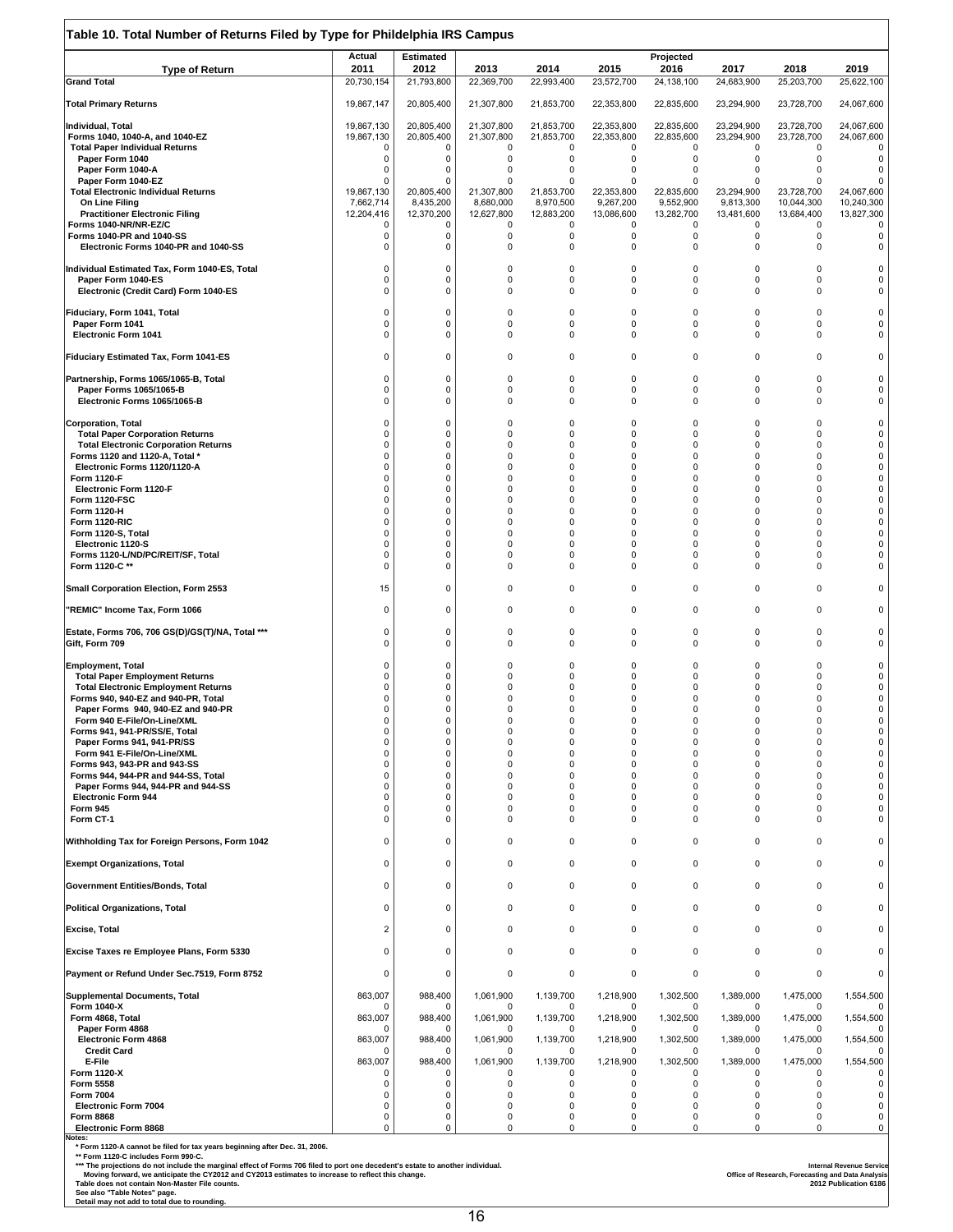| Table 11. Total Number of Returns Filed by Type of Return and Examination Class for United States                                                                                                                                    |                                                                                                                                                                                                                                                                                                   |                                                                                                                                                                                                                                                                                                            |                                               |                                                                                                              |                                                                                                                                                                                                                                                            |                                                                                                                                                                                                              |                                                                                                                                                                                                                                                                                                     |                                                                                                                                                |                                                                                                                                                                                                                                                                                                 |
|--------------------------------------------------------------------------------------------------------------------------------------------------------------------------------------------------------------------------------------|---------------------------------------------------------------------------------------------------------------------------------------------------------------------------------------------------------------------------------------------------------------------------------------------------|------------------------------------------------------------------------------------------------------------------------------------------------------------------------------------------------------------------------------------------------------------------------------------------------------------|-----------------------------------------------|--------------------------------------------------------------------------------------------------------------|------------------------------------------------------------------------------------------------------------------------------------------------------------------------------------------------------------------------------------------------------------|--------------------------------------------------------------------------------------------------------------------------------------------------------------------------------------------------------------|-----------------------------------------------------------------------------------------------------------------------------------------------------------------------------------------------------------------------------------------------------------------------------------------------------|------------------------------------------------------------------------------------------------------------------------------------------------|-------------------------------------------------------------------------------------------------------------------------------------------------------------------------------------------------------------------------------------------------------------------------------------------------|
| Type of Return                                                                                                                                                                                                                       | δ<br>Actual<br>2011                                                                                                                                                                                                                                                                               | Estimated - $\overline{CY}$<br>2012                                                                                                                                                                                                                                                                        | 2013                                          | ន្ត                                                                                                          | ٩<br>$\frac{5}{2}$                                                                                                                                                                                                                                         | Projected - CY<br>2016                                                                                                                                                                                       | ష్                                                                                                                                                                                                                                                                                                  | 2018                                                                                                                                           | 2019                                                                                                                                                                                                                                                                                            |
| Individual, Forms 1040, 1040-A, and 1040-EZ, Total 1                                                                                                                                                                                 | $143, 173, 207$<br>$226, 531$<br>$27, 277, 111$<br>$25, 554, 339$<br>$-1, 722, 727$<br>$-1, 723, 739$<br>$-1, 73, 103, 100$<br>$-1, 6, 582, 452$<br>$-14, 945, 688$                                                                                                                               | 145,                                                                                                                                                                                                                                                                                                       | 147,                                          |                                                                                                              |                                                                                                                                                                                                                                                            | $-900$<br>523,<br>153,                                                                                                                                                                                       | 200<br>155,720                                                                                                                                                                                                                                                                                      |                                                                                                                                                | 900<br>159,187                                                                                                                                                                                                                                                                                  |
| Forms 1040-PR/SS<br>EITC Classes (with TPI<\$200,000), Total                                                                                                                                                                         |                                                                                                                                                                                                                                                                                                   |                                                                                                                                                                                                                                                                                                            |                                               |                                                                                                              |                                                                                                                                                                                                                                                            | 500                                                                                                                                                                                                          | 248,900<br>29,037,500<br>27,090,900                                                                                                                                                                                                                                                                 | $\begin{array}{r} 157,549,600 \\ 252,500 \\ 29,318,100 \\ 27,328,200 \\ 1,989,900 \end{array}$                                                 | $\begin{array}{r} 255,600\\ 255,601\\ 256,700\\ 257,522,400\\ 258,752,82,80\\ 259,752,82,80\\ 259,752,82,80\\ 250,752,80\\ 250,752,80\\ 250,752\\ 250,752\\ 250,752\\ 250,752\\ 250,752\\ 250,752\\ 250,752\\ 250,752\\ 250,752\\ 250,752\\ 250,752\\ 250,$                                     |
| TPI under \$200,000 and TGR<\$25,000<br>TPI under \$200,000 and TGR>=\$25,000                                                                                                                                                        |                                                                                                                                                                                                                                                                                                   |                                                                                                                                                                                                                                                                                                            |                                               |                                                                                                              |                                                                                                                                                                                                                                                            |                                                                                                                                                                                                              |                                                                                                                                                                                                                                                                                                     |                                                                                                                                                |                                                                                                                                                                                                                                                                                                 |
|                                                                                                                                                                                                                                      |                                                                                                                                                                                                                                                                                                   |                                                                                                                                                                                                                                                                                                            |                                               |                                                                                                              |                                                                                                                                                                                                                                                            |                                                                                                                                                                                                              |                                                                                                                                                                                                                                                                                                     |                                                                                                                                                |                                                                                                                                                                                                                                                                                                 |
| Nonbusiness (with No EITC), Total<br>TPI Under \$200,000 & No Sch. E or 2106<br>TPI Under \$200,000 & No Sch. E or 2106 are okay<br>Nonfarm Business, Total <sup>2</sup>                                                             |                                                                                                                                                                                                                                                                                                   |                                                                                                                                                                                                                                                                                                            |                                               |                                                                                                              |                                                                                                                                                                                                                                                            |                                                                                                                                                                                                              |                                                                                                                                                                                                                                                                                                     |                                                                                                                                                |                                                                                                                                                                                                                                                                                                 |
|                                                                                                                                                                                                                                      |                                                                                                                                                                                                                                                                                                   |                                                                                                                                                                                                                                                                                                            |                                               |                                                                                                              |                                                                                                                                                                                                                                                            |                                                                                                                                                                                                              |                                                                                                                                                                                                                                                                                                     |                                                                                                                                                |                                                                                                                                                                                                                                                                                                 |
| TGR \$25,000 Under \$100,000<br>TGR \$100,000 Under \$200,000<br>TGR Under \$25,000                                                                                                                                                  |                                                                                                                                                                                                                                                                                                   |                                                                                                                                                                                                                                                                                                            |                                               |                                                                                                              |                                                                                                                                                                                                                                                            | $\begin{array}{l} 28.697,100\\ 26.697,100\\ 26.800,500\\ 14.846,600\\ 16.74,300\\ 17.674,300\\ 18.512,500\\ 19.64,300\\ 19.64,300\\ 19.64,300\\ 19.64,400\\ 19.64,400\\ 19.64,400\\ 38.82,500\\ \end{array}$ | $\begin{array}{l} 1,946,600\\ 103,101,300\\ 86,754,700\\ 96,747,200\\ 16,347,200\\ 16,949,300\\ 17,271,900\\ 3,189,800\\ 3,198,800\\ 3,198,800\\ \end{array}$                                                                                                                                       | $\begin{array}{l} 104,278,000\\ 87,782,400\\ 87,782,400\\ 16,485,600\\ 16,259,600\\ 1435,800\\ 14,435,800\\ 3,226,300\\ 912,500\\ \end{array}$ |                                                                                                                                                                                                                                                                                                 |
| TGR \$200,000 or More                                                                                                                                                                                                                |                                                                                                                                                                                                                                                                                                   |                                                                                                                                                                                                                                                                                                            |                                               |                                                                                                              | $\begin{array}{rll} 1567, 807, 808\\ 1567, 808\\ 2080, 809\\ 2090, 809\\ 2090, 809\\ 2090, 809\\ 2090, 809\\ 2090, 809\\ 2090, 809\\ 2090, 809\\ 2090, 809\\ 2090, 809\\ 2090, 809\\ 2090, 809\\ 2090, 809\\ 2090, 809\\ 2090, 809\\ 2090, 809\\ 2090, 80$ | 663,000                                                                                                                                                                                                      |                                                                                                                                                                                                                                                                                                     | 685,000                                                                                                                                        | 694,000                                                                                                                                                                                                                                                                                         |
| Farm Business & TPI<\$200,000, Total <sup>3</sup>                                                                                                                                                                                    |                                                                                                                                                                                                                                                                                                   |                                                                                                                                                                                                                                                                                                            |                                               |                                                                                                              |                                                                                                                                                                                                                                                            | 1,317,100<br>6,031,100<br>3,907,200                                                                                                                                                                          |                                                                                                                                                                                                                                                                                                     |                                                                                                                                                |                                                                                                                                                                                                                                                                                                 |
| High Income Taxpayers, Total<br>No Sch.C or F present & TPI \$200,000 Under \$1 Million<br>Sch. C or F present & TPI \$200,000 Under \$1 Million                                                                                     |                                                                                                                                                                                                                                                                                                   |                                                                                                                                                                                                                                                                                                            |                                               |                                                                                                              |                                                                                                                                                                                                                                                            |                                                                                                                                                                                                              |                                                                                                                                                                                                                                                                                                     |                                                                                                                                                |                                                                                                                                                                                                                                                                                                 |
| TPI \$1 Million or More                                                                                                                                                                                                              | $\begin{smallmatrix} 10.450 \\ 10.450 \\ 3.000 \\ 3.000 \\ 4.450 \\ 5.000 \\ 6.000 \\ 7.000 \\ 8.000 \\ 9.000 \\ 10.000 \\ 10.000 \\ 10.000 \\ 10.000 \\ 10.000 \\ 10.000 \\ 10.000 \\ 10.000 \\ 10.000 \\ 10.000 \\ 10.000 \\ 10.000 \\ 10.000 \\ 10.000 \\ 10.000 \\ 10.000 \\ 10.000 \\ 10.00$ | 375,500                                                                                                                                                                                                                                                                                                    |                                               | 422,900                                                                                                      | 433,900                                                                                                                                                                                                                                                    | 1,680,800<br>443,100                                                                                                                                                                                         | $\begin{array}{r} 675,100 \\ 7,320,700 \\ 6,211,400 \\ 4,029,400 \\ 1,729,500 \\ 1,729,500 \end{array}$                                                                                                                                                                                             | $\begin{array}{l} 1,321,700 \\ 6,372,200 \\ 4,138,500 \\ 1,773,400 \\ 1,773,400 \end{array}$                                                   | $\begin{array}{l} 1,322,100 \\ 6,524,700 \\ 4,242,800 \\ 1,815,300 \\ 1,815,300 \end{array}$                                                                                                                                                                                                    |
| Fiduciary, Form 1041, Total                                                                                                                                                                                                          |                                                                                                                                                                                                                                                                                                   |                                                                                                                                                                                                                                                                                                            |                                               |                                                                                                              | Ñ                                                                                                                                                                                                                                                          |                                                                                                                                                                                                              | 2,965,300                                                                                                                                                                                                                                                                                           | $\mathbf{N}$                                                                                                                                   |                                                                                                                                                                                                                                                                                                 |
| Income Distribution Deduction > \$0 with No Tax<br>Income Distribution Deduction with Tax                                                                                                                                            | 3,036,900<br>967,205<br>412,864<br>1,656,830                                                                                                                                                                                                                                                      | 3,030,100<br>965,000<br>411,900<br>1,653,100                                                                                                                                                                                                                                                               | 3,006,100<br>957,400<br>408,700<br>1,640,000  | 2,990,800<br>952,500<br>406,600<br>1,631,700                                                                 | 979,600<br>949,000<br>405,100<br>625,600                                                                                                                                                                                                                   | 971,400<br>946,300<br>404,000<br>621,100                                                                                                                                                                     | 944,400<br>403,100<br>1,617,800                                                                                                                                                                                                                                                                     | 2,960,900<br>943,000<br>402,500<br>1,615,400                                                                                                   | 2,957,600<br>941,900                                                                                                                                                                                                                                                                            |
| All Other                                                                                                                                                                                                                            |                                                                                                                                                                                                                                                                                                   |                                                                                                                                                                                                                                                                                                            |                                               |                                                                                                              |                                                                                                                                                                                                                                                            |                                                                                                                                                                                                              |                                                                                                                                                                                                                                                                                                     |                                                                                                                                                | 402,100<br>1,613,600                                                                                                                                                                                                                                                                            |
| Partnership, Form 1065/1065-B, Total                                                                                                                                                                                                 |                                                                                                                                                                                                                                                                                                   |                                                                                                                                                                                                                                                                                                            | ო                                             | 794,100                                                                                                      | ,883,800<br>က်                                                                                                                                                                                                                                             | 3,973,600                                                                                                                                                                                                    | 4,063,300                                                                                                                                                                                                                                                                                           |                                                                                                                                                |                                                                                                                                                                                                                                                                                                 |
| 10 or Fewer Partners, Total                                                                                                                                                                                                          |                                                                                                                                                                                                                                                                                                   |                                                                                                                                                                                                                                                                                                            | 009'#LZ<br>002''#62''<br>002''#62''           | 594,300<br>862,500<br>$m \nabla$                                                                             |                                                                                                                                                                                                                                                            | 3,764,400<br>2,997,900<br>766,500                                                                                                                                                                            | 3,849,400<br>3,065,600<br>783,800                                                                                                                                                                                                                                                                   |                                                                                                                                                | 4,242,800<br>4,019,400<br>3,201,000<br>818,400                                                                                                                                                                                                                                                  |
| Gross Receipts Under \$100,000<br>Gross Receipts \$100,000 or More<br>11 or More Partners                                                                                                                                            | $\begin{array}{l} 3\,, 524, 808 \\ 3\,, 339, 215 \\ 2\,, 659, 297 \\ 679, 918 \\ 679, 918 \\ 185, 593 \end{array}$                                                                                                                                                                                | 3,614,500<br>3,424,200<br>2,727,000<br>697,200<br>190,300                                                                                                                                                                                                                                                  | 195,000                                       | 731,900<br>199,800                                                                                           | 679,300<br>.930,100<br>749,200<br>204,500                                                                                                                                                                                                                  | 209,200                                                                                                                                                                                                      | 213,900                                                                                                                                                                                                                                                                                             | $\begin{array}{l} 4,153,000 \\ 3,934,300 \\ 3,133,200 \\ 801,100 \\ 801,100 \end{array}$                                                       | 223,400                                                                                                                                                                                                                                                                                         |
| Corporation, Forms 1120, 1120-A, and Other 4, Total                                                                                                                                                                                  |                                                                                                                                                                                                                                                                                                   |                                                                                                                                                                                                                                                                                                            |                                               |                                                                                                              |                                                                                                                                                                                                                                                            |                                                                                                                                                                                                              | 1,780,700                                                                                                                                                                                                                                                                                           |                                                                                                                                                |                                                                                                                                                                                                                                                                                                 |
| No Balance Sheet                                                                                                                                                                                                                     |                                                                                                                                                                                                                                                                                                   |                                                                                                                                                                                                                                                                                                            | ,896,000<br>444,600                           | $\begin{array}{l} 1,866,400 \\ 451,300 \\ 451,000 \\ 1,415,100 \\ 860,000 \\ 301,900 \\ 162,300 \end{array}$ | 1,837,400<br>457,700<br>1,379,700                                                                                                                                                                                                                          |                                                                                                                                                                                                              |                                                                                                                                                                                                                                                                                                     | $\begin{array}{c} 1,753,100 \\ 475,400 \\ 1,277,700 \\ 747,800 \end{array}$                                                                    |                                                                                                                                                                                                                                                                                                 |
| Returns With Assets, Total<br>Under \$250,000                                                                                                                                                                                        |                                                                                                                                                                                                                                                                                                   |                                                                                                                                                                                                                                                                                                            | 1,451,400                                     |                                                                                                              | 830,800                                                                                                                                                                                                                                                    |                                                                                                                                                                                                              | 489,700<br>1,311,000<br>774,800                                                                                                                                                                                                                                                                     |                                                                                                                                                |                                                                                                                                                                                                                                                                                                 |
| \$250,000 Under \$1 Million<br>\$1 Million Under \$5 Million                                                                                                                                                                         |                                                                                                                                                                                                                                                                                                   |                                                                                                                                                                                                                                                                                                            | 890,000<br>308,100<br>162,800                 |                                                                                                              | 295,800<br>161,800                                                                                                                                                                                                                                         |                                                                                                                                                                                                              |                                                                                                                                                                                                                                                                                                     |                                                                                                                                                |                                                                                                                                                                                                                                                                                                 |
| \$5 Million Under \$10 Million                                                                                                                                                                                                       |                                                                                                                                                                                                                                                                                                   | $\begin{array}{l} \n 1.926,100 \\ \n 4.37,200 \\ \n 4.37,200 \\ \n 4.37,200 \\ \n 5.300 \\ \n 6.300 \\ \n 7.40 \\ \n 8.300 \\ \n 7.40 \\ \n 8.300 \\ \n 7.40 \\ \n 8.000 \\ \n 9.000 \\ \n 9.000 \\ \n 9.000 \\ \n 9.000 \\ \n 9.000 \\ \n 9.000 \\ \n 9.000 \\ \n 9.000 \\ \n 9.000 \\ \n 9.000 \\ \n 9.$ | 28,900<br>31,200<br>7,400<br>8,100            | 28,900<br>31,300                                                                                             | 29,000<br>31,300                                                                                                                                                                                                                                           | 008,800<br>463,800<br>463,000<br>463,000<br>4000 4000<br>7,500<br>7,500<br>7,500<br>7,500<br>7,500                                                                                                           | 283,600<br>160,500<br>29,000<br>31,400                                                                                                                                                                                                                                                              | 277,500<br>159,800<br>28,900<br>31,400                                                                                                         | $\begin{array}{l} 1,725,900 \\ 481,000 \\ 481,900 \\ 1,244,900 \\ 1,271,500 \\ 1,500 \\ 1,500 \\ 1,500 \\ 1,600 \\ 1,600 \\ 1,600 \\ 1,600 \\ 1,721 \\ 1,80 \\ 1,900 \\ 1,900 \\ 1,900 \\ 1,900 \\ 1,900 \\ 1,900 \\ 1,900 \\ 1,900 \\ 1,900 \\ 1,900 \\ 1,900 \\ 1,900 \\ 1,900 \\ 1,900 \\ 1$ |
| \$10 Million Under \$50 Million<br>\$50 Million Under \$100 Million                                                                                                                                                                  |                                                                                                                                                                                                                                                                                                   |                                                                                                                                                                                                                                                                                                            |                                               | 7,500                                                                                                        | 7,500<br>8,200                                                                                                                                                                                                                                             |                                                                                                                                                                                                              | 500                                                                                                                                                                                                                                                                                                 | 7,500<br>8,300                                                                                                                                 |                                                                                                                                                                                                                                                                                                 |
| \$100 Million Under \$250 Million<br>\$250 Million Under \$500 Million                                                                                                                                                               |                                                                                                                                                                                                                                                                                                   | 800                                                                                                                                                                                                                                                                                                        |                                               | 8,100                                                                                                        |                                                                                                                                                                                                                                                            |                                                                                                                                                                                                              | စ                                                                                                                                                                                                                                                                                                   | 5,100                                                                                                                                          | 7,500<br>8,300<br>5,200                                                                                                                                                                                                                                                                         |
| \$500 Million Under \$1 Billion                                                                                                                                                                                                      |                                                                                                                                                                                                                                                                                                   | ,700                                                                                                                                                                                                                                                                                                       |                                               |                                                                                                              |                                                                                                                                                                                                                                                            |                                                                                                                                                                                                              |                                                                                                                                                                                                                                                                                                     | 4,300                                                                                                                                          | 400                                                                                                                                                                                                                                                                                             |
| \$1 Billion Under \$5 Billion<br>\$5 Billion Under \$20 Billion                                                                                                                                                                      |                                                                                                                                                                                                                                                                                                   | 4,200<br>1,300                                                                                                                                                                                                                                                                                             |                                               |                                                                                                              |                                                                                                                                                                                                                                                            |                                                                                                                                                                                                              |                                                                                                                                                                                                                                                                                                     | 5,000<br>1,600                                                                                                                                 | 5,100<br>1,700                                                                                                                                                                                                                                                                                  |
| \$20 Billion or More                                                                                                                                                                                                                 |                                                                                                                                                                                                                                                                                                   |                                                                                                                                                                                                                                                                                                            |                                               |                                                                                                              |                                                                                                                                                                                                                                                            |                                                                                                                                                                                                              | 500                                                                                                                                                                                                                                                                                                 | 500                                                                                                                                            | 500                                                                                                                                                                                                                                                                                             |
| Corporation, Form 1120-C, Total                                                                                                                                                                                                      | 8,929                                                                                                                                                                                                                                                                                             | 9,509                                                                                                                                                                                                                                                                                                      | 10,030                                        | 10,552                                                                                                       | 11,073                                                                                                                                                                                                                                                     | 11,595                                                                                                                                                                                                       | 12,116                                                                                                                                                                                                                                                                                              | 12,637                                                                                                                                         | 13,159                                                                                                                                                                                                                                                                                          |
| Corporation, Form 1120-F, Total                                                                                                                                                                                                      |                                                                                                                                                                                                                                                                                                   |                                                                                                                                                                                                                                                                                                            |                                               |                                                                                                              |                                                                                                                                                                                                                                                            | 39,000                                                                                                                                                                                                       |                                                                                                                                                                                                                                                                                                     |                                                                                                                                                |                                                                                                                                                                                                                                                                                                 |
| No Balance Sheet and Assets Under \$10 Million<br>Assets \$10 Million Under \$250 Million                                                                                                                                            | 33,690<br>31,513<br>1,680<br>496                                                                                                                                                                                                                                                                  | 35, 100<br>32, 800<br>1, 800<br>500                                                                                                                                                                                                                                                                        | $36,700$<br>$34,300$<br>$1,800$<br>500        | $37,700$<br>$35,300$<br>$1,900$<br>$500$                                                                     | 38,400<br>35,900<br>7<br>7<br>7<br>800                                                                                                                                                                                                                     | 18,500<br>38,500<br>19,7                                                                                                                                                                                     | $\begin{array}{l} 39.500 \\ 36.900 \\ 2.000 \\ 600 \end{array}$                                                                                                                                                                                                                                     | $\begin{array}{l} 39,900 \\ 37,300 \\ 2,000 \\ 600 \end{array}$                                                                                | 40,400<br>37,800<br>2,000                                                                                                                                                                                                                                                                       |
| Assets \$250 Million of More                                                                                                                                                                                                         |                                                                                                                                                                                                                                                                                                   |                                                                                                                                                                                                                                                                                                            |                                               |                                                                                                              |                                                                                                                                                                                                                                                            |                                                                                                                                                                                                              |                                                                                                                                                                                                                                                                                                     |                                                                                                                                                | 600                                                                                                                                                                                                                                                                                             |
| Corporation, Form 1120-S, Total                                                                                                                                                                                                      |                                                                                                                                                                                                                                                                                                   |                                                                                                                                                                                                                                                                                                            |                                               | 5,072,200<br>3,867,100<br>1,161,000                                                                          |                                                                                                                                                                                                                                                            |                                                                                                                                                                                                              |                                                                                                                                                                                                                                                                                                     |                                                                                                                                                |                                                                                                                                                                                                                                                                                                 |
| Assets Under \$200,000<br>Assets \$200,000 Under \$10 Million<br>Assets \$10 Million or More                                                                                                                                         | 4,469,329<br>3,407,463<br>1,023,043<br>38,823                                                                                                                                                                                                                                                     | 4,622,000<br>3,523,900<br>1,058,000<br>40,100                                                                                                                                                                                                                                                              | 4,772,200<br>3,638,400<br>1,092,400<br>41,500 | 44,100                                                                                                       | 5,350,600<br>4,079,400<br>1,224,800<br>46,500                                                                                                                                                                                                              | 5,613,600<br>4,279,900<br>1,285,000<br>48,800                                                                                                                                                                | 5,809,100<br>4,428,900<br>1,329,700<br>50,500                                                                                                                                                                                                                                                       | 5,965,200<br>4,547,900<br>1,365,500<br>51,800                                                                                                  | 6,116,800<br>4,663,500<br>1,400,200<br>53,100                                                                                                                                                                                                                                                   |
|                                                                                                                                                                                                                                      |                                                                                                                                                                                                                                                                                                   |                                                                                                                                                                                                                                                                                                            |                                               |                                                                                                              |                                                                                                                                                                                                                                                            |                                                                                                                                                                                                              |                                                                                                                                                                                                                                                                                                     |                                                                                                                                                |                                                                                                                                                                                                                                                                                                 |
| Estate, Forms 706, 706 GS(D), 706 GS(T), and 706-NA, Total <sup>5</sup><br>Estate Under \$1.5 Million, Total                                                                                                                         |                                                                                                                                                                                                                                                                                                   | 8,800<br>ஜி னீ                                                                                                                                                                                                                                                                                             | က္ ယ့                                         | 82,600<br>32,100                                                                                             | $\begin{array}{c} 110,300 \\ 43,000 \\ 1,000 \end{array}$                                                                                                                                                                                                  |                                                                                                                                                                                                              |                                                                                                                                                                                                                                                                                                     |                                                                                                                                                | 131,900<br>49,400                                                                                                                                                                                                                                                                               |
| Estate \$1.5 Million Under \$5 Million, Total<br>Estate Under \$1.5 Million, Taxable                                                                                                                                                 |                                                                                                                                                                                                                                                                                                   |                                                                                                                                                                                                                                                                                                            |                                               |                                                                                                              |                                                                                                                                                                                                                                                            |                                                                                                                                                                                                              |                                                                                                                                                                                                                                                                                                     |                                                                                                                                                | 1,200                                                                                                                                                                                                                                                                                           |
| Estate \$1.5 Million Under \$5 Million, Taxable<br>Estate \$5 Million Under \$10 Million, Total                                                                                                                                      |                                                                                                                                                                                                                                                                                                   | $\begin{array}{r} 200 \\ 7,300 \\ 1,200 \\ 6,300 \\ 7,700 \\ 8,700 \\ 1,800 \\ \end{array}$                                                                                                                                                                                                                |                                               |                                                                                                              |                                                                                                                                                                                                                                                            |                                                                                                                                                                                                              |                                                                                                                                                                                                                                                                                                     |                                                                                                                                                |                                                                                                                                                                                                                                                                                                 |
| Estate \$5 Million Under \$10 Million, Taxable<br>Estate \$10 Million Under \$20 Million, Total                                                                                                                                      |                                                                                                                                                                                                                                                                                                   |                                                                                                                                                                                                                                                                                                            |                                               |                                                                                                              |                                                                                                                                                                                                                                                            |                                                                                                                                                                                                              |                                                                                                                                                                                                                                                                                                     |                                                                                                                                                |                                                                                                                                                                                                                                                                                                 |
| Estate \$10 Million Under \$20 Million, Taxable<br>Estate \$20 Million or More, Total                                                                                                                                                |                                                                                                                                                                                                                                                                                                   |                                                                                                                                                                                                                                                                                                            |                                               |                                                                                                              |                                                                                                                                                                                                                                                            |                                                                                                                                                                                                              |                                                                                                                                                                                                                                                                                                     |                                                                                                                                                |                                                                                                                                                                                                                                                                                                 |
| Estate \$20 Million or More, Taxable                                                                                                                                                                                                 |                                                                                                                                                                                                                                                                                                   |                                                                                                                                                                                                                                                                                                            |                                               |                                                                                                              |                                                                                                                                                                                                                                                            |                                                                                                                                                                                                              | $\begin{array}{l} 700 \\ 17170 \\ 46500 \\ 476500 \\ 665000 \\ 66600 \\ 76000 \\ 76000 \\ 86000 \\ 171000 \\ 18000 \\ 19000 \\ 19000 \\ 19000 \\ 19000 \\ 19000 \\ 19000 \\ 19000 \\ 19000 \\ 19000 \\ 19000 \\ 19000 \\ 19000 \\ 19000 \\ 19000 \\ 19000 \\ 19000 \\ 19000 \\ 19000 \\ 19000 \\ 1$ |                                                                                                                                                | 700                                                                                                                                                                                                                                                                                             |
| Gift, Form 709, Total                                                                                                                                                                                                                | 223,090                                                                                                                                                                                                                                                                                           | 252,100                                                                                                                                                                                                                                                                                                    | 246,600                                       | 285,100                                                                                                      | 500<br>317                                                                                                                                                                                                                                                 | 332,900                                                                                                                                                                                                      | 340,400                                                                                                                                                                                                                                                                                             | 347,300                                                                                                                                        | 600<br>354,                                                                                                                                                                                                                                                                                     |
|                                                                                                                                                                                                                                      |                                                                                                                                                                                                                                                                                                   |                                                                                                                                                                                                                                                                                                            |                                               |                                                                                                              |                                                                                                                                                                                                                                                            |                                                                                                                                                                                                              |                                                                                                                                                                                                                                                                                                     |                                                                                                                                                |                                                                                                                                                                                                                                                                                                 |
| Table does not include Non-Master File counts.<br>Detail may not add to total due to rounding.                                                                                                                                       |                                                                                                                                                                                                                                                                                                   |                                                                                                                                                                                                                                                                                                            |                                               |                                                                                                              |                                                                                                                                                                                                                                                            |                                                                                                                                                                                                              |                                                                                                                                                                                                                                                                                                     |                                                                                                                                                |                                                                                                                                                                                                                                                                                                 |
| Does not include Forms 1040-PR935, 1040-NR, 1040-NR-EZ, 1040-EZ-T, or 1040-C.<br>Includes from Earn business returns (with No EITC) (Sch. C Present and Sch. C Gross Receipts Sch. F Gross Receipts)<br>Includes far inclusivess ret |                                                                                                                                                                                                                                                                                                   |                                                                                                                                                                                                                                                                                                            |                                               |                                                                                                              |                                                                                                                                                                                                                                                            |                                                                                                                                                                                                              |                                                                                                                                                                                                                                                                                                     |                                                                                                                                                |                                                                                                                                                                                                                                                                                                 |
|                                                                                                                                                                                                                                      |                                                                                                                                                                                                                                                                                                   |                                                                                                                                                                                                                                                                                                            |                                               |                                                                                                              |                                                                                                                                                                                                                                                            |                                                                                                                                                                                                              |                                                                                                                                                                                                                                                                                                     | Internal Revenue Service<br>Office of Research, Forecasting and Data Analysis                                                                  |                                                                                                                                                                                                                                                                                                 |
| Applied forward we applicibate the CY2012 and CY2013 estimates to increase to reflect this change                                                                                                                                    |                                                                                                                                                                                                                                                                                                   |                                                                                                                                                                                                                                                                                                            |                                               |                                                                                                              |                                                                                                                                                                                                                                                            |                                                                                                                                                                                                              |                                                                                                                                                                                                                                                                                                     |                                                                                                                                                | 2012 Publication 6186                                                                                                                                                                                                                                                                           |

# 17

# Moving forward, we anticipate the CY2012 and CY2013 estimates to increase to reflect this change. **2012 Publication 6186**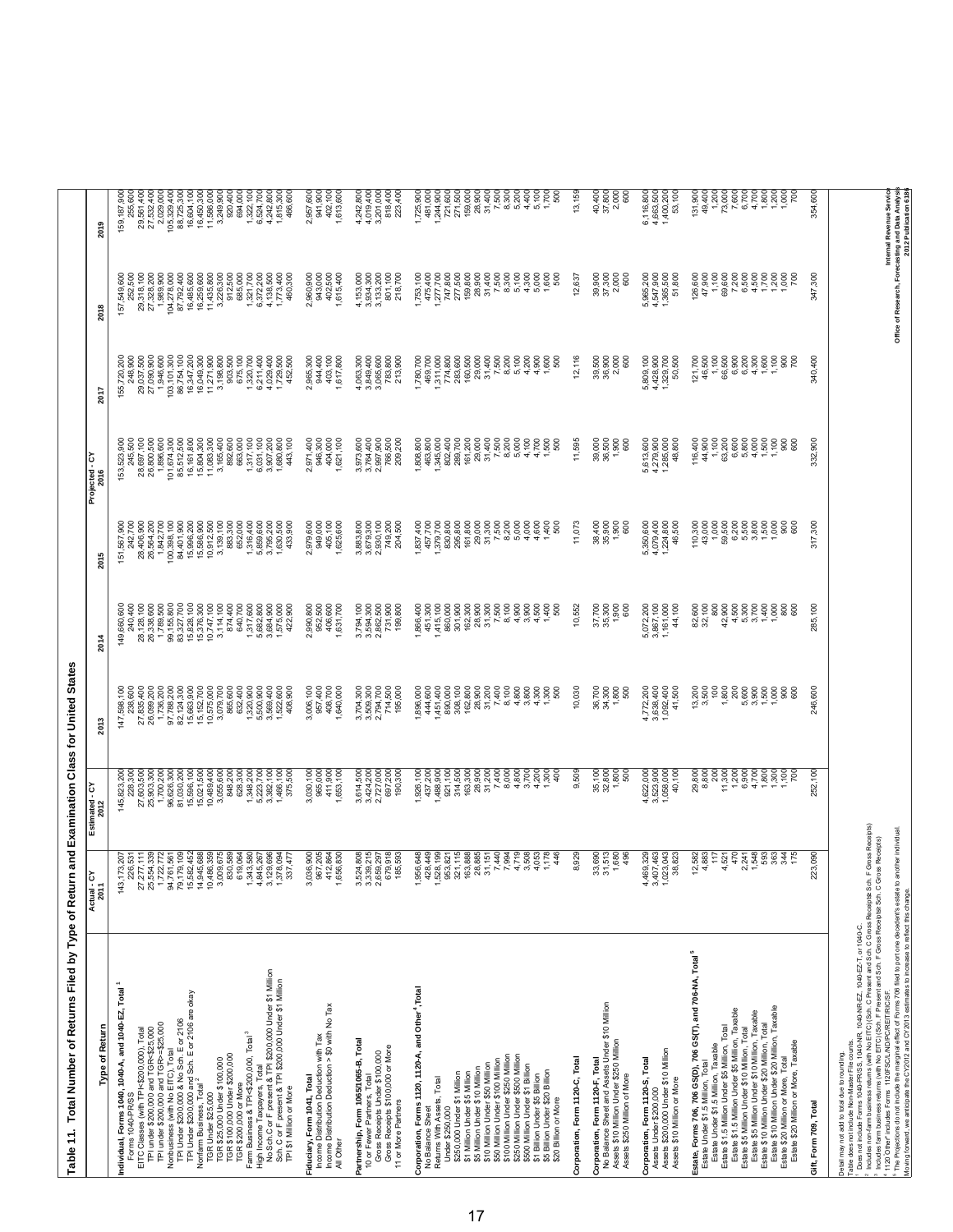#### **Table 12. Accuracy Measures for U.S. Forecasts of Major Return Categories Mean Absolute Percent Error (MAPE) and Number of Overprojections for the Four (4) Most Recent Projection Cycles**

|                                                                                                                    |                                                      |                          |                           | Projection Error on Forecasts for:                |                           |                           |
|--------------------------------------------------------------------------------------------------------------------|------------------------------------------------------|--------------------------|---------------------------|---------------------------------------------------|---------------------------|---------------------------|
| Item                                                                                                               | <b>Calendar Year</b><br>2011 Actual *<br>(thousands) | 1 Year<br>Ahead<br>$N=4$ | 2 Years<br>Ahead<br>$N=4$ | 3 Years<br>Ahead<br>$N=4$                         | 4 Years<br>Ahead<br>$N=4$ | 5 Years<br>Ahead<br>$N=4$ |
| <b>Grand Total - Selected Returns *</b>                                                                            | 232.561                                              |                          |                           |                                                   |                           |                           |
| <b>MAPE</b><br>Number of Overprojections                                                                           |                                                      | 1.27%<br>3               | 2.73%<br>3                | 4.10%<br>3                                        | 4.50%<br>3                | 4.31%<br>3                |
|                                                                                                                    |                                                      |                          |                           |                                                   |                           |                           |
| <b>Grand Total - Paper</b><br><b>MAPE</b>                                                                          | 104,414                                              | 3.53%                    | 8.12%                     | 12.18%                                            | 12.24%                    | 11.02%                    |
| Number of Overprojections                                                                                          |                                                      | 3                        | 3                         | 3                                                 | 3                         | 3                         |
| Grand Total - E-file/ Mag Tape                                                                                     | 128,147                                              |                          |                           |                                                   |                           |                           |
| <b>MAPE</b>                                                                                                        |                                                      | 1.55%<br>$\mathbf{1}$    | 3.18%<br>$\Omega$         | 4.11%<br>$\Omega$                                 | 3.12%<br>1                | 3.68%<br>$\mathbf{1}$     |
| Number of Overprojections                                                                                          |                                                      |                          |                           |                                                   |                           |                           |
| Total Primary - Selected Returns *<br><b>MAPE</b>                                                                  | 213,280                                              | 3.79%                    | 4.26%                     | 3.50%                                             | 2.22%                     | 2.42%                     |
| Number of Overprojections                                                                                          |                                                      | $\mathbf{1}$             | $\mathbf{1}$              | $\overline{2}$                                    | $\mathbf{1}$              | $\mathbf 0$               |
| <b>Primary Total - Paper</b>                                                                                       | 86,701                                               |                          |                           |                                                   |                           |                           |
| <b>MAPE</b>                                                                                                        |                                                      | 2.08%                    | 6.66%                     | 12.62%                                            | 15.24%                    | 13.51%                    |
| Number of Overprojections                                                                                          |                                                      | 4                        | 3                         | 3                                                 | 3                         | 3                         |
| Primary Total - E-file/ Mag Tape                                                                                   | 126,578                                              |                          |                           |                                                   |                           |                           |
| <b>MAPE</b><br>Number of Overprojections                                                                           |                                                      | 1.15%<br>0               | 3.46%<br>$\Omega$         | 5.06%<br>$\Omega$                                 | 5.02%<br>$\Omega$         | 6.44%<br>$\mathbf 0$      |
|                                                                                                                    |                                                      |                          |                           |                                                   |                           |                           |
| <b>Individual Total</b><br><b>MAPE</b>                                                                             | 144,002                                              | 1.43%                    | 4.32%                     | 4.23%                                             | 3.68%                     | 4.15%                     |
| Number of Overprojections                                                                                          |                                                      | $\mathbf{1}$             | 1                         | 1                                                 | 1                         | $\mathbf 0$               |
| <b>Individual Total - Paper</b>                                                                                    | 31,251                                               |                          |                           |                                                   |                           |                           |
| <b>MAPE</b>                                                                                                        |                                                      | 0.87%                    | 8.85%                     | 14.24%                                            | 17.60%                    | 18.36%                    |
| Number of Overprojections                                                                                          |                                                      | 3                        | $\overline{2}$            | 3                                                 | 3                         | 3                         |
| <b>Individual Total - E-file</b><br><b>MAPE</b>                                                                    | 111,923                                              |                          |                           |                                                   | 6.14%                     |                           |
| Number of Overprojections                                                                                          |                                                      | 1.05%<br>0               | 3.62%<br>$\Omega$         | 5.22%<br>$\Omega$                                 | 0                         | 7.56%<br>0                |
| <b>Individual Estimated Tax</b>                                                                                    | 23,309                                               |                          |                           |                                                   |                           |                           |
| <b>MAPE</b>                                                                                                        |                                                      | 6.04%                    | 15.53%                    | 22.71%                                            | 26.64%                    | 26.36%                    |
| Number of Overprojections                                                                                          |                                                      | 3                        | $\overline{4}$            | 4                                                 | 4                         | $\overline{4}$            |
| <b>Fiduciary Total</b>                                                                                             | 3,037                                                |                          |                           |                                                   |                           |                           |
| <b>MAPE</b><br>Number of Overprojections                                                                           |                                                      | 0.62%<br>3               | 5.45%<br>4                | 13.39%<br>4                                       | 22.59%<br>4               | 30.80%<br>$\overline{4}$  |
|                                                                                                                    |                                                      |                          |                           |                                                   |                           |                           |
| <b>Partnership Total</b><br><b>MAPE</b>                                                                            | 3,525                                                | 1.40%                    | 6.06%                     | 7.55%                                             | 7.53%                     | 7.07%                     |
| Number of Overprojections                                                                                          |                                                      | 3                        | 3                         | 3                                                 | 2                         | $\mathbf{1}$              |
| <b>Corporation Total</b>                                                                                           | 6,701                                                |                          |                           |                                                   |                           |                           |
| <b>MAPE</b>                                                                                                        |                                                      | 1.35%                    | 3.33%                     | 4.54%                                             | 4.06%                     | 3.87%                     |
| Number of Overprojections                                                                                          |                                                      | 3                        | 3                         | 3                                                 | 3                         | 3                         |
| <b>Employment Total</b>                                                                                            | 29,171                                               |                          |                           |                                                   |                           |                           |
| <b>MAPE</b><br>Number of Overprojections                                                                           |                                                      | 1.00%<br>3               | 2.02%<br>4                | 5.09%<br>3                                        | 5.23%<br>3                | 4.39%<br>3                |
| <b>Exempt Organization Total</b>                                                                                   | 936                                                  |                          |                           |                                                   |                           |                           |
| <b>MAPE</b>                                                                                                        |                                                      | 4.41%                    | 3.06%                     | 2.23%                                             | 6.55%                     | 4.81%                     |
| Number of Overprojections                                                                                          |                                                      | $\overline{2}$           | $\overline{2}$            | 1                                                 | $\overline{2}$            | $\overline{2}$            |
| <b>Excise Total</b>                                                                                                | 666                                                  |                          |                           |                                                   |                           |                           |
| <b>MAPE</b><br>Number of Overprojections                                                                           |                                                      | 10.46%<br>3              | 15.25%<br>$\overline{4}$  | 19.38%<br>3                                       | 19.48%<br>4               | 20.97%<br>$\overline{4}$  |
|                                                                                                                    |                                                      |                          |                           |                                                   |                           |                           |
| Some actuals shown in this table may differ from official counts reported elsewhere                                |                                                      |                          |                           |                                                   |                           | Internal Revenue Service  |
| because they exclude certain return series only recently projected and whose<br>accuracy can not yet be evaluated. |                                                      |                          |                           | Office of Research, Forecasting and Data Analysis |                           | 2012                      |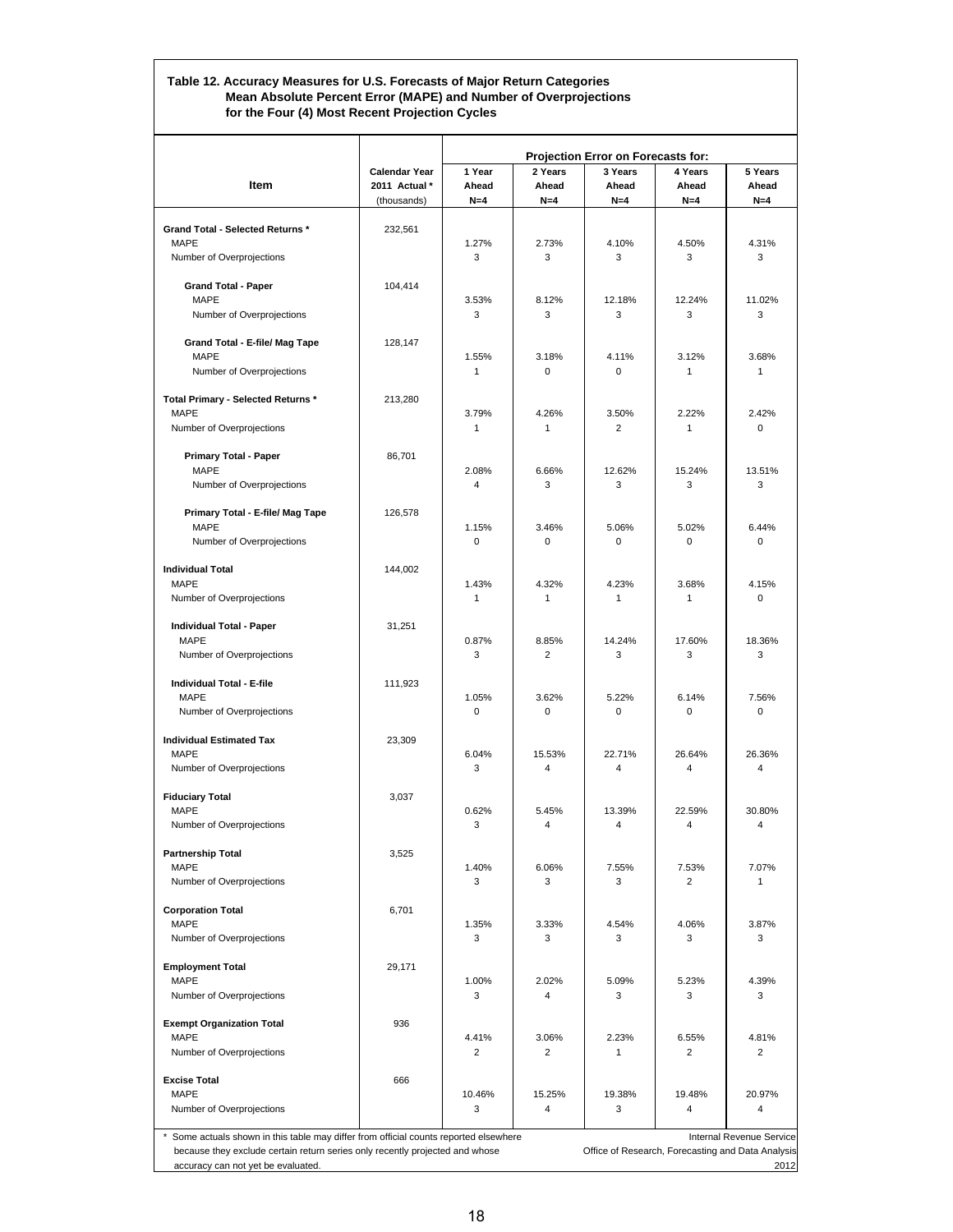# **Table Notes**

- Detail may not add to total due to rounding.
- Projected volumes are rounded to the nearest hundredth, therefore counts of 49 or fewer are rounded to zero. However, some forms can report zero filings because they are associated with only selected areas, or because their filing options were just established or recently eliminated.
- Actual and forecasted return counts for the major categories are based on IRS master file processing, as recorded in the electronic versions of the *Report of Returns Posted to the IRS Master Files*. Return counts presented in this document do not include the Non-Master File accounts.
- Complete master file counts for calendar year 2011 were not available for the following forms and had to be supplied at the national level by operating division staff and secondary sources: Forms 8849, and 5558 as well as the new estate examination class breakout as detailed later.

Notes below are grouped by applicable tables.

# **Tables 1 ~ 10**

- "Grand Total" is the sum of "Total Primary Returns" and "Supplemental Documents, Total." The "Total Primary Returns" category is the sum of all forms shown in the tables, excluding all "Supplemental Documents."
- "Individual Income Tax, Total" is the sum of paper and electronic Forms 1040, 1040-A, 1040-EZ, 1040-NR, 1040NR-EZ, 1040-PR, 1040-SS and 1040-C.
- "Forms 1040, 1040-A, 1040-EZ, Total" is the sum of paper and electronic Forms 1040, 1040-A, and 1040-EZ.
- "Individual Estimated Tax, Form 1040-ES, Total" includes both paper and electronic Form 1040-ES. Various return categories, such as Form 1040-ES and other business and individual returns, include line items to account for alternative methods of tax filing. The "paper only" components can be derived by subtracting the electronic counts from their respective return totals.
- "Fiduciary, Form 1041, Total" includes both paper and electronic Form 1041.
- "Fiduciary Estimated Tax, Form 1041-ES" is the *Estimated Income Tax for Estate and Trust*.
- "Partnership, Forms 1065/1065-B, Total" includes both paper and electronic Forms 1065 and 1065-B.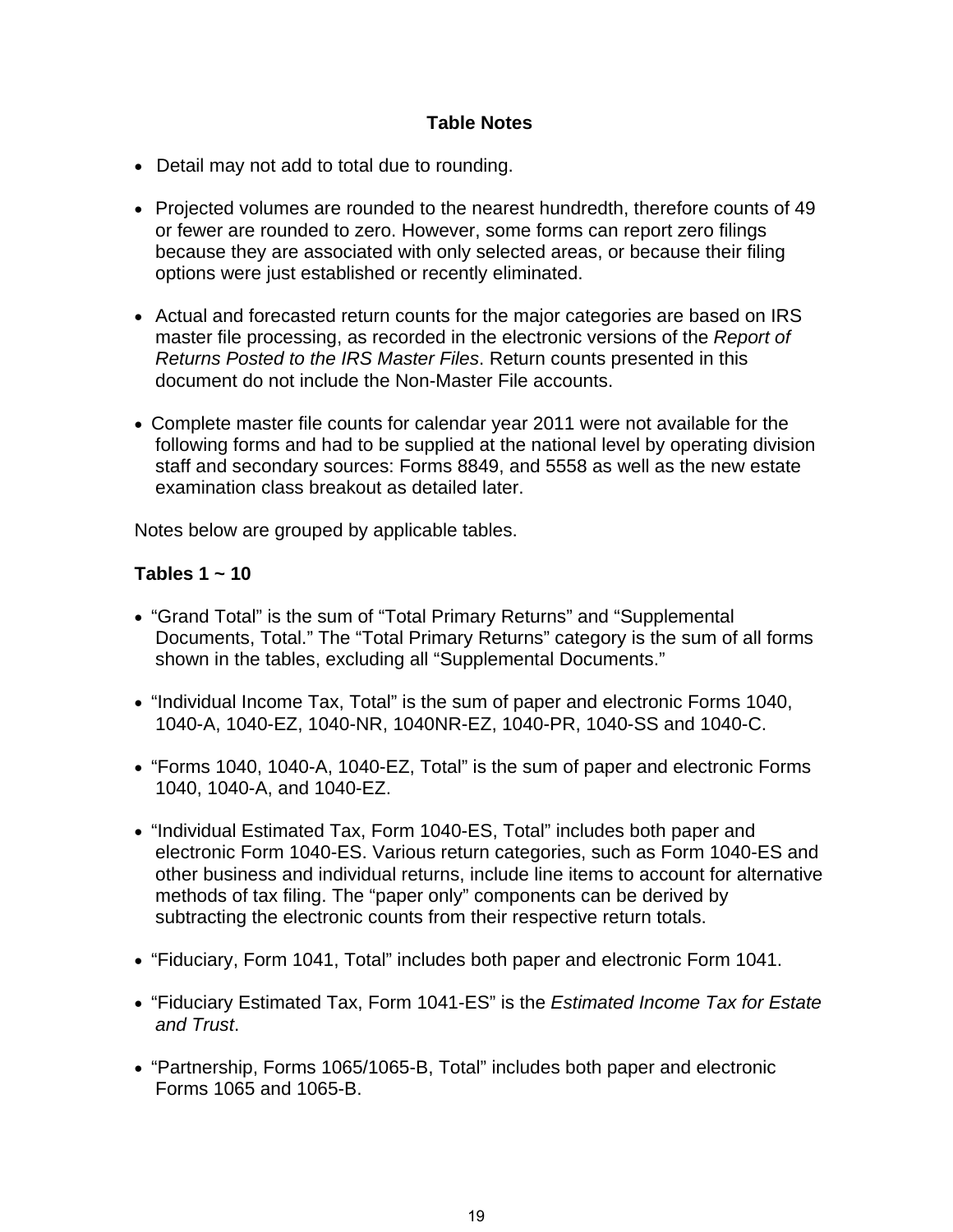- "Corporation Income Tax, Total" includes Forms 1120/1120-A (paper and electronic), Form 1120-C, 1120-F (paper and electronic), 1120-FSC, 1120-H, 1120-L, 1120-ND, 1120-PC, 1120-REIT, 1120-RIC, 1120-S (paper and electronic), and 1120-SF. Form 1120-A, *U.S. Corporation Short-Form Income Tax Return*, is obsolete and cannot be filed for tax years beginning after December 31, 2006. As a result of the Foreign Sales Corporation (FSC) Repeal and Extraterritorial Income Act of 2000 which repeals provisions in the U.S. Internal Revenue Code relating to taxation of foreign sales corporations, the volume of Forms 1120-FSC is declining. Form 1120-POL volumes are reported separately under the forms for "Political Organizations." Form 1120-IC-DISC is not included in these corporation projections.
- "Form 2553" is the *Election (to file Form 1120-S) by a Small Business Corporation*.
- "Form 1066" is the *U.S. Real Estate Mortgage Investment Conduit (REMIC) Income Tax Return*.
- "Estate, Total" includes Forms 706, 706-NA, 706-GS(D), and 706-GS(T).
- "Gift, Form 709" is the *U.S. Gift (and Generation-Skipping Transfer) Tax Return*.
- "Employment Tax, Total" includes paper and electronic Forms 940, 940-EZ, 940- PR, 941, 941-PR, 941-SS, 943, 943-PR, 943-SS, 944, 944-PR, 944-SS, 945, and CT-1. Form CT-2 returns are excluded.
- "Form 1042" is the *Annual Withholding Tax Return for U.S. Source Income of Foreign Persons.* It is sometimes considered an employment tax return, but listed separately here. This form is assigned to the International area.
- "Exempt Organizations, Total" includes Forms 990 (paper and electronic), 990- EZ (paper and electronic), 990-N (only available electronically starting from CY 2008), 990-PF (paper and electronic), 990-T, 4720, and 5227.
- "Government Entities/Bonds, Total" includes Forms 8038, 8038-B, 8038-CP, 8038-G, 8038-GC, 8038-T, 8038-TC, and 8328.
- "Political Organizations, Total" includes Forms 1120-POL (paper and electronic), 8871 (only available electronically) and 8872 (paper and electronic).
- "Excise, Total" includes Forms 11-C, 720 (paper and electronic), 730, 2290 (paper and electronic) and Form 8849 (paper and electronic).
- "Form 5330" is the *Return of Excise Taxes Related to Employee Benefit Plans*.
- "Form 5500-EZ" is the Annual Return for One-Participant (Owner and Their Spouses) Retirement Plans.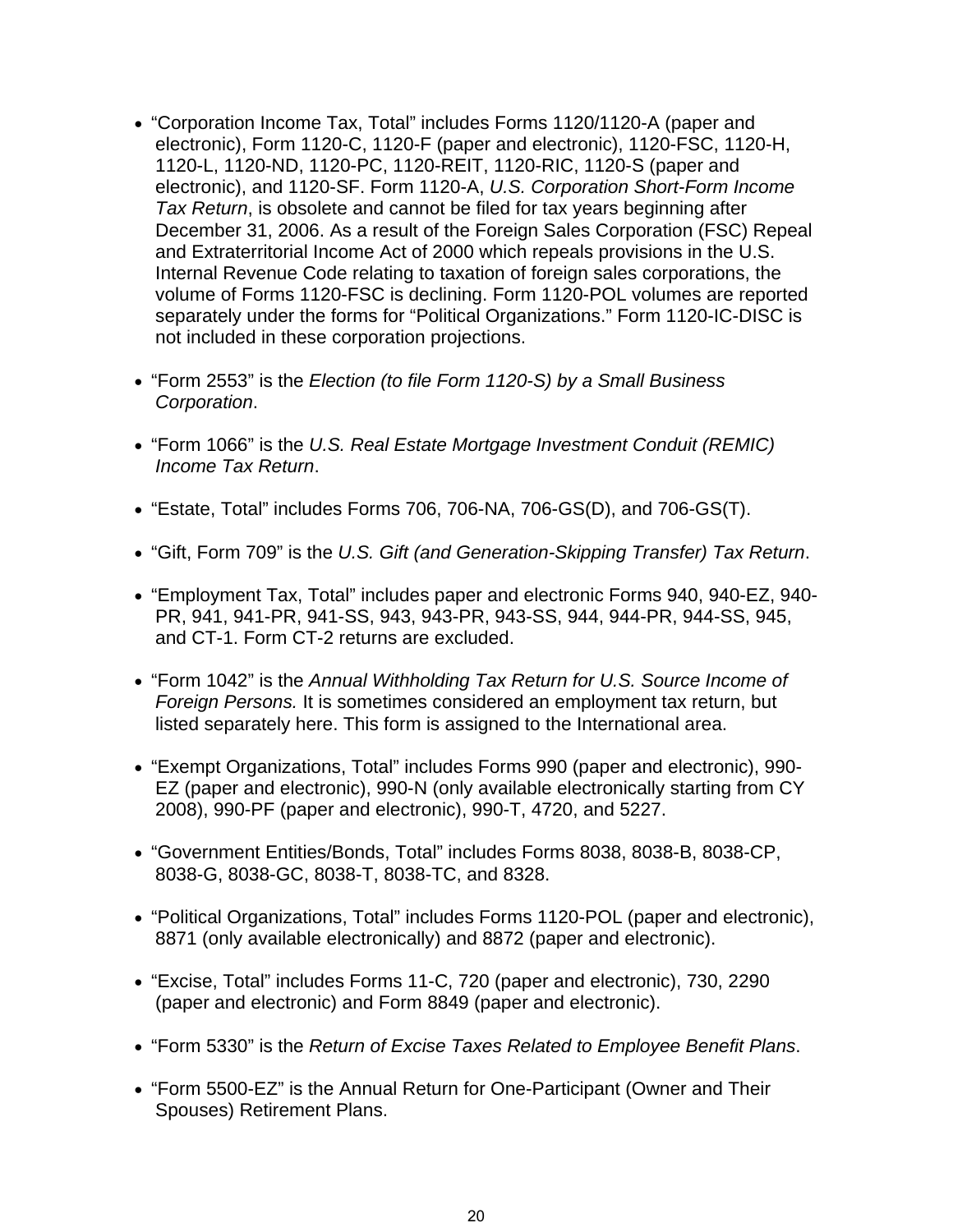- "Form 8752" is the *Required Payment or Refund Under Section 7519*.
- "Supplemental Documents" consist mainly of applications for extensions of time to file and amended tax returns, which include Forms 1040-X, 4868 (paper and electronic), 1120-X, 5558, 7004 (paper and electronic), and 8868 (paper and electronic).

# **Table 11**

Return volumes presented in Table 11 reflect additional detail for certain form types by "examination class." The examination classes are defined by IRS staff and are used for internal compliance planning purposes. While most of the examination class categories are self explanatory, a few require a bit more clarification as follows.

Examination class definitions for Individual Forms "Forms 1040, 1040-A. and 1040-EZ":

- Earned Income Tax Credit (EITC) returns with TPI (Total Positive Income—reflects total income excluding losses) less than \$200,000 and Schedule C/F with TGR (Total Gross Receipts) less than \$25,000 and \$25,000 or over.
- Non-business returns (with no EITC) with 1) TPI less than \$200,000 and no Schedule C, E, F, or Form 2106 and 2) TPI less than \$200,000 with only Schedule E or Form 2106.
- All non-farm business returns (no EITC) and TPI less than \$200,000 and Schedule C/F present with 1) TGR less than \$25,000, 2) TGR at \$25,000 or below \$100,000, 3) TGR at \$100,000 or below \$200,000, and 4) TGR \$200,000 or more.
- Farm business returns with no EITC, Schedule F present with TGR greater than Schedule C TGR (if any), and TPI less than \$200,000
- High income taxpayers is a new category broken out by 1) no Schedule C or F, but TPI \$200,000 or more and under \$1,000,000, 2) Schedule C or F returns present with TPI \$200,000 or more and under \$1,000,000, 3) TPI \$1,000,000 or more.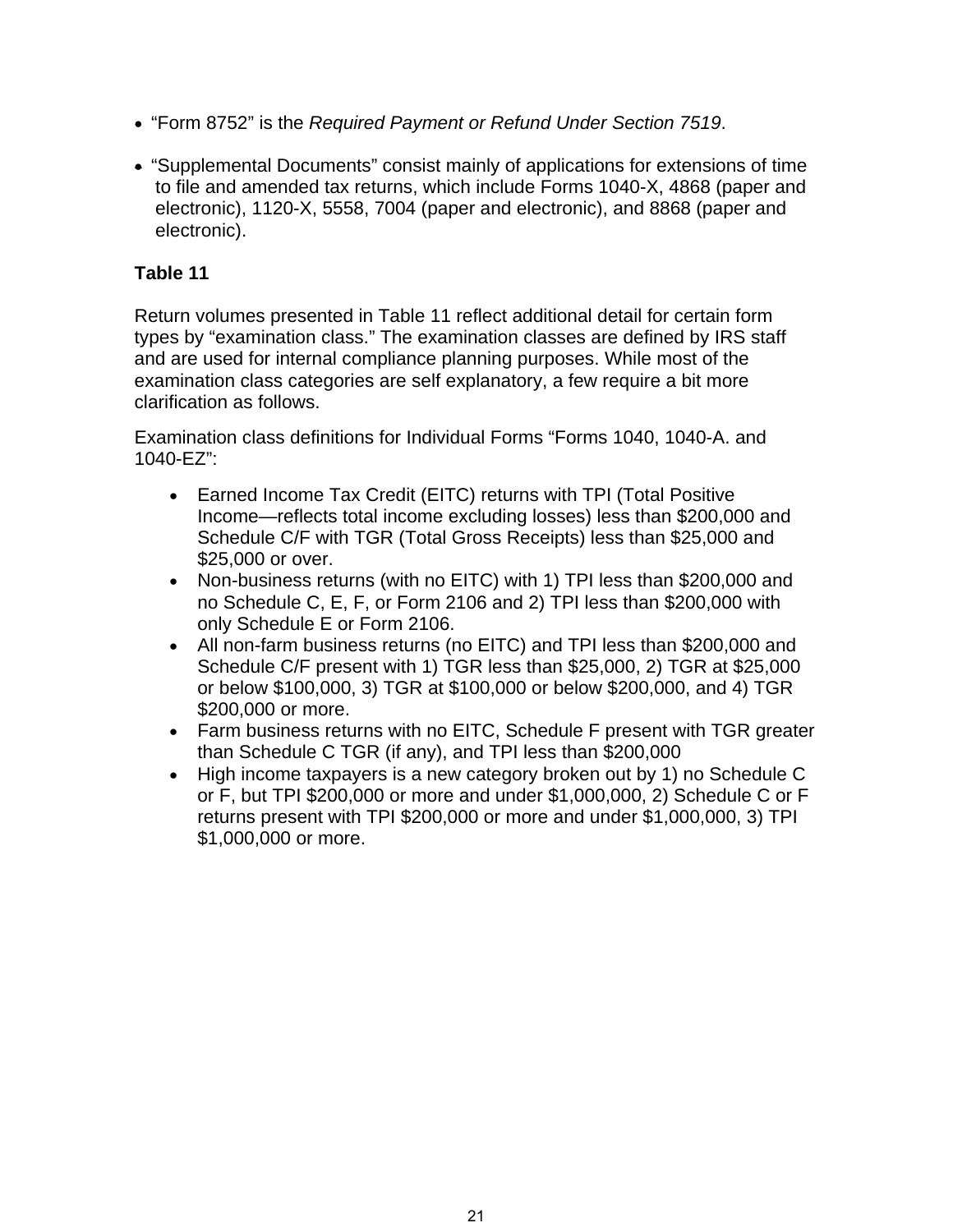# **Configuration of IRS Campuses for Paper Individual Returns— CY 2011 Alignment**

 Florida Georgia Austin IRS Campus Alabama International Kentucky Louisiana Mississippi Tennessee Texas Fresno IRS Campus Alaska Arizona Arkansas **California** Colorado Hawaii Idaho Illinois Indiana Iowa Kansas Michigan Minnesota Montana Nebraska Nevada

Atlanta IRS Campus\*

Fresno IRS Campus Cont. New Mexico North Dakota Oklahoma Oregon South Dakota Utah Washington **Wisconsin**  Wyoming Kansas City IRS Campus **Connecticut** Delaware District of Columbia Maine Maryland **Massachusetts** Missouri New Hampshire New Jersey New York North Carolina Ohio Pennsylvania Rhode Island South Carolina Vermont Virginia West Virginia

\* Atlanta ceases processing returns after 2011.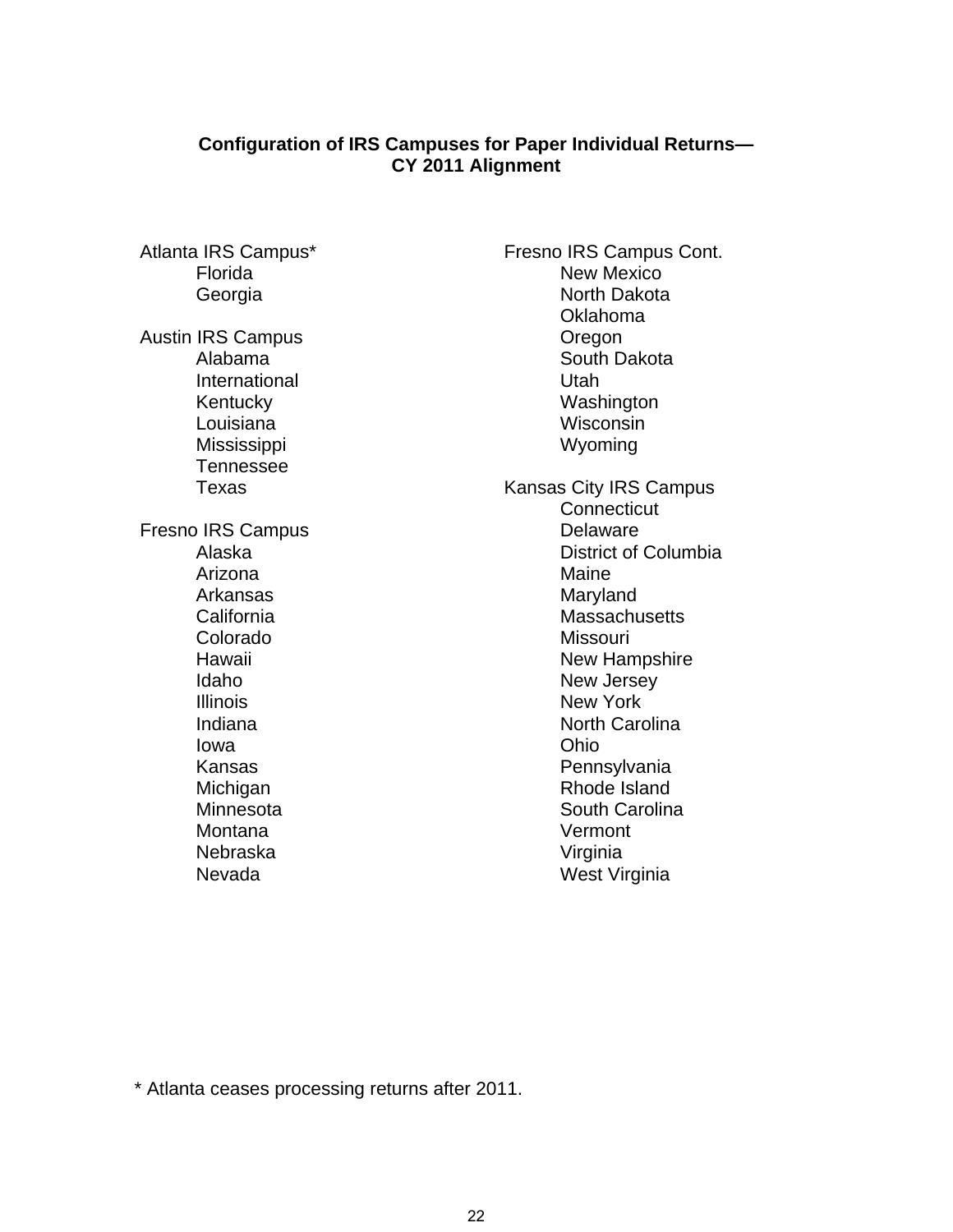### **Configuration of IRS Campuses for Paper Individual Returns— CY 2012 Alignment and Beyond**

Austin IRS Campus Florida International Louisiana Mississippi Texas Fresno IRS Campus Alaska Arizona Arkansas **California** Colorado Hawaii Idaho Illinois Indiana Iowa Kansas Michigan Minnesota **Montana**  Nebraska Nevada New Mexico North Dakota Ohio Oklahoma Oregon

Washington **Wisconsin**  Wyoming Kansas City IRS Campus Alabama **Connecticut** Delaware District of Columbia Georgia **Kentucky**  Maine Maryland **Massachusetts Missouri** New Hampshire New Jersey New York North Carolina **Pennsylvania**  Rhode Island South Carolina Tennessee Vermont Virginia

West Virginia

Fresno IRS Campus Cont. South Dakota

Utah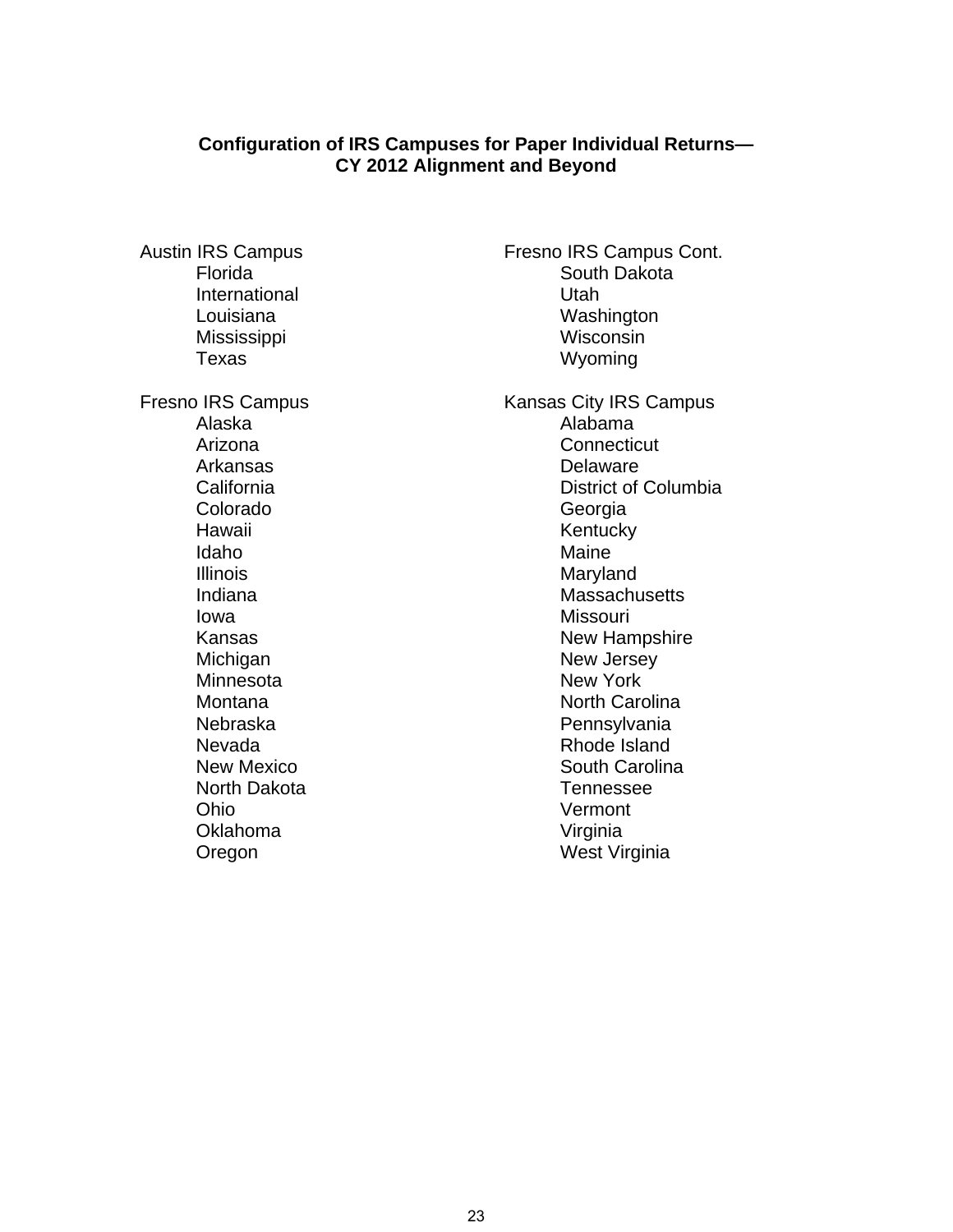### **Configuration of IRS Campuses for Electronic Individual Returns— CY 2011 Alignment and Beyond**

Andover IRS Campus **Connecticut**  Delaware District of Columbia Maine Maryland **Massachusetts**  New Hampshire New Jersey New York Pennsylvania Rhode Island Vermont Virginia Austin IRS Campus Alabama Arkansas Colorado International Iowa Louisiana Mississippi Nebraska New Mexico North Dakota Oklahoma South Dakota Texas

Fresno IRS Campus Alaska Arizona California Hawaii Idaho Montana Nevada Oregon Utah Washington Wyoming Kansas City IRS Campus Illinois Indiana Kansas Michigan **Minnesota** Missouri Ohio West Virginia **Wisconsin** Philadelphia IRS Campus Florida Georgia Kentucky North Carolina South Carolina Tennessee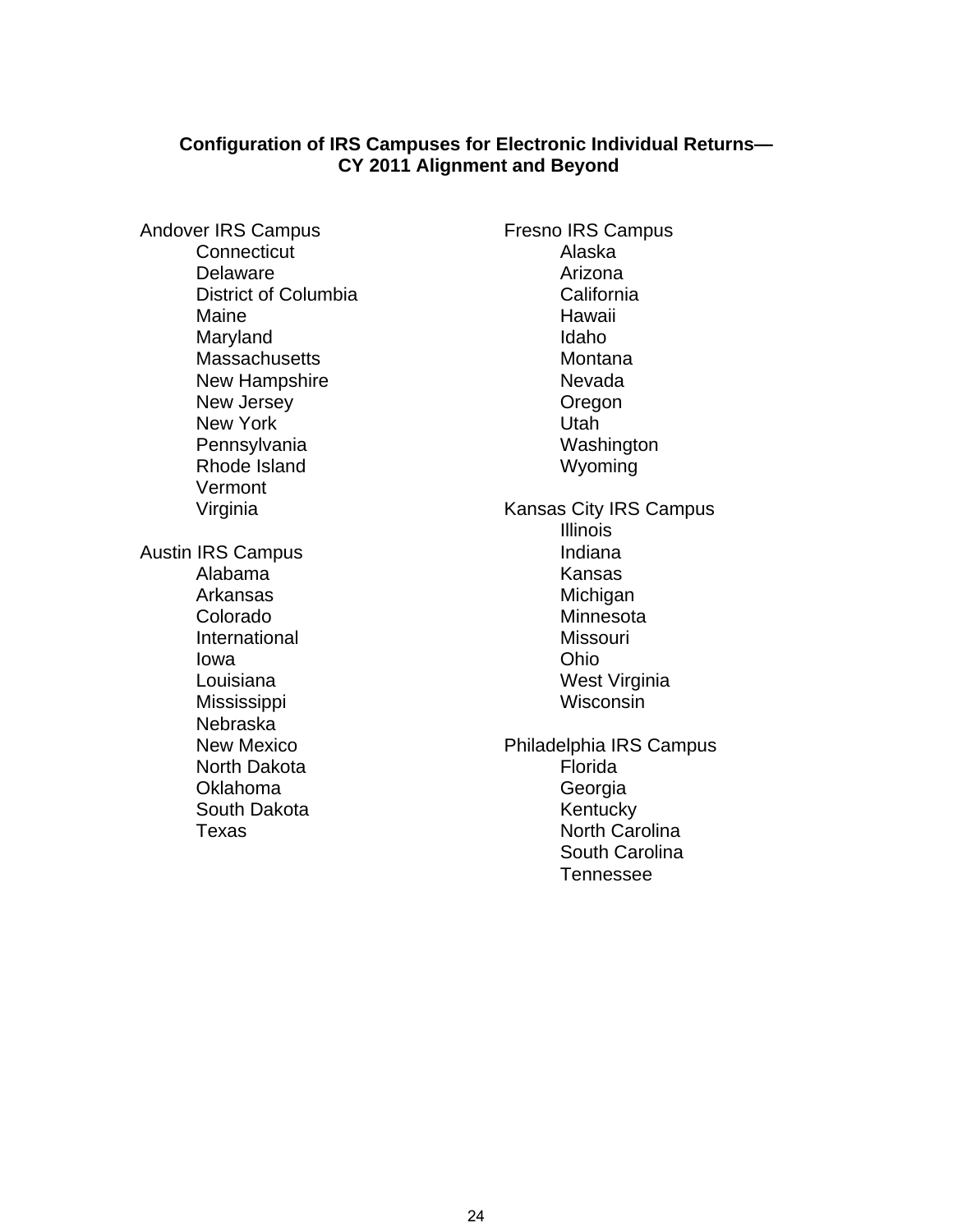# **IRS Campus Alignment for Most Paper Business Returns— CY 2011 & CY 2012 Alignment**

| <b>Cincinnati IRS Campus</b> | Ogden IRS Campus   |
|------------------------------|--------------------|
| Connecticut                  | Alabama            |
| Delaware                     | Alaska             |
| District of Columbia         | Arizona            |
| Georgia                      | Arkansas           |
| <b>Illinois</b>              | California         |
| Indiana                      | Colorado           |
| Kentucky                     | Florida            |
| Maine                        | Hawaii             |
| Maryland                     | Idaho              |
| <b>Massachusetts</b>         | International      |
| Michigan                     | Iowa               |
| <b>New Hampshire</b>         | Kansas             |
| New Jersey                   | Louisiana          |
| <b>New York</b>              | Minnesota          |
| <b>North Carolina</b>        | Mississippi        |
| Ohio                         | <b>Missouri</b>    |
| Pennsylvania                 | Montana            |
| Rhode Island                 | Nebraska           |
| South Carolina               | Nevada             |
| <b>Tennessee</b>             | <b>New Mexico</b>  |
| Vermont                      | <b>North Dakot</b> |
| Virginia                     | Oklahoma           |
| West Virginia                | Oregon             |
| Wisconsin                    | South Dakot        |

Alabama Alaska Arizona Arkansas California Colorado Florida Hawaii Idaho International Iowa Kansas Louisiana **Minnesota** Mississippi Missouri Montana Nebraska Nevada New Mexico North Dakota Oklahoma **Oregon** South Dakota Texas Utah Washington Wyoming

Note:

Ogden processes all employment and corporation returns for TE/GE. Ogden processes all partnership and corporation returns for LB&I. Ogden processes all business international returns. Cincinnati processes all excise and estate and gift returns.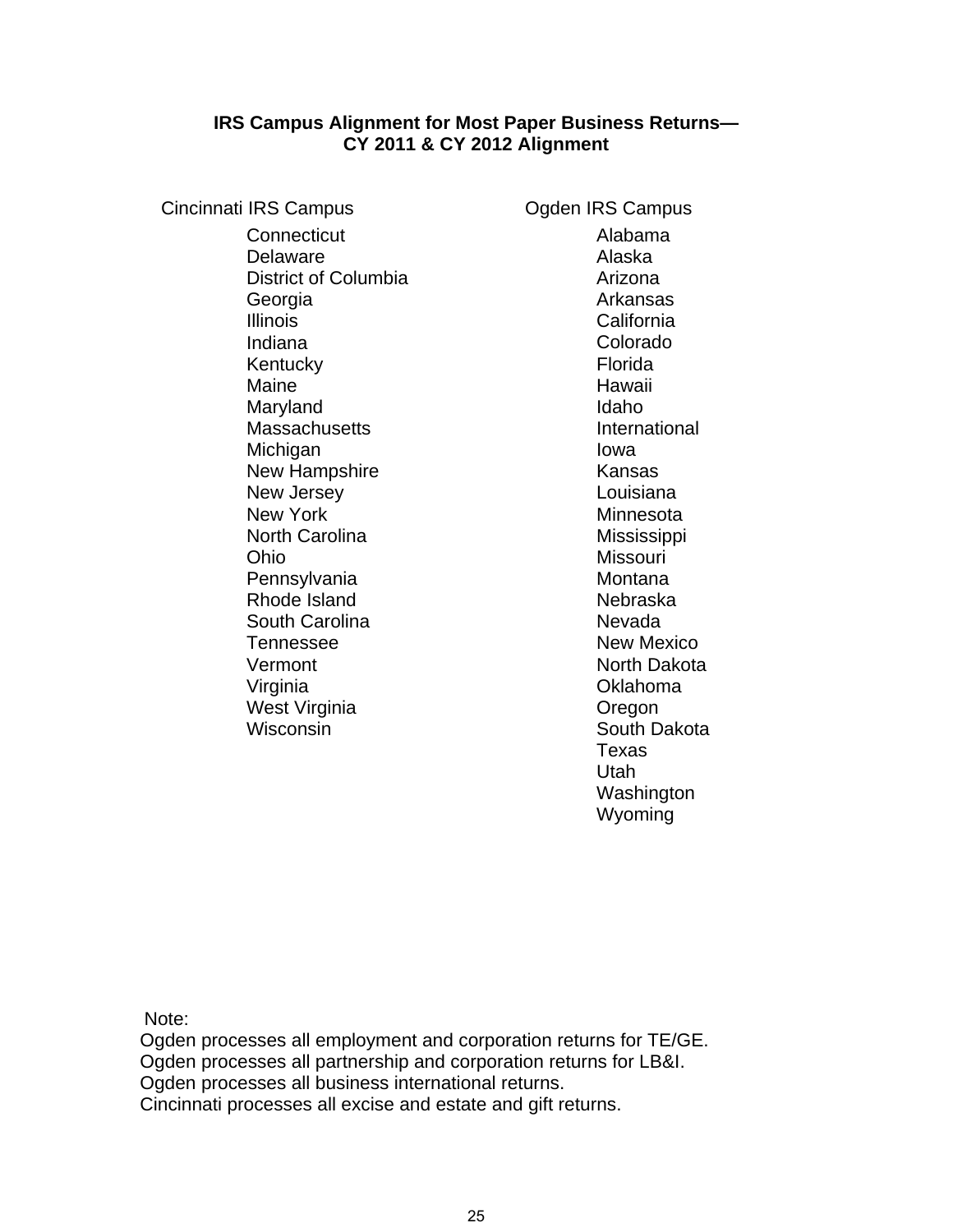### **IRS Campus Alignment for Most Paper Business Returns— CY 2013 Alignment and Beyond**

Cincinnati IRS Campus Cincinnati IRS Campus **Connecticut** Delaware District of Columbia Florida Georgia Illinois Indiana Kentucky Maine Maryland **Massachusetts** Michigan New Hampshire New Jersey New York North Carolina Ohio **Pennsylvania** Rhode Island South Carolina Tennessee Vermont Virginia West Virginia Wisconsin

Alabama Alaska Arizona Arkansas California Colorado Hawaii Idaho International Iowa Kansas Louisiana Minnesota Mississippi Missouri Montana Nebraska Nevada New Mexico North Dakota Oklahoma **Oregon** South Dakota Texas Utah **Washington** Wyoming

Note:

Ogden processes all employment and corporation returns for TE/GE. Ogden processes all partnership and corporation returns for LB&I. Ogden processes all business international returns. Cincinnati processes all excise and estate and gift returns.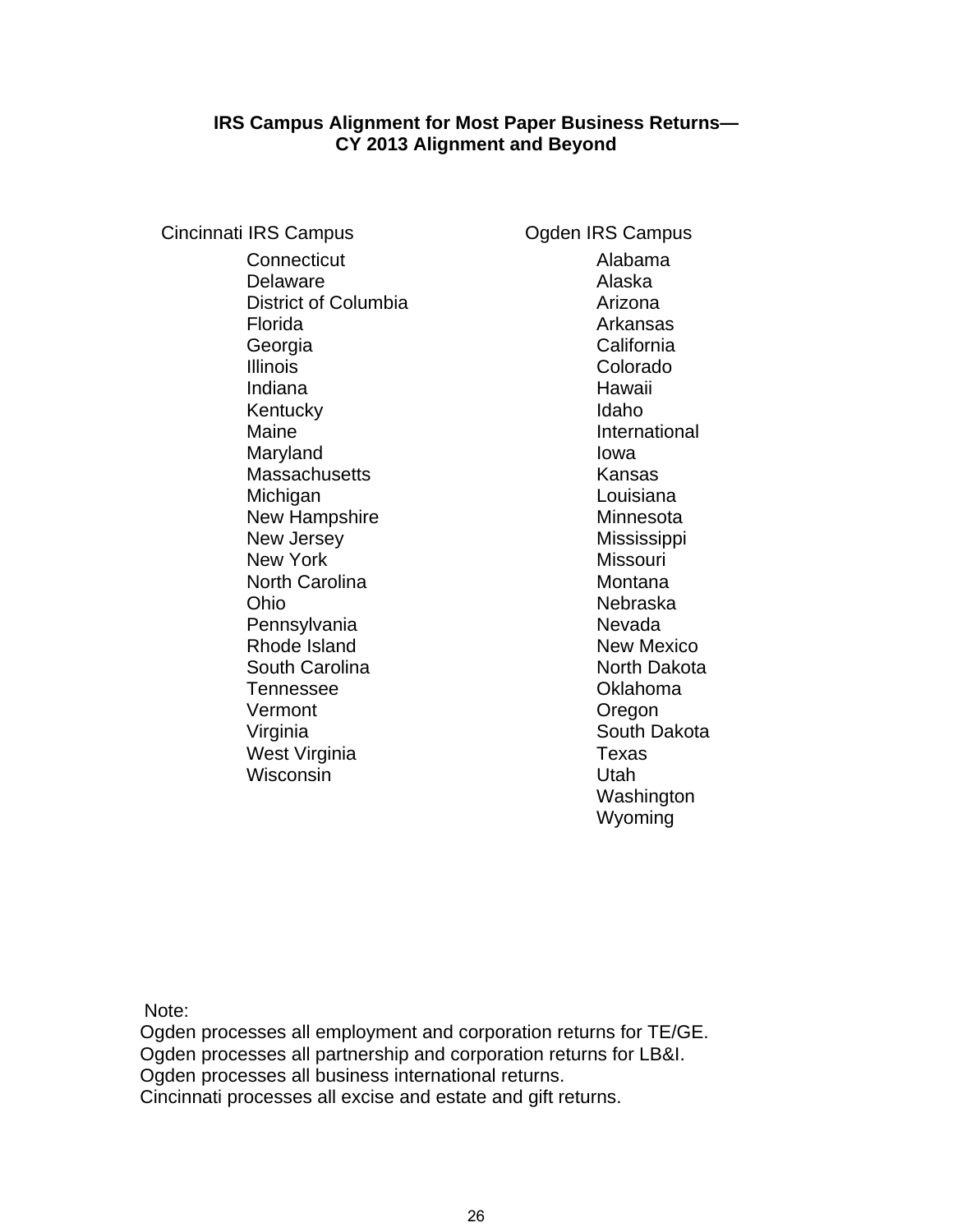# **IRS Campus Alignment for Most Electronic Business Returns— CY 2011 Alignment and Beyond**

Business Returns—Ogden Campus

Employment Returns—Cincinnati Campus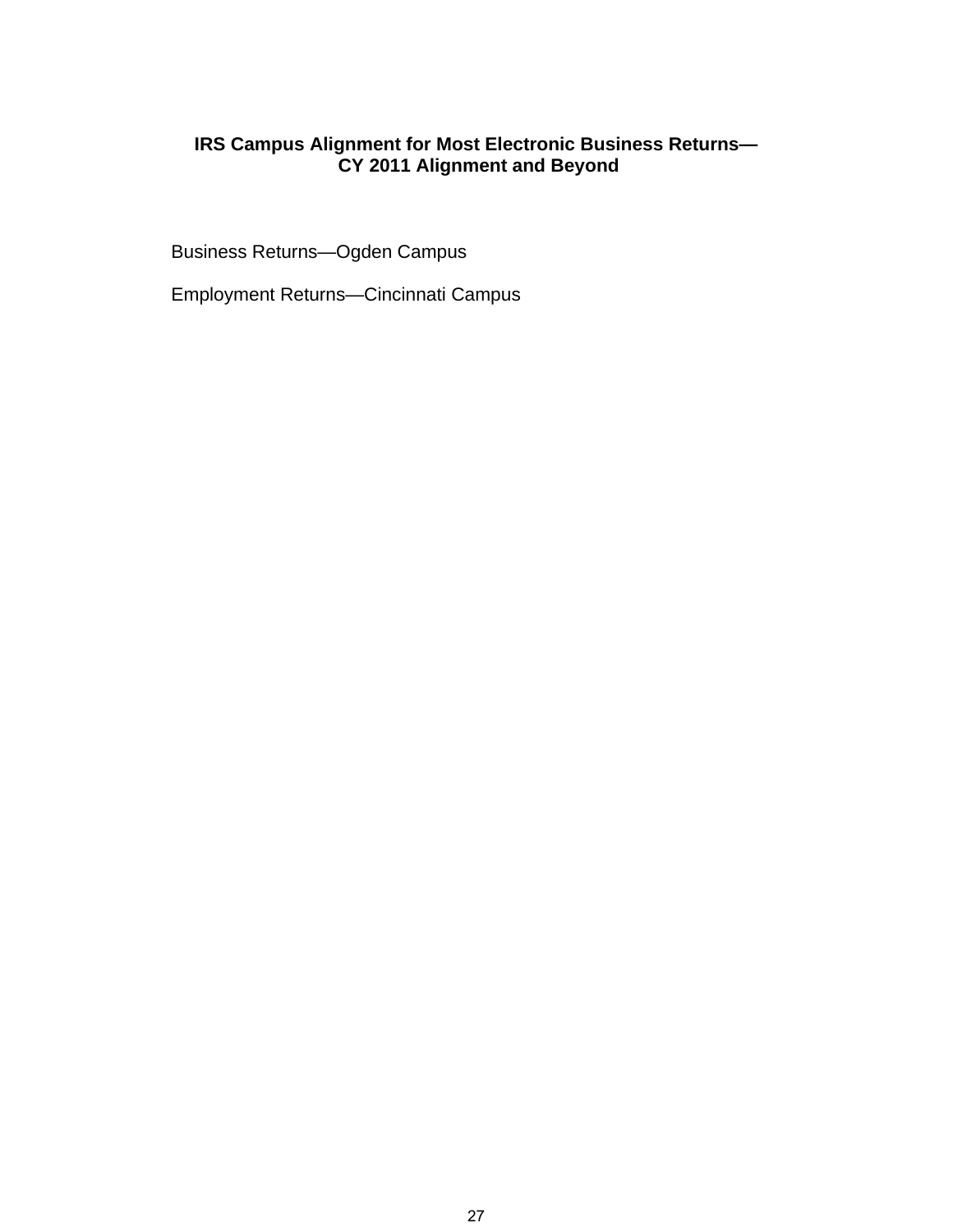# **Other Projection Publications**

|                                                                                                                        | <b>IRS</b><br>Publication | <b>Typical</b>   |
|------------------------------------------------------------------------------------------------------------------------|---------------------------|------------------|
| Title                                                                                                                  | <b>Number</b>             | <b>Updates</b>   |
| Calendar Year Return Projections<br><b>By State</b>                                                                    | 6149                      | Winter           |
| <b>Fiscal Year Return Projections for the</b><br><b>United States</b>                                                  | 6292                      | Spring<br>& Fall |
| Calendar Year Projections of Individual Returns<br>By Major Processing Categories                                      | 6187                      | Spring<br>& Fall |
| Calendar Year Projections of Information and<br><b>Withholding Documents for the United States</b><br>and IRS Campuses | 6961                      | Summer           |

These publications are available electronically as noted inside the front cover.

They may also be requested

(1) by phone at (202) 874-0831

(2) by fax at (202) 874-0660, or

(3) by writing to the following address

**Internal Revenue Service Office of Research RAS:R Attn: Chief, Forecasting and Data Analysis 1111 Constitution Avenue, N.W., K-3100 Washington, D.C. 20224**